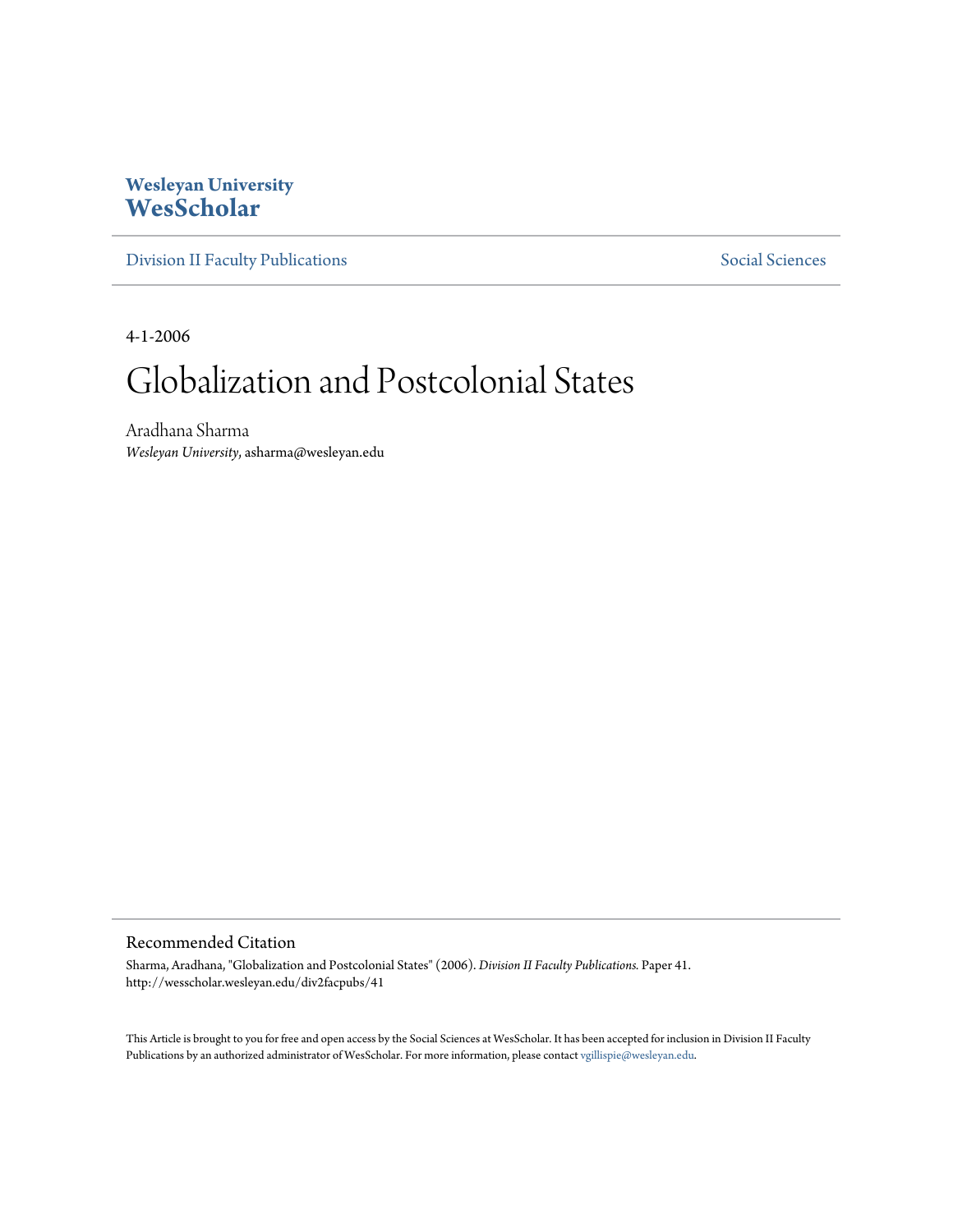# **Globalization and Postcolonial States**

**by Akhil Gupta and Aradhana Sharma**

The experiences of two programs aimed at poor rural women in India suggest that postcolonial contexts might give us reason to reconsider commonly accepted characterizations of neoliberal states. An anthropological approach to the state differs from that of other disciplines by according centrality to the meanings of the everyday practices of bureaucracies and their relation to representations of the state. Such a perspective is strengthened when it integrates those meanings with political economic, social structural, and institutional approaches. Although the two programs examined here originated in different time periods (one before and the other after neoliberal "reforms") and embodied very different ideologies and goals (the earlier one being a welfare program that provided tangible services and assets and the later one an empowerment program aimed at helping rural women to become autonomous rather than dependent clients of the state waiting for the redistribution of resources), they were surprisingly alike in some of their daily practices. In a postcolonial context with high rates of poverty and a neoliberal economy with high rates of growth, what we witness is not the end of welfare and its replacement with workfare but the simultaneous expansion of both kinds of programs.

The changing nature of the state in an age of globalization is the topic of considerable debate in scholarly circles and in public discussion. The sharp differences among analysts about shifts in the role and status of the state are closely connected to their perceptions about what the functions of the state should be in these changed circumstances. Normative cultural ideals undergird the factual descriptions of scholarly work. We point to this not because it is surprising but because it forms one of the many places where considerations of culture might enable a different conversation about states such as the one we advance here. We take as our example the postcolonial Indian state and use case materials from two governmentsponsored development programs that belong to different epochs. Comparing these materials allows for a perspective that complicates and contextualizes some of the necessarily schematic macrosocial characterizations of the transformation of states under globalization.

The present era of globalization is sometimes glossed as one of "neoliberal governmentality." Governmentality (Foucault 1991) is the direction toward specific ends of conduct which has as its objects both individuals and populations and which combines techniques of domination and discipline with technologies of self-government (Burchell, Gordon, and Miller 1991; Dean 1999). Governmentality offers a way of approaching how rule is consolidated and power is exercised in society through social relations, institutions, and bodies that do not automatically fit under the rubric of "the state."<sup>1</sup> Recent scholarship, much of it focused on the West, has used this concept to clarify the nature of rule under neoliberalism (see Burchell 1996; Barry, Osborne, and Rose 1996; Hindess 2004; Rose 1996; Rose and Miller 1992). Neoliberal governmentality is characterized by a competitive market logic and a focus on smaller government that operates from a distance. Neoliberalism works by multiplying sites for regulation and domination through the creation of autonomous entities of government that are not part of the formal state apparatus and are guided by enterprise logic. This government-at-adistance involves social institutions such as nongovernmental organizations, schools, communities, and even individuals that are not part of any centralized state apparatus and are made responsible for activities formerly carried out by state agencies. Neoliberalism thus represents a shift in the rationality of government and in the shape and nature of states.

In this article we elaborate on the *particularities* of state reformation under neoliberalism by using the example of the postcolonial Indian state. Undertaking an ethnographic examination of the state against the backdrop of economic re-

2006 by The Wenner-Gren Foundation for Anthropological Research. All rights reserved 0011-3204/2006/4702-0003\$10.00

**Akhil Gupta** is Associate Professor of Cultural and Social Anthropology at Stanford University (Stanford, CA 94305-2145, U.S.A. [akgupta@stanford.edu]). **Aradhana Sharma** is Assistant Professor of Anthropology and Feminist, Gender, and Sexuality Studies at Wesleyan University. This paper was accepted 7 IX 05.

<sup>1.</sup> Despite its expansion of the space in which to examine rule and governance, the concept of governmentality has often been caught in the framework of the nation-state (see Ferguson and Gupta 2002; Sharma and Gupta 2006). Foucault's notion of governmentality is grounded in a world of European nation-states. This world, which saw the emergence of a new rationality of government based on the care of the population, was also a world of colonial conquest and rule. Yet Foucault does not invoke colonialism when delineating the logic and modalities of governmentality (see Scott 1999; Stoler 1995).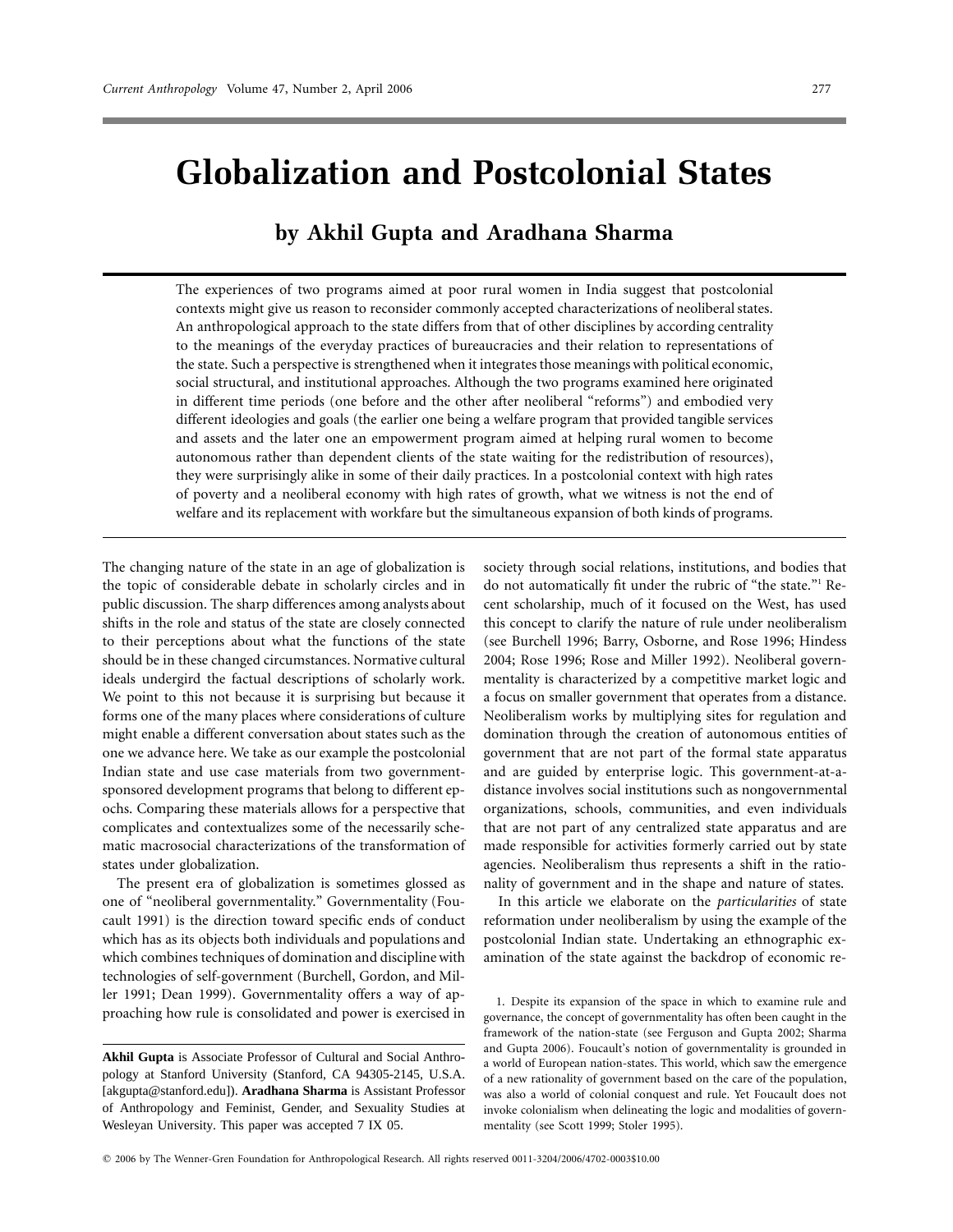structuring entails broadening our perspectives for studying states. We argue that cultural and transnational approaches to the states can add something valuable to the institutional and political economic perspectives that have dominated state theory (Sharma and Gupta 2006). By considering everyday practices of bureaucracies and representations of the state, we obtain new insights into states as cultural artifacts. When these insights are articulated with the political economy of transnational ideologies, institutions, and processes of governance, we get a much richer understanding of the emerging nature of states in conditions of neoliberal globalization. We will illuminate these broader concerns by focusing on two development programs implemented by the postcolonial Indian state. Doing so allows us to arrive at a much more nuanced interpretation of the modalities and effects of neoliberal globalization on the state than would be possible otherwise.

The two programs we examine here are very similar in their objectives but quite different in philosophy and plan. The Integrated Child Development Services (henceforth ICDS) program, studied by Gupta, was started in 1975. It fits well into the classic mold of a welfare program run by a paternalist state for indigent women and children. The other program, the Mahila Samakhya (Women Speaking with Equal Voice), studied by Sharma, began a decade and a half later and in many ways exemplifies the concerns with empowerment and self-help characteristic of neoliberal governmentality. Our contrasting fieldwork materials enable a conversation about how postcolonial developmentalist states are being reshaped in the context of global neoliberalism. Rather than beginning with the assumption that neoliberal regimes represent a revolutionary transformation in forms of government, our materials allow us to ask if there are significant continuities between welfare programs before and after the introduction of neoliberal policies and where exactly the differences between them lie.<sup>2</sup> We intend to highlight the dialectic between global economic transformations and localized reconstructions of the state and governance in India and thus demonstrate the specificity of neoliberal processes in particular locations.

The market-friendly reforms implemented by the Indian government in 1991 under pressure from the International Monetary Fund (IMF) are widely interpreted as having opened up the Indian economy to the forces of globalization (Corbridge and Harriss 2000; Khilnani 1999). Therefore, choosing two programs situated on either side of this temporal divide would appear to serve to isolate the effects of globalization on the Indian state, but there are at least two reasons that such a hypothesis may be mistaken. First, the ICDS program from its very start was part of a *transnational* set of ideas and policies that were global in their reach and effects. By extension, it would be hard to argue that before the market reforms of 1991 the Indian state was outside an arena of globalization. We argue instead that the *form* of globalization changed after liberalization, and we therefore refer to the post-1991 period as one of *neoliberal* globalization. Reformulated, the question becomes one of the shifts that occurred after neoliberal reforms within an already transnational state.

Second, while market reforms may have had a great impact on some bureaus of the state at the federal level, their influence on lower levels of government and on agencies not directly connected to industry or consumer goods is much less obvious. An approach to the state that looks at it in a disaggregated frame makes it easier to see that major policy shifts at the federal level were not necessarily transformative for lower levels of the bureaucracy. Once again, this observation points to the importance of studying everyday actions of particular branches of the state to understand what has in fact changed and at which levels and to account for the conditions in which discrepant representations of "the state" circulate.

The structure of the paper is as follows: The next section discusses some of the literature that deals with everyday practices and representations of the state. It is followed by a more detailed description of the ICDS and Mahila Samakhya programs, demonstrating how they exemplify different modes of globalization. The penultimate section will compare the two programs by looking closely at the self-perceptions of workers and some of their everyday functions. The concluding section will bring the different strands of the argument together, arguing that any understanding of globalization requires theorizing it as a conjunctural phenomenon situated in particular histories and contexts.

## Cultural States in Transnational Contexts

The chief problem confronting the anthropological analyst of globalization and postcolonial states is theorizing the state as a cultural artifact while simultaneously positioning it in a transnational context. This entails several complex and interlinked tasks. First, a cultural framing of the state means paying attention to everyday practices of state institutions and of the representations that circulate through such practices (Corrigan and Sayer 1985; Fuller and Benei 2000; Mitchell 1999; Gupta 1995; Hansen and Stepputat 2001; Herzfeld 1992; Joseph and Nugent 1994; Scott 1998; Steinmetz 1999). The state has to be imagined no less than the nation, and for many of the same reasons. The state system is a congeries of functions, bureaus, and levels spread across different sites. Given this institutional and geographical dispersion, an enormous amount of culture work has to be undertaken to construct "the state" as a singular object (Abrams 1988; Trouillot 2003). Not all such efforts are successful. A great deal of this work of imagining the state takes place through the everyday practices of government bureaucracies, but such signifying practices are by no means the sole arena for the task. There are explicit government and popular representations of "the

<sup>2.</sup> In the Indian case, the implementation of neoliberal policies corresponds to widespread public perception of the origins of "globalization."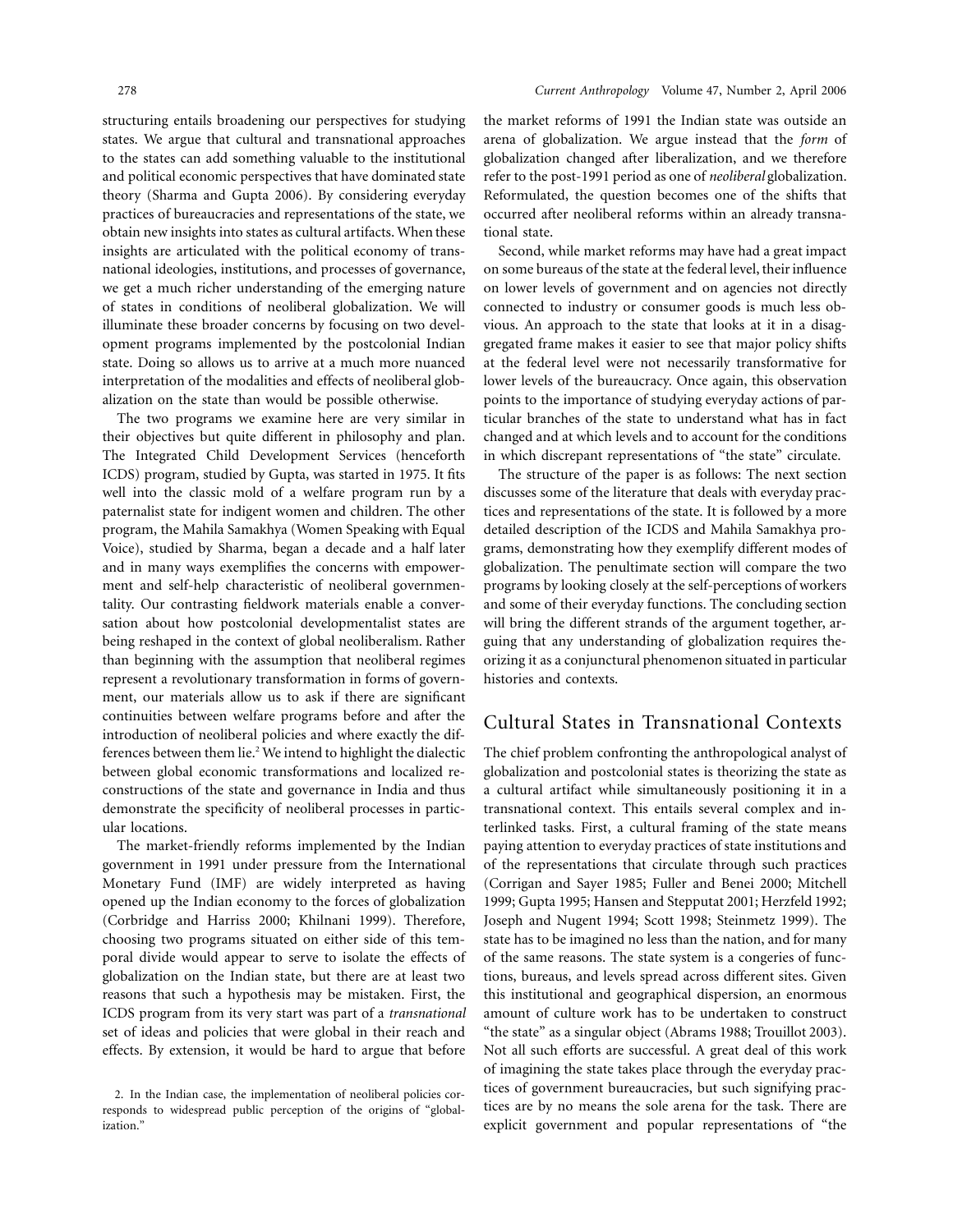state" that circulate through the mass media, political mobilization, and rumor. One thinks, for example, of the representations engendered by elections, wars, and national crises.<sup>3</sup> Everyday material objects like money, medicines, and certificates that bear the stamp, seal, or signature of the state also help construct and represent "the state."4

Fuller and Harriss (2000, 1–2) argue that until recently anthropology had paid scant attention to the cultural dynamics of modern states (but see Bourdieu 1999; Coronil 1997; Geertz 1980; Sharma and Gupta 2006; Stoler 2004; Taussig 1997). The study of the state was dominated by political scientists and sociologists who brought their own disciplinary perspectives to their imaginings of "the state." Marxist approaches, for instances, focused on its structural and functional aspects as an instrument in the hands of the capitalist classes (Lenin 1943; Miliband 1969; Poulantzas 1973). Political systems theorists (Almond, Cole, and Macridis 1955; Almond and Coleman 1960; Easton 1953, 1957) argued for abandoning the study of states because of the difficulty of identifying the boundaries of the object of study (Mitchell 1999). Neo-Weberian theorists (Evans, Rueschemeyer, and Skocpol 1985; Krasner 1978; Skocpol 1979) focused on the state as an autonomous actor and as a set of institutions distinct from society. Steinmetz (1999) contends that all these approaches tended to treat culture as epiphenomenal to states. Whereas states purveyed particular ideas of culture, they were not themselves seen as products of cultural processes.<sup>5</sup> Relegating the problem of the cultural production and cultural embeddedness of states to the background allowed theorists to treat modern states as essentially similar and to compare them using categories such as liberal democratic, autocratic, weak, or strong. Such classifications stripped states of their cultural moorings and implicitly normalized Western liberal democratic states as ideal types with which other states were compared.

Abrams (1988) asks us to suspend belief in the state as an

3. Representations critically shape people's imaginings of what the state is and what it does (see Hall 1986; Mbembe 1992; Navaro-Yashin 2002). For instance, people learn about particular state agencies and officers at local and national levels through newspapers (Gupta 1995); they read government reports about topics such as population control, as Anagnost (1995) demonstrates in her work on China; they discuss their experiences of particular bureaucracies and officials in various forums; they watch election-related propaganda on television or listen to speeches by elected officials at public rallies; they observe military parades, activities, and violence (Lutz 2002; Taylor 1997); and they participate in rituals staged by state officials, for example, to inaugurate a dam (Tenekoon 1988), initiate a village housing scheme (Brow 1996), or celebrate national independence.

4. In this article we emphasize the everydayness of the state, produced through routine practices and representations. A contrasting approach, with very different insights, is to be found in the work of those who have examined "states of exception" relating to issues such as violence and the law (see, e.g., Das and Poole 2004; Hansen 2000).

5. Steinmetz (1999, 17–19) notes that even when culture was addressed in neo-Weberian analyses of the state it was often seen as a static and essentialized system of elite ideas.

ontological reality that stands *behind* what he calls the "state system" (the institutional apparatus and its practices) and the "state idea" (the concept that endows "the state" with its coherence, singularity, and legitimacy) and direct our attention to how the state system and the state idea combine to legitimize rule and domination. What becomes central here is how the idea of the state is mobilized in different contexts and how it is imbricated in state institutions and practices. Such an approach to states goes beyond similarity in functional form to emphasize their historical context and conjunctural specificity. It also urges us to find an analytical structure in which functional and institutional approaches to the state can be articulated with its cultural and ideological construction through bureaucratic practices and representations. This is not a matter of balancing different approaches to the study of the state as much as it is a call to recognize the integral connections between political economy, social structure, institutional design, everyday practice, and representation. We are not thereby advocating that every study of the state has to do all these things in equal measure— a requirement that would be impossible to satisfy. Rather, what we propose is that a study deeply informed by the co-imbrication of these phenomena will, even if it focuses on a single task, yield insights that are qualitatively different from those of approaches that do not acknowledge such intertwining, such as those that begin with the premise that culture is epiphenomenal or, conversely, those that assume that the organizational structure of bureaucracies is irrelevant.

Finally, any interpretive paradigm for the state needs to be situated within a transnational frame (Clarke 2004, 72–87; Ferguson and Gupta 2002; Sharma and Gupta 2006; Trouillot 2003). The study of states, we argue, needs to be disentangled from the territoriality of the nation-state. The mobility of capital and communications in this era of globalization is challenging and "unbundling" (Sassen 1998) the territorial sovereignty of nation-states. The increased velocity of the circulation of money, images, goods, and people has made national borders more porous and states' control of territories increasingly tenuous. States now have to adopt new strategies for a postterritorial concept of sovereignty and a postsovereign version of territoriality.<sup>6</sup> As states become transterritorial and citizenship transnational (Basch, Glick Schiller, and Blanc 1994; Coutin 2003; Ong 1999), the category of the "nationstate" may itself need to be rethought, and the assumption

6. The effort to include in the nation people who no longer reside within the territorial boundaries of the state is being played out in different ways in contexts as different as Haiti and India. States are, not surprisingly, eager to incorporate populations whose ability to remit money to the "homeland" is well established. In the Haitian case, a separate department has been created within the state which in contrast to the others represents not a territorial unit but the diaspora (Schiller 1998). Similarly, the Indian government has invented the category of the "Non-Resident Indian (NRI)," who enjoys many of the privileges of citizenship while not residing within the territorial borders of the nationstate.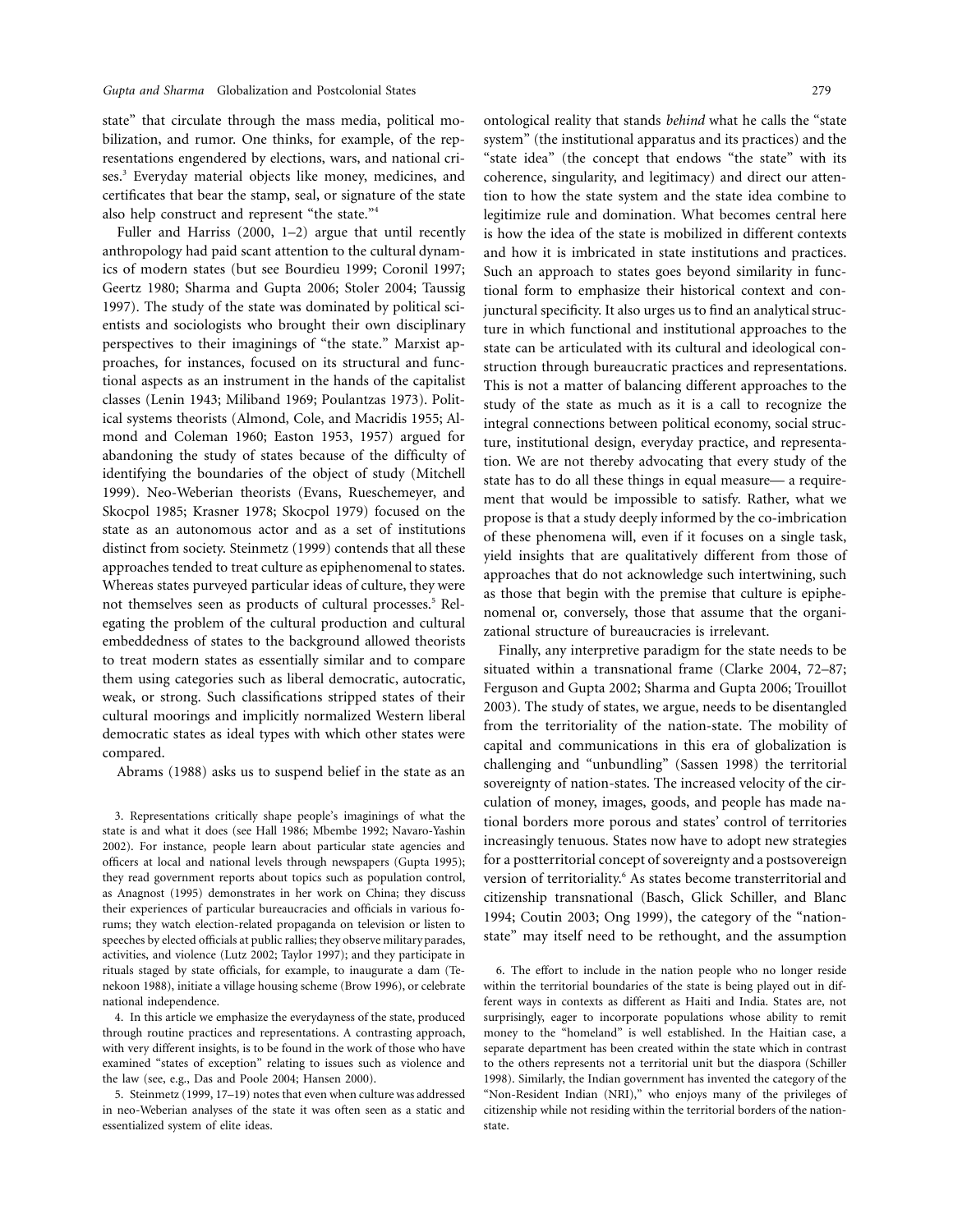that the nation and the state map onto the same social space may need to be reconsidered.

Challenges to state sovereignty are being led by global capitalism, but major changes (e.g., in fiscal, labor, or environmental policies) are not confined to the sphere of business and its regulation. Sovereignty is being disentangled from the nation-state and mapped onto supranational regulatory institutions and nongovernmental organizations like the World Trade Organization and OXFAM. Such statelike institutions govern the conduct of national states and economies and manage the welfare of people living in different territories. Transnational governance is apparent in the large and rapidly growing number of global agreements regulating everything from trade and labor to the environment, endangered species, development, violence, and human rights (Larner and Walters 2004; Frank 1994, 1997). Responses to these emergent global forms of governance and inequality are also being organized as transnational networks (Keck and Sikkink 1998; O'Brien et al. 2000).

Whereas this points to the need for a new theoretical vocabulary to respond to changes in the world, a transnational approach to the state (Ferguson and Gupta 2002; Khagram and Levitt n.d; Trouillot 2003) highlights the need to go farther. A transnational analytical frame can be productively used to study the high-sovereign nation-state as well as the state that is thoroughly embedded in neoliberal globalization. Development planning in India, for instance, has been the hallmark of the postcolonial sovereign national state and yet has always been inflected by transnational processes and ideologies. Whereas Nehruvian centralized socialist planning dominated roughly the first four decades of independent India,<sup>7</sup> the postliberalization Indian state's development planning agenda is shaped by global neoliberal ideas and policies. Taking a transnational approach to studying the state not only reveals the extent to which the high-sovereign national state is always already transnational but also helps uncover the shifts and overlaps in the nature of national state formation across different moments of globalization.

Our fieldwork experiences fall on the two sides of a particularly important historical conjuncture in the life of the Indian state. Gupta first started fieldwork for this project in the summer of 1989 but began intensive research in 1991, just a few months after then Finance Minister Manmohan Singh had announced a new program for the liberalization of the Indian economy but before the reforms had made any real impact. By contrast, Sharma's fieldwork took place from 1997 to 1999, when the liberalization program was firmly in place.8 The decision to liberalize is now freighted with the extraordinary weight of having set off the changes that enabled the Indian economy to "take off" into a period of unprecedented growth (Chaitanya 2004; Corbridge and Harriss 2000; Khilnani 1999). Further reforms in subsequent years consolidated the direction as well as the pace of the transition. Cumulatively, these changes have had a dramatic impact on the Indian nation-state, seen most clearly in the completely altered landscape of consumer goods. Another highly visible change is attributable to the new jobs that are associated with globalization, from call centers and the information technology industry to services in fields such as medicine and finance. These far-reaching transformations are seen as having been accompanied by or resulting from a shift in the regulatory and developmental roles of the state.

If one were to ask how the state has been remade by the economic policies initiated in 1991, the answer would vary with the sector, level, and branch of the state that one was considering (Brahmbhatt, Srinivasan, and Murrell 1996; Patnaik 2003). For example, in industrial policy, the changing role of the state was made visible by the dramatic dismantling of the "license-permit raj," the elaborate system of controls and licenses that closely regulated private industry (Sinha 2005). Changes in other spheres were less obvious, and even in the industrial sector the absence of change in labor laws and policies with regard to small-scale industries that many fault for the failure of India's ability to compete with China in manufacturing is striking. If we consider sectors other than industry, finance, and high-end services, liberalization's impact on production is much less obvious. This is particularly true of agricultural production and the small-scale sector in which the vast majority of workers are employed. In terms of state branches and levels, the administrative branch was probably affected more than the legislative and the judicial, the federal level of the state more than the regional state or local levels, the industrial and globally influenced service sectors more than welfare programs or policies aimed at agriculture, and regional states in South India more than northern states such as Uttar Pradesh.<sup>9</sup> If one's view of the state were based primarily on the activities of the lowest levels of government as opposed to the center of power in New Delhi, one would probably get a very different picture of the kind of state transformation that is taking place.

Comparing the ICDS program with Mahila Samakhya serves well to illustrate these points about the state and globalization for several reasons. ICDS had many of the hallmarks of a classic welfare program run by a sovereign nation-state; by contrast, Mahila Samakhya exemplified the concern with empowerment and self-actualization associated with neoliberal governmentality. It is not surprising that the former program was started and fully developed well before the sea change in economic policy whereas the latter came into being

<sup>7.</sup> The reliance on five-year plans for national self-sufficiency was modeled on the Soviet strategy of planned development.

<sup>8.</sup> The exact date of Singh's speech presenting the new reforms was July 24, 1991. He was appointed prime minister on May 22, 2004.

<sup>9.</sup> We are by no means suggesting that there have been no changes in these other sectors, levels, and branches of the state or that there have been no important changes in Uttar Pradesh. It is unclear, however, to what extent these changes can be causally connected to liberalization in particular.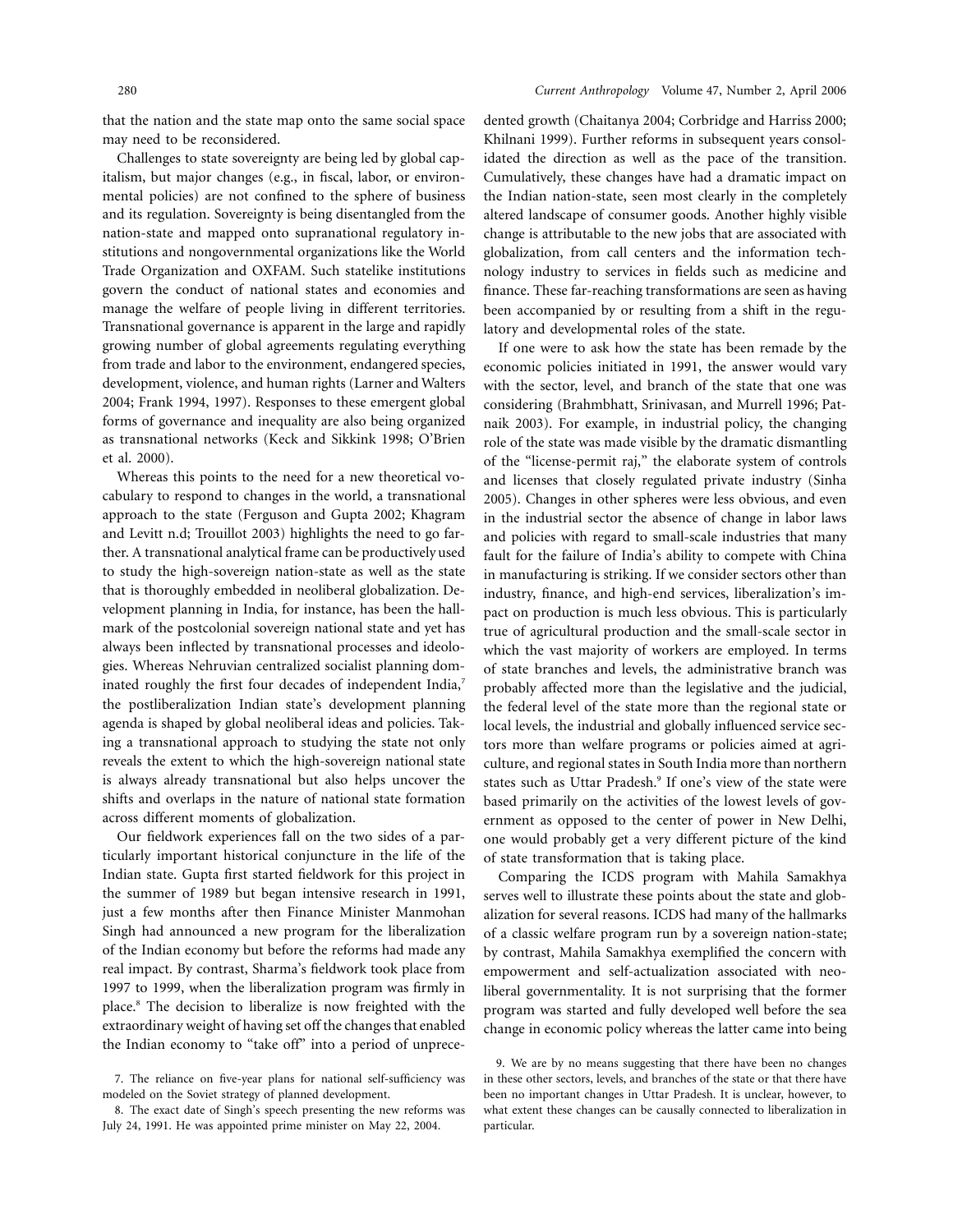in a world context dominated by neoliberal policies and shortly before the imposition of a liberalization program. In other words, the question of the relationship of the state to globalization is placed in sharp relief by juxtaposing these programs. Does Mahila Samakhya represent the retreat of the state as compared with ICDS? Or does it represent the reconstruction of the state to make it compatible with market forces and the requirements of global capitalism? Or is it perhaps something else entirely—a response to the felt need for reform of the state in light of its failure to deliver goods and services to the poorest?

Many of the analytically neat distinctions between these programs that initially seem obvious become problematic when we consider the state at the level of everyday practices and representations. What globalization means to the state and how "the state" responds to globalization become vexed questions when we look at the state through an anthropological lens. Such an approach problematizes the unity of the state by looking at different levels, sites, and scales, weighs the enormous amount of cultural work that goes into efforts to represent "the state," its legitimacy, and its authority, and, finally, by considering the interplay between political economy, social structure, institutional design, and everyday practices and representations, allows for a nuanced appreciation of continuities across seemingly historic transformations.

### Welfare versus Empowerment

Comparing ICDS with Mahila Samakhya proves apt for a variety of reasons. The two programs had very similar target groups—poor rural women—and relied on their rural clients to provide "altruistic" labor for the betterment of themselves and their communities; Mahila Samakhya, in addition, was dependent on a small staff of nongovernmental employees to do empowerment work. Moreover, both programs actively recruited indigent women (separated, widowed, abandoned, divorced, or never married) who were heads of households as workers. Finally, the two programs had some similar unintended effects in that they brought women into state and transnational projects of governmentality through enumeration and classification and through their recruitment as workers and targets of these programs.

These similarities made the contrasts between the two programs even sharper. The chief contrast that we wish to highlight here is that these two programs were the product of two different periods in the history of India's post-Independence development, with their respectively divergent philosophies. ICDS had the goal of reducing population growth rates and speeding up the nation's development; its goal was to deliver entitlements to a group of recipients, women and children, that had hitherto been ignored because of the biases built into (implicitly androcentric) development interventions. Mahila Samakhya, while relying on a philosophy of community development and radical social change, was skeptical of the utility of delivering entitlements and instead built

around the idea that poor women's own agency had to be mobilized through empowerment to make long-lasting change. Thus, it was not only that ICDS had its genesis in a period when the model of the sovereign national state was paramount and Mahila Samakhya in a period when neoliberalism was the dominant global ideology: the two programs embodied correspondingly different ideas in their basic design, structure, strategies, and goals.

### *Liberal Welfare and Governmentality: ICDS*

The ICDS program was launched in 1975 in response to the fact that India had some of the world's highest rates of infant mortality, morbidity, and malnutrition and extremely high rates of maternal mortality in childbirth.<sup>10</sup> Implemented by the Department of Women and Child Development,<sup>11</sup> it provides a set of services consisting of supplementary nutrition for pregnant women and young children and education, immunization, and preventive medicine for poor and lowercaste children. It has been one of the fastest-growing development programs of the Indian state. Launched with only 33 projects in 1975, it had expanded to 1,356 projects in the next ten years and to 5,652 projects by 2004 (Government of India 1985, 4; NIPCCD 1997, 3; Government of India 2005, 41). It has grown even as the government has reined in expenditures on other budget items in the postliberalization era. In fact, allocations for ICDS in the Tenth Plan (2002–7) increased by 458% compared with the Eighth Plan (1992–97) (Government of India 2005).<sup>12</sup> As one of the first interventions to attempt to control population growth by paying attention to the quality of the population, ICDS provides us with a nearly perfect example of the regulation, care, and documentation of the population, especially those parts of the population (women and children) that are poorly represented in official statistics. Such attention to the welfare of the population is a form of bio-power, one of the hallmarks of Foucault's (1991) governmentality.

Gupta studied the ICDS program in a single block—the smallest administrative unit, consisting roughly of 100 villages—in 1991–92. To characterize his research as a study of the state at the local level would be misleading, however, because of issues of funding, its relation to transnational discourses on population, and its relation to other goals of the Indian nation-state. The ICDS program in any one block was

10. According to the UNDP *Human Development Report* for 2003, the infant mortality and under-five mortality rates were still 67 and 93 per 1,000 respectively, and the maternal mortality rate stood at 540 per 100,000 live births. For purposes of comparison, the UNDP report puts the infant mortality rate in 1960 at 165 per 1,000 live births, indicating that it has been more than halved in the past 40 years.

11. The department is part of the Ministry of Human Resources Development.

12. Expenditures were Rs. 268 crore in 1990–91 versus Rs. 603 crore in 1998–99 (approximately \$151 million). In the Eighth Plan expenditures were Rs. 2,271 crore, compared with Rs. 10,392 crore in the Tenth Plan (approximately \$2,165 million over five years).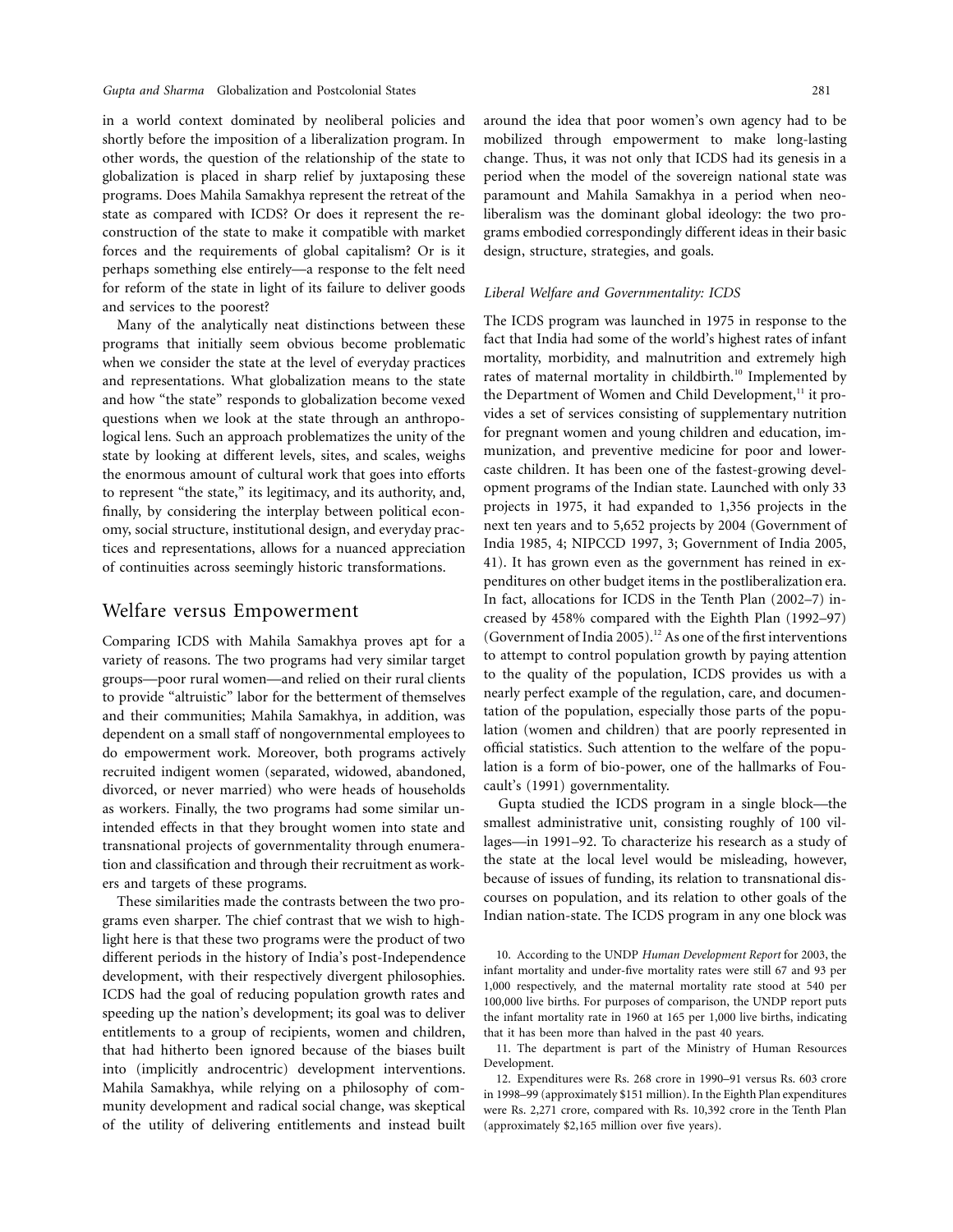considered a "project," and each project received funding independently from many different sources, including different government agencies, multilateral organizations such as UNICEF, and bilateral aid agencies.<sup>13</sup> Although these organizations did not directly give money to the ICDS office at the block level, projects were clearly associated with one source of funding or another, and this resulted in a fair amount of divergence in the kinds of resources that were available to ICDS officials. For example, projects that received funding from foreign donors were able to purchase larger quantities of food for supplementary nutrition than projects in which the government supplied the food component.

Not only was the funding for ICDS transnational but the idea for the program was itself part of an international movement. The government had come up with the idea in the wake of the failure of more draconian measures of population control some years before the development of an international consensus that emphasized the same themes, but by 1991 the strategy of population control embodied in ICDS was the globally dominant approach to the problem. This helped explain why the program was so enthusiastically supported by so many different international aid agencies.

The relationship between ICDS and other development goals of the nation-state is apparent in the way in which supplementary nutrition was supplied to ICDS centers. In Mandi Block, where Gupta conducted fieldwork, the program has depended since the late eighties on wheat allocated to it by the Food Corporation of India, which purchased wheat from farmers in the area at support prices set by the government. This policy of buying all the wheat that farmers could sell at preannounced prices was one of the cornerstones of the green revolution and had led to the accumulation of large surpluses in government warehouses. The state's use of this surplus wheat for ICDS thus took the results of agricultural development policies and quite literally fed them into its welfare policies. The development of agriculture and the development of human resources, in other words, were placed in a synergistic relationship that would lead to the development of the nation. The wealth of the nation was thus tied to the welfare of its population.

The origins of ICDS are not simply to be found in transnational discourses and strategies of population control but must be situated in a historical context in which other national efforts to control population had failed. Rapid population growth, it was argued, dissipated the gains of development because the growth rate had to be that much higher to outpace it. Policy makers were fond of drawing the contrast with China, saying that they could not use force to control the rapid growth of population because they lived in a democracy. When these approaches to population control failed, however, draconian measures were attempted, and it was this policy more than any other that resulted in the defeat of Indira Gandhi at the polls in 1977, leading to the formation of a non-Congress government for the first time in India's post-Independence history. It was in this context that the ICDS program emerged as the only credible population program remaining. At the same time, transnational organizations began promoting similar policies that focused on all aspects of the health of children and pregnant women. The idea was that the reduction of child mortality would prevent poor people from having more children as a form of insurance. It was for this reason that immunizations for pregnant women and children were supplemented by preventive medicine and supplementary nutrition. The nature of the ICDS program at the "local level" was thus critically shaped by the interaction of ideas, agencies, and organizations at the transnational, national, regional state, district, subdistrict, and block levels.<sup>14</sup>

The subdistrict of Mandi District<sup>15</sup> in which Gupta did his fieldwork had two ICDS programs, each headed by a child development project officer who reported to the district program officer. The program in Mandi Block had been operating since 1985. Its project officer supervised a clerical staff which included an account clerk, another clerk who did other jobs, a peon, and a driver and was responsible for overseeing the work of four supervisors, 86 *anganwadi* (courtyard) workers, and their 86 helpers. The *anganwadi* workers were responsible for the day-to-day functioning of centers in villages. The centers were supposed to be open daily from 9 a.m. to 1 p.m. Since it was not feasible for a single worker to run a center, take care of as many as 45 children, teach them, feed them, supervise their medical care, and maintain the records, each worker was provided with a helper whose duties included all the odd jobs associated with the center, rounding up the children to attend it, doing the cooking, and cleaning the "school." In Mandi Block, the project officer and all the helpers, workers, and supervisors were women; the other members of the staff were men. ICDS was the only bureaucracy at any level of the state, apart from primary schools, that was run and staffed largely by women.<sup>16</sup>

We have called the ICDS a welfare program, but that term needs qualification. What a "welfare" program means in a

15. Gupta uses the pseudonym "Mandi" for the block, the subdistrict, and the district.

16. In rural areas in Uttar Pradesh even the primary schools were staffed largely by men.

<sup>13.</sup> The government has subsequently taken over the financing of the program. In 2004–5, of the 5,652 projects that had been sanctioned, only 922 were being financed externally, that is, with a World Bank loan (Government of India 2005, 41).

<sup>14.</sup> The organizational structure of the Indian state consists of a pyramid with a constitutionally mandated separation of powers between the center (the federal government) and the regional states (in our case, Uttar Pradesh). The block is the lowest level of this pyramid, above which stand the subdistrict (*tehsil*) and then the district (*zilla*) levels. The head of administration for the entire district is the district magistrate, usually a junior official in the elite cadre of the Indian Administrative Service (which, in its self-image, method of selecting officers, and style of operation, follows in the footsteps of the "Indian Civil Service," the "steel frame" of the British colonial government). Above the district level stands the government of the state of Uttar Pradesh.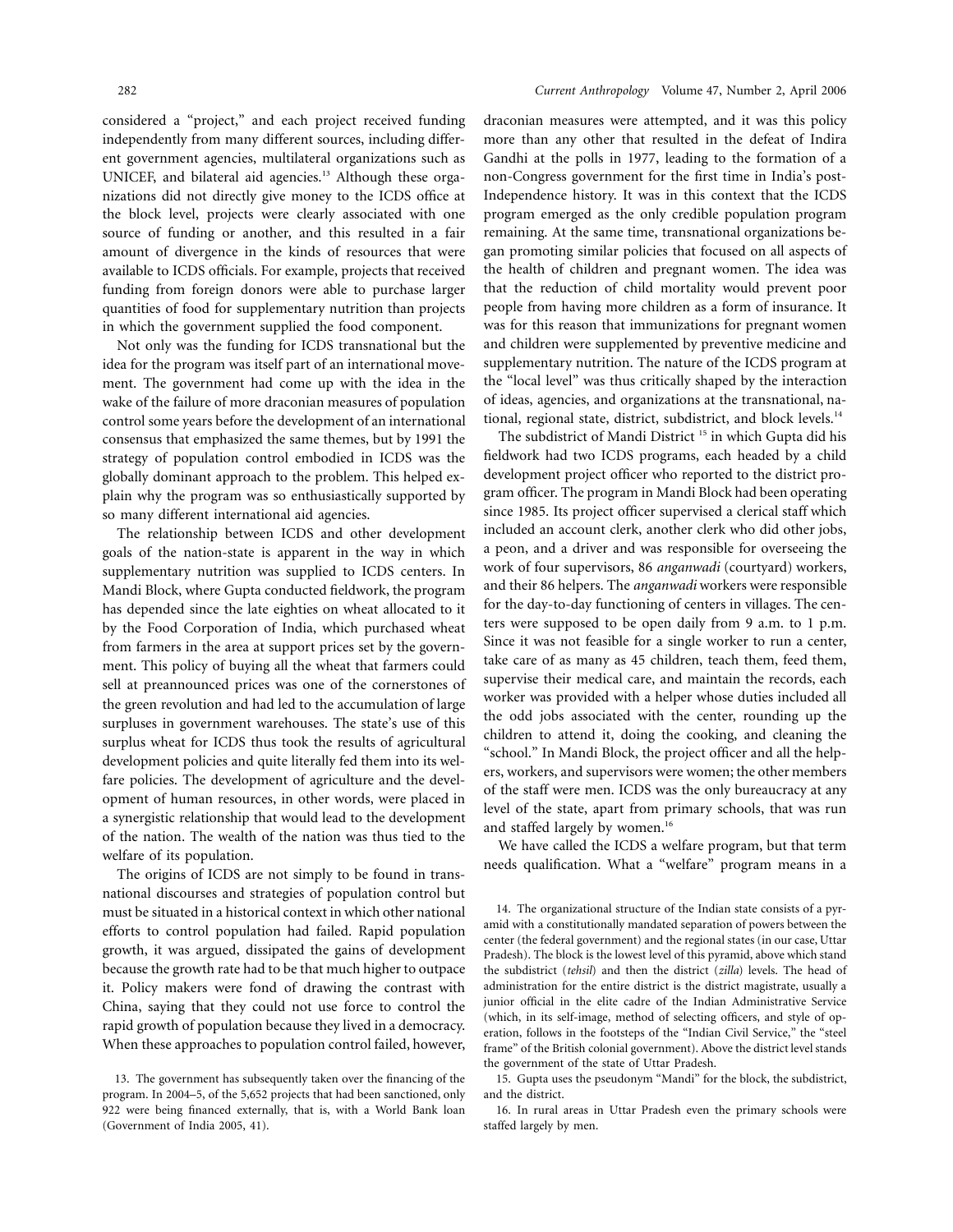*Gupta and Sharma* Globalization and Postcolonial States 283

Third World context is affected by the fact that the state operating such a program is not a welfare state. The logic of the program was never one of providing a safety net for the poorest parts of the population, for there were far too many vulnerable people for the state to provide for all of them. Rather, the justification for the program arose from the need to invest in human capital for the development of the nationstate. The idea was that investing in the reduction of child mortality, improving the life chances of infants and young children, especially girls, and providing them with a basic education would help improve the quality of the nation's human capital. Especially if it helped bring down the birthrate, such a program could contribute more to the development of the nation-state than any other government intervention. Nowhere in the design and implementation of the ICDS were justifications employed that relied on a logic of the market. The program was entirely about strengthening the sovereign nation-state.

### *Neoliberal Governmentality and Empowerment: Mahila Samakhya*

Mahila Samakhya, a one-of-a-kind government-sponsored rural women's empowerment program, was launched as a pilot project in three Indian states (Uttar Pradesh, Karnataka, and Gujarat) by the Department of Education of the Ministry of Human Resources Development in 1988–89 with Dutch government funds. It now covers 9,000 villages and 60 districts in ten states (Jandhyala n.d.). It continues to receive Dutch assistance (expected until 2007), which is augmented by government funds and, in the case of the Uttar Pradesh program, World Bank monies (through bank-funded education projects such as the District Primary Education Program).

Mahila Samakhya was designed and implemented to translate the government's goals regarding women's education, set forth in the 1986 National Policy on Education, into action (Government of India 1997). The National Policy on Education highlighted the dialectical relationship between education and women's empowerment. Empowerment was seen as a prerequisite to addressing women's marginalization from educational processes, and education was seen as an agent of empowerment and change in women's lives (Jandhyala n.d.). Mahila Samakhya carried this thinking forward. The program views social inequalities and women's lack of awareness of their rights and of government programs as barriers to gender-equitable education and development. Collective empowerment is seen as the key to challenging gendered and other forms of oppression and thus overcoming the obstacles to meaningful education and development. Empowerment here is regarded as a process of radial conscientization (Freire 1970) entailing critical reflection on oppressive situations and action directed toward altering those situations. Mahila Samakhya works through organizing women into village-level collectives *(sanghas)*, raising their consciousness, and mobilizing them for self and social change and development.

Several factors make Mahila Samakhya unique among government-implemented development initiatives. Its empowerment agenda, for one, is different from the goals of other large-scale development programs that seek to deliver tangibles to individual beneficiaries among specially targeted groups. It is not, however, a service delivery program. Instead it seeks to capacitate women by raising their awareness and confidence and giving them information regarding their rights and development-related entitlements and the skills to access these entitlements so that they can better their status and lives. Further, in contrast to other government schemes, rather than a target-driven, top-down approach to development planning and delivery it involves a bottom-up, flexible approach that allows clients to define the nature and pace of change. Program planning, in other words, happens *with* and not *for* clients and is based on a "worm's eye view and not a bird's eye view" (Ramachandran 1995:20) of women's lives

Other aspects that contribute to the program's uniqueness are its location within the ministerial structure of the government and its hybrid organization, which integrates the experience and active participation of women's groups and development activists into a government-initiated program. As a Department of Education program, it differs from most government schemes that target women, which are generally located in the Department of Women and Child Development (WCD). WCD, as a senior civil servant, Amita Rao, explained to Sharma, is an underfunded department that lacks "collective clout and bargaining power" and tends to view women as "recipients of favors" and to focus on the vulnerable, "women who are single [or] widows." Mahila Samakhya's location in the Department of Education is therefore significant in that it signals a move away from the ghettoization of "women's issues" and a naturalized linkage of these issues with child development agendas and a move toward mainstreaming "gender issues" across the ministerial structure.

at the grassroots level.

Furthermore, in contrast to ICDS, which is directly implemented by a government agency (WCD), Mahila Samakhya can be characterized as a government-organized nongovernmental organization (GONGO). While its national office is part of the Department of Education, the program is implemented through registered societies or NGOs in each of the ten states in which it operates. Each state office (or "Mahila Samakhya Society") is responsible for managing various district-level program offices, which in turn oversee the work of several block-level offices. The block or grassroots level is where program strategies are developed on the basis of the needs and demands of the clients in the area. Whereas a government-appointed bureaucrat heads the national office in New Delhi, the staff at the state, district, and block levels is drawn from the nongovernmental sector. Program advisory bodies at the national and state levels consist of a mixture of ex-officio and nongovernmental representatives, with the latter accounting for at least 51% of the membership. The feminists, development activists, and bureaucrats who designed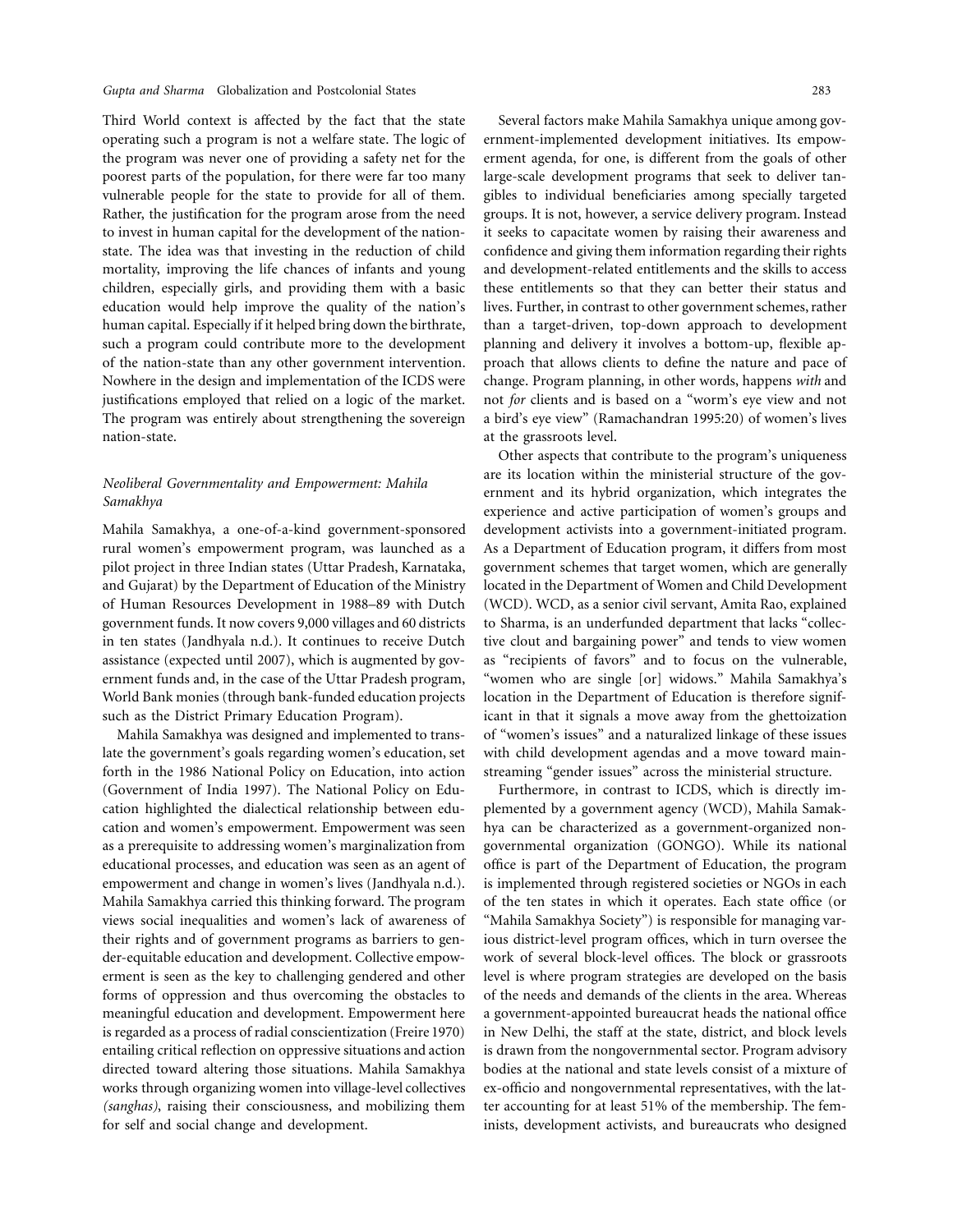the program consciously chose this hybrid structure and sizable nongovernmental representation in an attempt to ensure critical and continuous feminist and activist input into the program and to prevent a governmental takeover of program goals and strategies.<sup>17</sup>

However, this uneasy location both inside and outside the formal state apparatus is not without its problems. Bureaucratic suspicion of and sometimes hostility toward Mahila Samakhya underscores the extent to which empowerment is misunderstood and seen as a threat in state circles. Nina Singh, a high-ranking civil servant, told Sharma,

The element of struggle [which] is the basis of empowerment programs . . . is not internalized by bureaucrats. . . . [They] reduce everything to a safe thing called "development." . . . Struggle is not understood in a government lexicon. . . . The point is that the bureaucratic environment is the biggest hurdle to cross. . . . If an average politician [or bureaucrat] doesn't understand [the program] and thinks that it is bad for women, [then] how do you sustain this in a governmental context?

The inception of the program and the government's deviation from the "business-as-usual" model of development in favor of the language of empowerment is a reflection of its education-related agenda but goes beyond it. The state's sponsorship of empowerment strategies is an overdetermined result of the confluence of several translocal processes, among them national policy priorities, Indian women's movements for change, transnational shifts in development discourse and economic ideologies, and interventions by supranational regulatory bodies such as the World Bank and the IMF (Sharma 2006). Placing this state-sponsored program at the intersection of these spatially differentiated factors and examining it in transnational terms reveals how its goals and practices intersect with state agencies and policy making, with local and regional social movements, and with the global regime of neoliberal governmentality. This multilayered spatial optic thus also illustrates the extent to which national development planning practices and the state are always already translocally shaped (see Sharma 2006).

The empowerment agenda articulated by both the state's policy statement on women's education and the Mahila Samakhya program owes a great deal to the cross-border influence of Paolo Freire's work on conscientization and praxisoriented education (see Batliwala 1997; Townsend, Porter, and Mawdsley 2004). Feminist engagements with state structure and development thinking also contributed in great measure to centering empowerment as a development goal and method. At the national level, Indian women's movement activists' critical engagements with government agencies during the 1970s and '80s over women's marginalization and oppression laid the groundwork for tackling gender inequalities through alternative means such as empowerment. These activists highlighted the failure of the government's modernization policies to address women's needs and to reduce poverty (Government of India 1974) and struggled to make laws relating to dowry, custodial rape, and domestic violence and development policies more supportive of women (Agnihotri and Mazumdar 1995; Gandhi and Shah 1992). These movements also articulated with translocal feminist thinking on gender and development issues through transnational feminist networks and UN-sponsored international conferences on women's issues. By the late 1980s feminist networks such as DAWN, dominated by Southern feminist activists, were arguing for a shift from modernization-based development models toward empowerment-based strategies that centered on gender justice and equality (Sen and Grown 1988). This "gender and development" perspective played an important role in focusing attention on gender and empowerment issues within the development world (Kabeer 1994). Since the 1994 UN-sponsored Cairo conference, empowerment has become firmly entrenched as a mainstream strategy of development, lauded and implemented by development agencies working at various spatial levels.

It is interesting though not entirely surprising to note the rise of empowerment strategies during the era of global neoliberal governmentality. On the one hand, supranational regulatory bodies such as the World Bank are promoting empowerment as a crucial aspect of development; on the other hand, these same institutions are asking developmentalist states to reduce interventions in the market and in welfare provisioning. The fact that the very institutions whose structural adjustment policies have had intensely disempowering effects on marginalized people across the globe are encouraging and funding grassroots empowerment efforts begins to make sense when one sees empowerment through the lens of neoliberal governmentality. As Sharma (2006) has argued elsewhere, empowerment fits in with the neoliberal agenda of small government, participatory governance, and marketbased competitiveness. It enables developmentalist states to shift away from directly providing for the basic needs of their marginalized citizens to helping these citizens to govern themselves and take care of their own development needs.

While empowerment-based development strategies in India and the Mahila Samakhya program are not products of neoliberal thinking, the coincidence of the government's move into empowerment territory with its implementation of liberalization policies offers a striking example of empowerment's role as a key axis of neoliberal governance (Dean 1999; Hindess 2004).<sup>18</sup> Empowerment programs help reduce gov-

18. NGOs of various ideological bents, including Gandhian, Marxist, and feminist, have been involved in empowerment-based initiatives in postcolonial India; empowerment as a state project, however, is relatively recent. It began with the implementation of the Women's Development Programme in Rajasthan in 1984. This project, which has empowerment as its explicit goal, was developed by the state government with help

<sup>17.</sup> For a discussion of the thinking that went into Mahila Samakhya's structure, see Sharma (2006).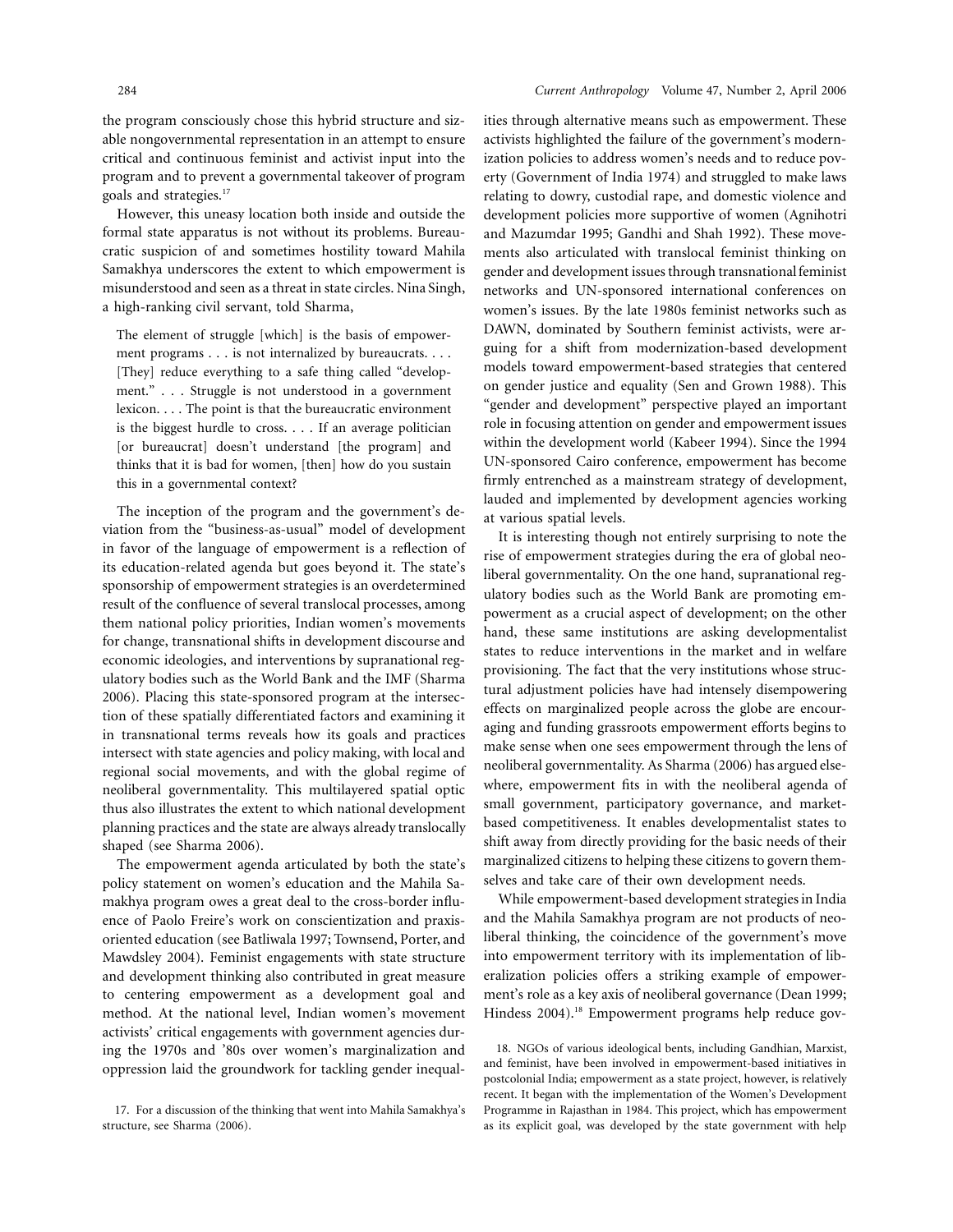ernment spending on welfare provision. As compared with welfare-based programs such as ICDS, which distribute material resources to particular groups, empowerment programs are relatively low-cost because they do not deliver any goods or services. Implementing programs that empower marginalized populations to meet their own needs facilitates the attainment of neoliberal goals of leaner and more efficient government. Furthermore, linking these populations to the project of self-governance and self-development makes rule more decentered and diffuse and thus more "participatory."

The coincidence of state participation in empowerment efforts with the initiation of liberalization policies and with the global dominance enjoyed by empowerment as a liberalization strategy of self- and community improvement points to some ways in which the postcolonial Indian state is being transformed during the era of neoliberal governmentality. Rather than simply being a welfare provider (albeit not in the classic sense of the Western welfare states), the postcolonial developmentalist Indian state is being reframed as a facilitator of development and an empowering agent. This does not mean that the state can stop providing for the poor. In fact, it cannot renege on its welfare obligations, since its very identity is closely tied to the project of national development. The neoliberal developmentalist state, however, is now able to farm out its welfare tasks to empowered agents and communities, who can secure their own livelihoods through competitive market strategies rather than depending on the state.

ICDS and Mahila Samakhya are government programs that work with similar groups of women, but they belong to different moments of globalization, represent different national policy agendas, and have dissimilar organizational structures, strategies, and goals. We now analyze how these two programs compare in terms of everyday practices at the local level.

# Globalization and the Everyday Practices of State Bureaucracies

Close ethnographic observation of the everyday practices of ICDS and Mahila Samakhya reveals further differences and similarities between them in the self-perceptions of functionaries and the signifying functions of two very different technologies of administration.

#### *Bureaucratic Functioning and Self-Perception*

One fascinating tussle about the meaning of work in the ICDS centers concerned the component of schooling. Contrary to the state's efforts to portray them as volunteer workers, most of the workers whom Gupta interviewed referred to themselves as "teachers." The state, in contrast, employed the discourse of motherhood in representing their efforts; what the workers did in the village centers was deemed an extension of what a good mother would have done at home, the only difference being that they performed that function for more children than would normally be found in a household. By the state's logic, therefore, their work differed in scope from but was qualitatively equivalent to mothering. By referring to themselves as teachers they emphasized the similarity of their work to that performed by teachers in elementary schools and its qualitative difference from work in the home. Center workers were proud of the students who had either refused to leave their centers to go to a "Montessori" (the name for any school that charged tuition and claimed to teach English as a subject) or returned to the centers because they had learned so much there. When, toward the end of January 1992, Gupta visited the center in Alipur, the Brahmin woman who was the worker there pointed to one of the girls in her class and explained that she had formerly walked a fair distance to a Montessori in an adjacent village and when she started attending the center regularly had discovered that her classmates knew more than she did. Sharmila commented that because the Montessori charged Rs.15 a month as tuition and the center taught children free, people in the village assumed that the education students received at the Montessori was better. "They don't value this education because it is free."

At one of their monthly meetings, the workers complained that, ironically, the superior education provided at the centers actually created problems. They claimed that as soon as the children learned a little bit at the center, their parents felt that they were too bright to stay there and would transfer them to a Montessori or a government-run primary school. The workers added that this was bad for the children because in the government schools they were packed 80 to a class and the teachers were usually found sipping tea in the courtyard instead of teaching. They pointed out that teachers in the government schools were paid thousands of rupees for their "efforts," whereas center workers were compensated little for giving children individual attention.

The tension between "volunteer worker" and "teacher" was symptomatic of a more general contradiction that underlay the design of the program. On the one hand, it was clearly built on the notion that women, as the "natural" caregivers for children, would be best suited to introducing health and educational interventions to young children and to pregnant women and nursing mothers. On the other hand, its workers were expected to be professional in carrying out their duties and were bound to an even more impressive array of bureaucratic procedures and record keeping than better-paid counterparts in government service.

Like ICDS workers, Mahila Samakhya functionaries were not considered government employees even though they worked for a government-sponsored program. In material terms this meant that they were hired on limited-term contracts (*anubandh*) and paid honoraria (*maandey*). In other words, they lacked the job security, status, employment benefits, and incomes enjoyed by government workers. Even though many women who worked for Mahila Samakhya were

from local women's groups and educational institutions, and it served as an inspiration for Mahila Samakhya.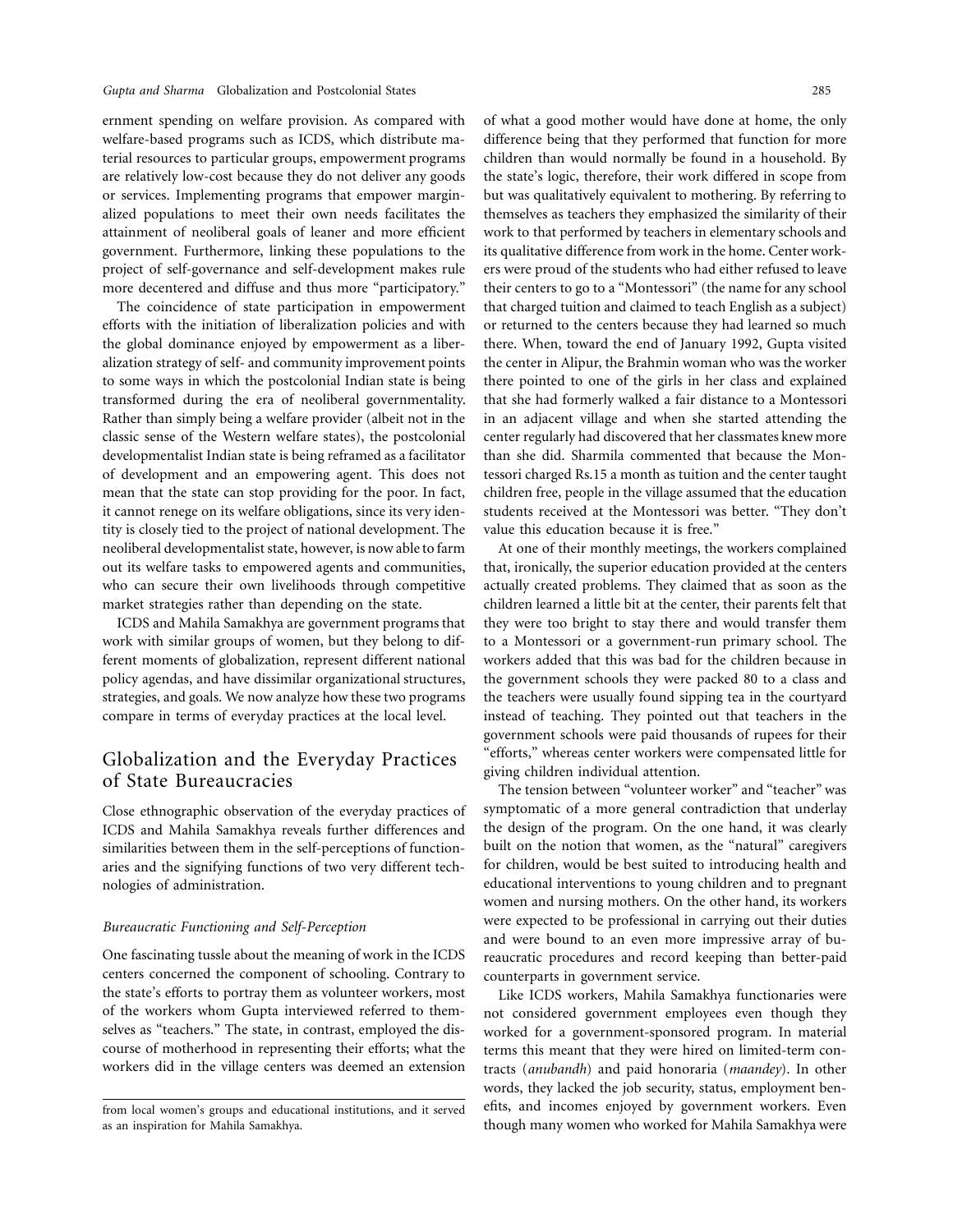single and effective or actual heads of their households and even though economic self-reliance was defined by many program and government representatives as a key axis of empowerment, the survival needs of the program's personnel were not fully addressed. The fact that the material requirements of women functionaries of a program that targets women were overlooked reveals the welfarist logic that underpins this empowerment program. Empowerment was supposed to have signaled a move away from the welfare approach, but welfarist ideologies about women's reproductive work seem to underlie the program (see also Brown 1995). Along with ICDS workers, the women employed by Mahila Samakhya were seen as providing altruistic, voluntary service in helping move their disadvantaged sisters forward. One could argue that empowerment work done by and with women is considered a naturalized extension of women's reproductive work, which is economically unproductive and therefore deserves less remuneration.

How did employees engage with these ideologies about their work and their lack of economic self-sufficiency? As did ICDS workers, they saw their work as qualitatively different from their tasks at home. For instance, field-level workers (*sahyoginis*) often told Sharma that the program had allowed them to "emerge from their houses"(*ghar se bahar nikala hai*). They explained that their work had given them new access to public spaces and helped them develop new abilities, such as report writing, talking in public with men and women, leading training workshops, riding a bicycle, understanding bureaucratic hierarchies and procedures, and interacting with government representatives at all levels. Their work with Mahila Samakhya was therefore unlike the caretaking work they did at home as mothers, wives, sisters, and daughters-in-law. They saw their work in mobilizing women's collectives as absolutely necessary for equitable national development. They often talked about how, for example, many large-scale development schemes failed because of corruption in the official ranks or because people were not given proper information about these programs. They saw their empowering interventions as not only important in and of themselves but also crucial to the success of other government development projects. It was through their efforts that rural women became aware of their rights and entitlements (rationed food, subsidized housing, employment, and income generation) and developed the skills to access these benefits. Sharma often observed field-level workers asking their clients about the regularity of health workers' visits or how the local ICDS centers were operating. Their job involved teaching rural women to monitor and question the work of various development functionaries in their area and hold them accountable. For them it was not ancillary "women's work" but central to development and change and therefore deserved better remuneration.

Although most Mahila Samakhya functionaries with whom Sharma spoke desired better economic benefits for their work, they did not necessarily want to be seen as government employees. Where the center workers that Gupta worked with identified themselves as teachers whose skills were on a par with or better than those of teachers, the workers that Sharma interviewed generally identified themselves as NGO activists rather than employees of a government-sponsored program. There were two main reasons for this. First, state functionaries are commonly described, in Indian public cultural discourses, as lazy, inefficient, corrupt people who rarely do any meaningful work. Mahila Samakhya employees distanced themselves from such images and highlighted their efficient, enthusiastic, and dedicated approach to their work. In the words of one activist, "People who work for Mahila Samakhya do not treat it like [a] government job. The salaries [we] get are not enough for survival. So the people who work in Mahila Samakhya do so only because they have a certain devotion toward their work. You don't see that in government departments [where] people come only for the sake of their salaries." Second, identifying themselves as government workers would have limited their ability to challenge other government agencies in their empowerment-related work. As Seema Singh explained, "The police belong to the government, the courts belong to the government. . . . When we take up [an empowerment-based] fight, we have to fight at all these levels. If we start believing that we are working for a government project and that we are government workers, then how will we fight [other] government people?" While they often dissociated themselves from the government, they commonly used governmental techniques in their everyday work and enacted statist authority when the situation demanded it.

### *Materializing the State: Traveling Signifiers and Enumeration Practices*

Examining how jeeps were used in the two programs reveals the importance of the signifying effects of everyday practices and gives us a good idea of the programs' positions in and as "the state." A jeep is not merely a vehicle that can be used for rapid travel; it is above all a signifier of the official's rank in the hierarchy. Only some ICDS officials were entitled to use a jeep, and none of the officers at the block level except the project officer could do so. Of course, being allocated a jeep did not mean that one could use it; use was minutely regulated by government rules and by the yearly budget for such things as fuel and repairs. When Asha Agrawal took over as the head of the ICDS office in Mandi, she could not use the jeep that had been allotted to her because it had broken down and the money needed for repairs had not been authorized. As a result, she could not go on inspection trips to see how the centers were functioning. The workers, realizing that their supervisor was not going to conduct surprise inspections, stopped going to work, but Asha surprised them all by using public transportation to conduct inspections. When she found none of them working, she decided to give them all a warning at the next monthly meeting and then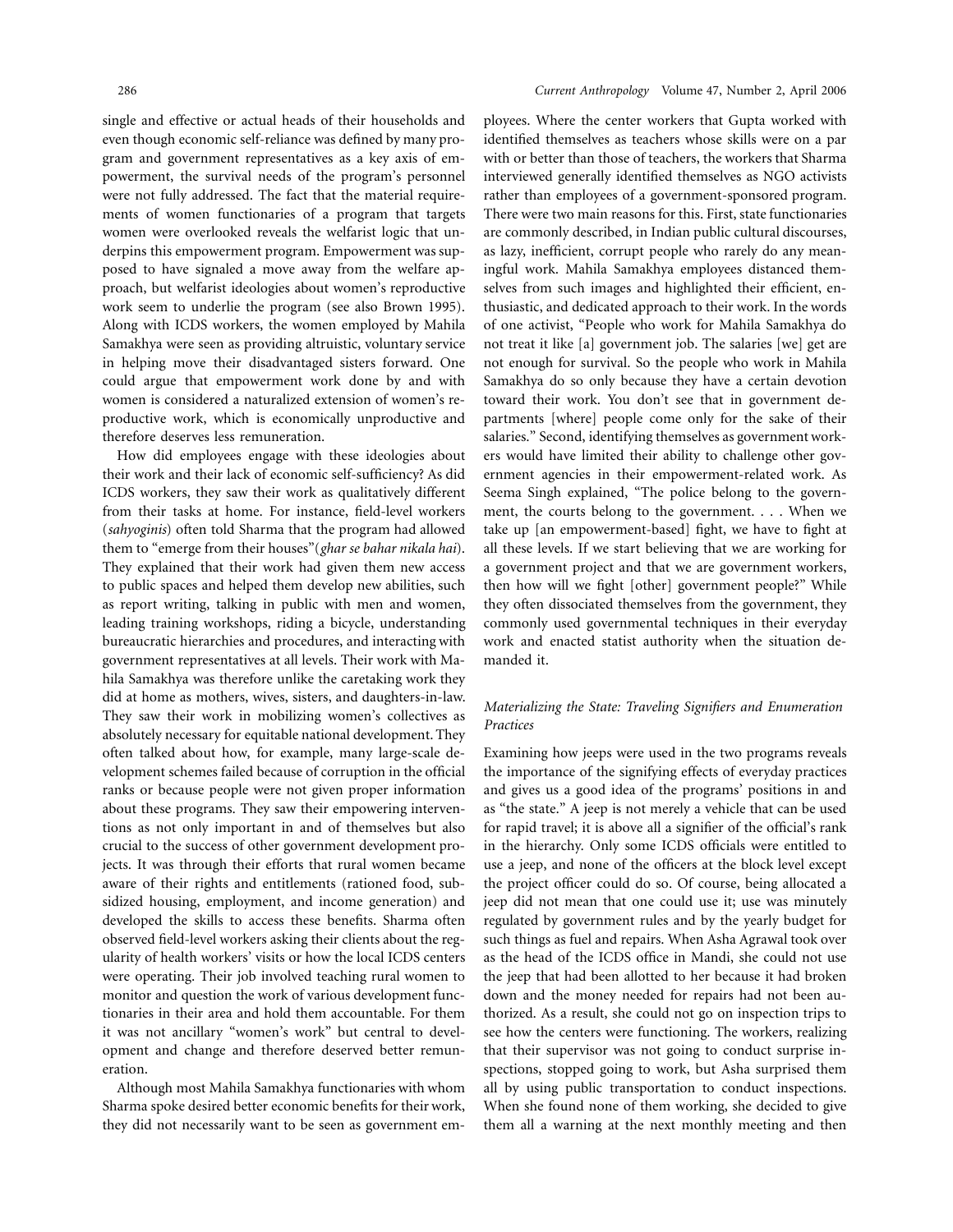resumed her inspections using the bus service. Her traveling by the same means that her workers and subordinates employed was most unusual. An officer was expected simply to wait until the socially appropriate mode of transport—the jeep—was back in operation.

Government jeeps usually had the name of the relevant department painted on their sides; when the vehicle belonged to someone relatively high up in the administrative hierarchy, it was even equipped with a flashing red light on the roof. Many lower-ranking officials, especially those in the town, were good at spotting these vehicles from a distance. As they were sitting in roadside tea stalls observing vehicles going past, they would speculate on why a certain official was heading in a particular direction that day.

Center workers were used to people arriving in jeeps to inspect their center. Once when Gupta showed up at a center, the helper anxiously inquired if he had arrived in a jeep. Sharmila, the center worker, explained that she had wanted to take a leave of absence that day, as she had some guests visiting from out of town, but her leave application had been denied by the project officer, who told her that an inspection by the head of the program for the entire state was expected. The project officer later told Gupta that she had to deny Sharmila's application because she did not know which project the joint director might suddenly decide to visit. The jeep was therefore not just a central signifier of authority and rank but also the chief mechanism for inspection, surveillance, and evaluation. It brought not only program officials but also representatives of foreign agencies aiding the program. For the workers, then, visitors who came in jeeps represented the multiple layers of authority to which they were subject, stretching from the district to foreign lands. As a normal and recurring practice, the inspection instantiated the transnationalism of the ICDS program for its staff and for villagers.

Mahila Samakhya offices at the state and district levels also used jeeps in their daily work. These jeeps were standard government-issue vehicles and prominently displayed both Mahila Samakhya boards and Government of India license plates. Each district office was given one jeep, which was primarily used by district program coordinators for program activities. Diya Verma, the coordinator of the Begumpur District, where Sharma conducted her fieldwork, used the jeep to meet clients, to oversee the operations of collectives and block offices, and to travel to special events such as training sessions, health camps, and women's courts (*nari adalats*) in the three program blocks in her area. She also used it to check on her field-level staff. She scheduled her visits according to the monthly work plans drawn up by the staff, which provided her with details about where *sahyoginis* were expected to be and what they would be doing on particular days of the month. While she generally planned her field visits in consultation with the *sahyoginis*, she also made surprise visits, and if she did not find them where they were supposed to be, she sometimes instructed the jeep driver to take her to their homes. However, overseeing field staff and disciplining them was not easily accomplished. Verma complained that the jeep was too conspicuous and made too much noise to allow her surprise visits to be entirely unannounced—people would either see the jeep or hear it and inform the *sahyogini* concerned, giving her enough time to "pretend" to be just on her way to or back from her routine field visits. At times family members would cover for *sahyoginis* and tell Verma that they were out on their rounds when they were elsewhere.

The jeep was not only a marker of the superior rank of the district program coordinator but also symbolized the vertical authority and disciplinary power of the state. Some Mahila Samakhya personnel used the jeep when they wanted to enact statist authority and get their clients to comply with their wishes. For instance, Leela Vati, a *sahyogini*, accompanied by two of her colleagues, visited some villages in which the program was being phased out and told clients in these villages that they had to return the few things that their collectives had received from the program, such as pails, rugs, and storage trunks. (She had no explicit mandate from her superiors to demand these things from the clients.) Mahila Samakhya participants in Bilaspur village told Sharma that when they had refused to do as ordered she had threatened them—"If you don't return the things, the government jeep will come tomorrow, forcibly take everything, and dishonor you in front of everyone!" She also asked the leader of the Bilaspur collective to sign a blank sheet of paper. Residents alleged that she did so in order to cover her tracks—she could easily write a note on that piece of paper stating that the village women had voluntarily returned the things to her and thus avoid any accusations of wrongdoing. Leela Vati effectively used statist symbols and practices, such as the jeep and written proceduralism, to enact official authority and played on the clients' fear of state disciplinary and coercive power.

While the jeep was useful when surveillance, authority, or discipline was required, it could also hamper the functionaries' work. The presence of the jeep highlighted Mahila Samakhya's connections to the government in situations when staff members needed to delink themselves from the state (see Sharma 2006). For example, the Mahila Samakhya office in Nizabad Block was housed in a private home, and the landlady was not only charging a higher rent than she had originally asked but also threatening further increases. The local political party functionary who had helped them secure this office space explained to the program's representatives and Sharma that the landlady was doing this because she saw that the program staff was operating "like government workers" and assumed that she could therefore extract "more *maal* [money]" from them. When local team members sought alternative office spaces, a middle-level farmer in the area showed them a large grain facility which had earlier doubled as a bank office and quoted a rent of Rs. 740. Danu Bai, a block-level team member, pleaded with him to lower the rent. Mahila Samakhya was an NGO, she told him, and could not afford market rents: "Even Rs. 500 is too much for us." But the landlord was unwilling to negotiate. As the team was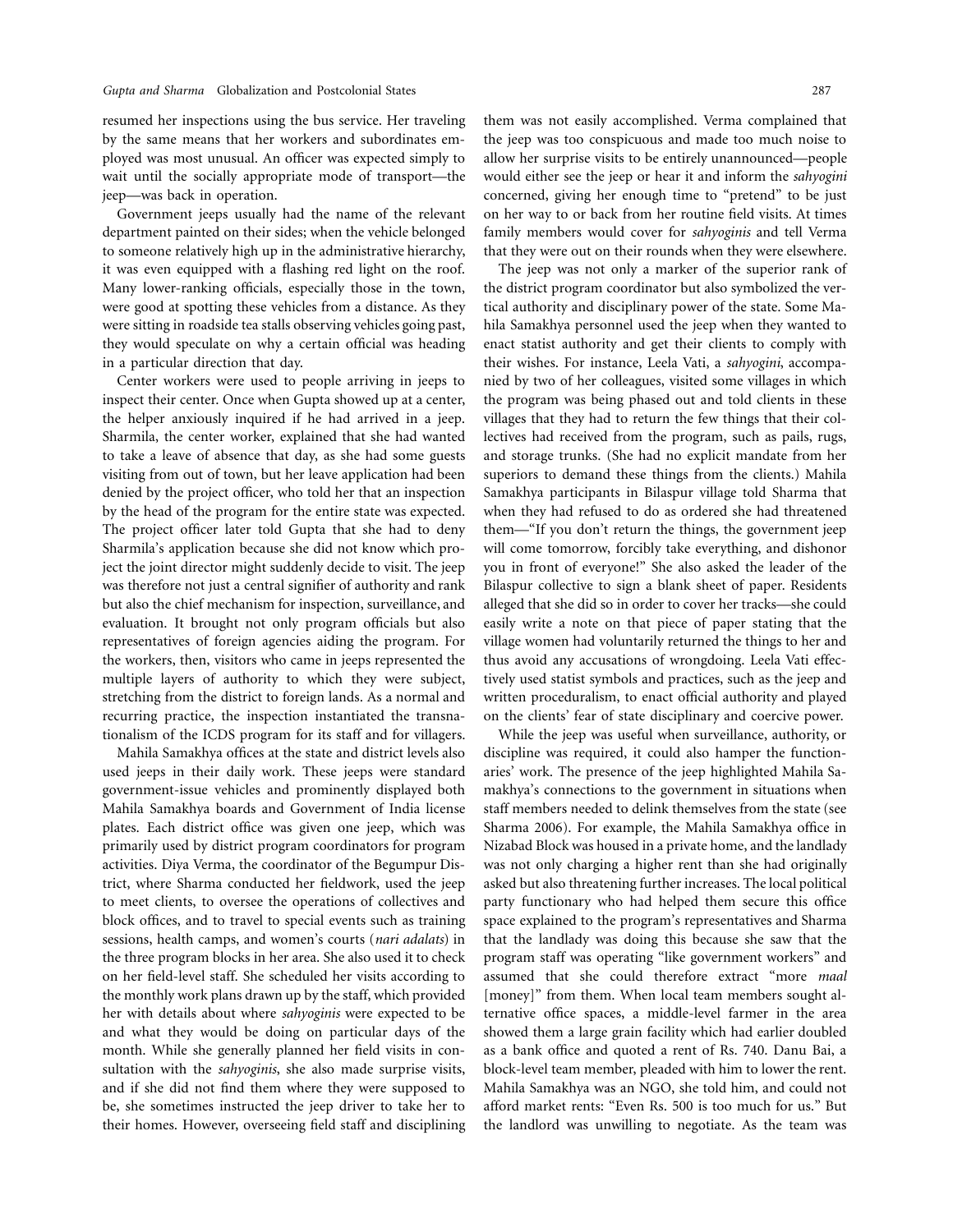leaving his house, its driver speculated that the landlord had demanded a higher rent because it had arrived in a government jeep.

These instances are indicative of how people imagine the state. Two landlords appear to have believed that Mahila Samakhya was a government program (on the basis of the program jeep and the daily work practices of its functionaries) and could therefore be "milked" for money. The program's rural clients also constructed the state as giver (Sharma 2006). In their experience, most development programs promised tangible resources to their participants, and they expected the same from Mahila Samakhya. The program was not, however, a service delivery program, and its functionaries had to position it as an NGO when introducing it to potential clients. Because it was an NGO, they explained to village women, it did not have much to give. In so doing they played on the apparent association between the state and material resources and reinforced the state's image as a provider.

In other instances, however, when functionaries introduced Mahila Samakhya as a government program to enact statist authority, rural subalterns contested it.

Although enumeration was not a stated goal of either program, it ended up being an important function for both. As in all government programs, the collection of data, whether or not those data served any purpose, was built in, and ICDS in particular was incessantly evaluated. There were literally hundreds of evaluation reports of ICDS prepared for different blocks and regions, quite out of proportion to the resources that were then being invested in the program. One of the reasons for this may have been the heavy involvement of transnational actors, for whom evaluation was a critical tool for measuring the performance of their development portfolio. One way to measure performance was to record the numbers of beneficiaries, and therefore the government required center workers to document that they were indeed meeting the program's targets. Finally, since women and children were poorly represented in official statistics, village surveys helped determine whether a new center was needed and also provided better information about local residents.

In fact, ICDS produced a quiet revolution in the generation of rural statistics. In villages where centers operated, records were being kept on births and deaths in rural areas for perhaps the first time in the history of the nation. This amounted to a quantum leap in data collection, particularly with respect to fertility and infant mortality, on a segment of the population whose low level of literacy and lack of participation in the formal economy had kept it relatively insulated from state surveillance. What differentiated the center worker from the census taker was her familiarity with the village. Even when she kept her distance from the social life of the village, its politics and divisions, she still knew a great deal more about individuals and families than any other state official could possibly know. More important, she learned a great deal about women.

When center workers were required to do a village survey,

however, they often encountered unexpected resistance. At one of the monthly meetings of workers that Gupta attended, several of them reported the difficulties that they were experiencing in collecting information. One said that villagers refused to allow their children to be weighed. One day, as part of her duties, she had weighed some children, and the next day one of them had fallen ill. His sibling told the rest of the family that he had been weighed the previous day. Weighing children and pronouncing them healthy was considered reason enough to attract the "evil eye."<sup>19</sup> After that day, none of the households in the village would allow their children to attend the center. "When you don't feed the children," they asked, "why do you weigh them?" She could not convince them that no harm would come to the children by weighing them. Similarly, some workers reported that when they went from door to door to do a survey of the population, people often refused to cooperate with them. "Why do you come to our house to do the survey when we have to come to you for inoculations and injections?" they were asked. "You should just sit at the center and do the survey there." When they asked questions about all the members of the family, they were again challenged: "When you feed only the children, why do you want to take a survey that includes everyone? Why do you want to find out who has died—are you going to feed the dead, too?" The workers said that they had no good answers to such questions and were sometimes unable to carry out their survey work.

For the agencies funding and supporting ICDS, monitoring the weight of children was important both because it helped provide the justification for the program in areas where a large proportion of children were malnourished and because it could demonstrate the effectiveness of supplementary nutrition as an essential component of the program. Similarly, surveying the entire population could provide helpful data on the proportion of the population that was composed of children under five, the sex ratio, and the size and composition of families. But such surveys provided no tangible benefits to recipients, who may have had good reason to be wary of knowledge collected about them that appeared to have no relation to the services provided.

In the Mahila Samakhya program enumeration techniques were used in a slightly different way. Since it was not a targetdriven program, the purpose of enumeration was not so much to count the women reached through various initiatives as to document empowerment processes. Field staff regularly submitted reports that detailed and critically evaluated their interventions with various collectives on different issues over a particular period. These documents were consolidated into quarterly and annual reports drawn up by program functionaries at the district and state levels. They sought to capture, both quantitatively and qualitatively, the empowering effects of the program's strategies for participants. While pro-

19. Belief in the "evil eye" is common in large parts of the South Asian subcontinent.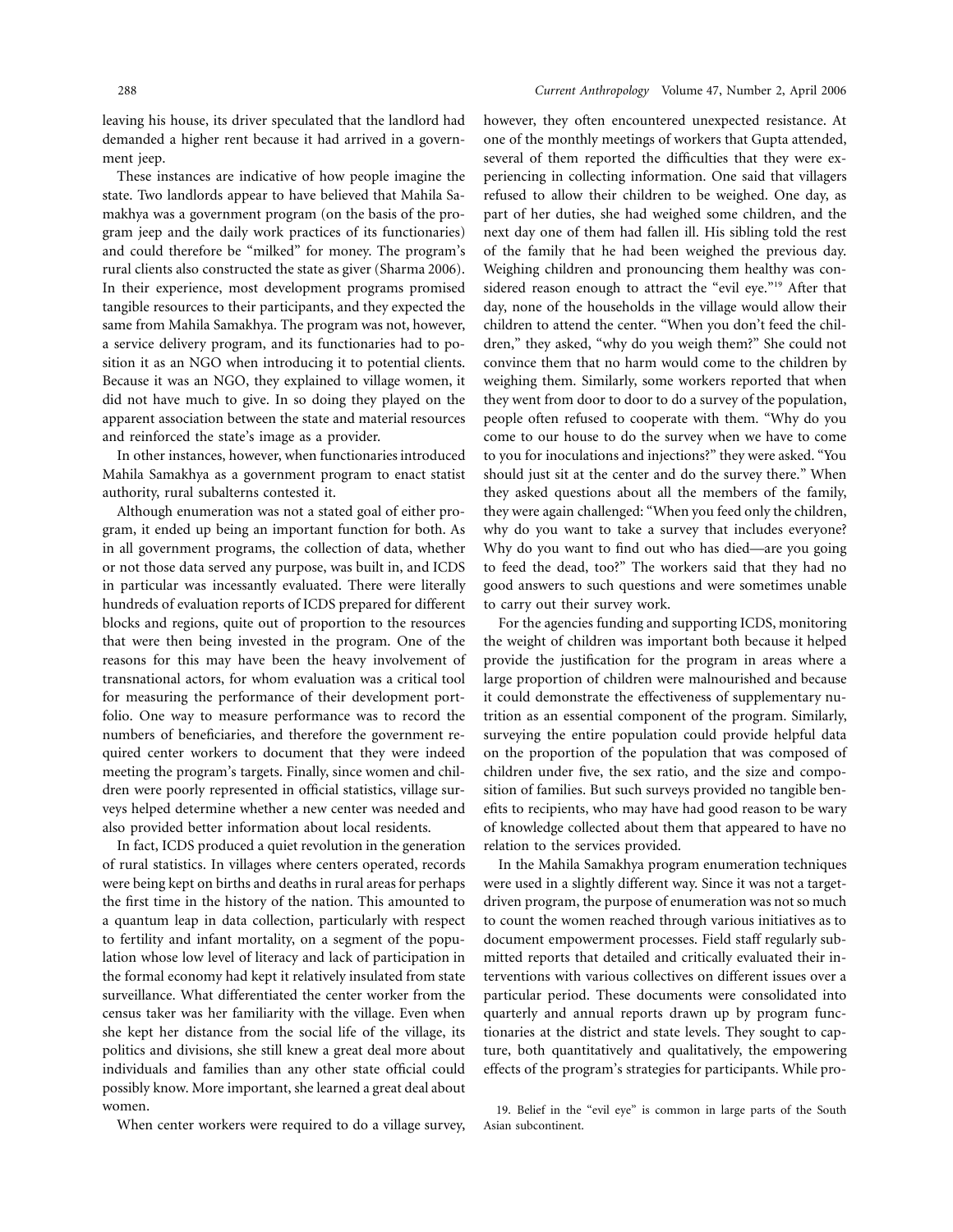gram personnel and designers viewed the qualitative dimension of these efforts as the most important way of ensuring critical program feedback and recording change, they complained to Sharma in 1999 that targets were beginning to creep into the program. Some bureaucrats, for instance, wanted "hard" evidence on the effects of literacy efforts (for instance, how many women and adolescent girls trained were able to pass different grade-level examinations). Even though they understood the importance of numbers for the government and funders, they were uncomfortable with such superficial quantification of empowering education, which did nothing to highlight the more meaningful and to some extent unquantifiable changes that had happened in their clients' lives through the program.<sup>20</sup>

The qualitative and largely non-target-driven focus of the program did not, however, mean that techniques such as surveys and participatory rural appraisals were not used. In order to get a sense of the status of their potential clients and of the daily issues these women faced and to make strategic interventions in women's lives, functionaries periodically conducted baseline household surveys in villages. Sharma observed one such survey encounter in the village of Banipur, where staff members hoped to initiate the program. A survey team consisting of *sahyoginis* and teachers from village-level preschools prepared a questionnaire that included general indicators such as poverty, literacy, and family size and specific questions about women's socioeconomic status.<sup>21</sup> Rani Kumari was selected to be the team leader.

One day in December 1998, the survey team, along with Sharma, set out for Banipur in the program's jeep. The driver parked the jeep outside the Dalit hamlet of the village, and the team walked to the middle of the hamlet, which proved deserted. When an older woman holding a sickle in her hand appeared from around the corner, Rani walked up to the woman and, without introducing herself, asked her where everyone was. The woman told us that everyone was working in the fields. Rani took out her pen and questionnaire and asked the woman her name. The woman eyed her suspiciously. "First you tell me why you are here, and then I will tell you my name." Bindu, a Mahila Samakhya preschool teacher, walked up to the woman and said, "Sister, we are here to start a school for your children. We have come here to listen to your problems." The woman looked at Bindu, unconvinced, and replied, "Are you here for votes?" Rani shook her head and said that they wanted to conduct a survey of the village and write down residents' names. The woman paused for a moment and then said, "It is your job to write our names down. You will write our names for the purpose of your job and leave. Meanwhile we will continue to live our lives of drudgery and servitude." At this Rani said, "All right, I will tell you my name." But the woman interrupted Rani: "What will I do with your name? Go and tell your name to the government!" As an afterthought she added, "Are you writing our names in order to give us money?" Rani said no and introduced herself as a representative of the Mahila Samakhya program. She explained that it was a government program that worked with poor women and gave them information on their rights. After listening to Rani, the woman said, "If you want to write my name down, then give me a piece of paper with your name on it." Purba chuckled softly and remarked, "This one knows about her rights!" The village woman ignored Purba and continued, "You can write my name down only if you give me money." Rani seemed a bit irritated. "All right, then," she said, "we will leave. It was nice meeting you. Let us shake hands." But the village woman had caught the sarcastic undertone in Rani's voice and refused to shake hands. "Why should I shake your hand? I will do it only if you offer it with love," she said defiantly. Everyone said, "Yes, of course, with love," and shook hands. The Mahila Samakhya representatives still had not learned the woman's name.

As the members of the team walked back toward the jeep, they ran into a group of women and men. Upon finding out that they were residents of Banipur, Rani told them that her team represented Mahila Samakhya, a government program, and wanted to conduct a survey. One woman stated, "Sure, write down the names of all 11 members of my family maybe we will get some food in return for telling you our names." Accordingly, staff members started conducting the survey. An old man approached Purba. "What are you writing, *sarkar*?" he asked. *Sarkar* is a Hindi word for the state or government and is also used to address powerful people. "We do not have any facilities here," he continued, without waiting for Purba's reply. "We don't even have water. . . . You people should help us." Meanwhile Prema was trying to persuade a man to participate in the survey. "People have come here before and taken our names, and then nothing happens," he said, and declined to answer any questions. Other residents agreed to be surveyed. When asked about their household income, some specified that they belonged to the "below the poverty line" category, indicating that they were familiar not only with survey exercises and categories but also with the special government benefits available to people living below the official poverty line. Once the survey was over, the team members walked back to the jeep. There they were approached by four men, one of whom remarked, "This jeep is from the Department of Education." He looked at us and said loudly,

<sup>20.</sup> Other staff members expressed relief that Mahila Samakhya was a Department of Education program and they were forced to report only literacy-related figures. Had it been a program of the Health Ministry, they told Sharma, they would have had to meet family-planning targets imposed from above.

<sup>21.</sup> Mahila Samakhya operates village-level alternative preschools in program villages that do not have ICDS centers so as not to duplicate efforts. In 1998 full-time *sahyoginis* drew honoraria that were nearly equivalent to the prevailing government-stipulated minimum daily wage for skilled work. The minimum wage of Rs. 54 per day amounted to a monthly earning of Rs. 1,350 (approximately \$30, based on a 25-day work-month). *Sahyoginis* earned Rs. 1,500 per month for working longer hours. In addition to their honoraria, they received a travel allowance of up to Rs. 300 per month (approximately \$7).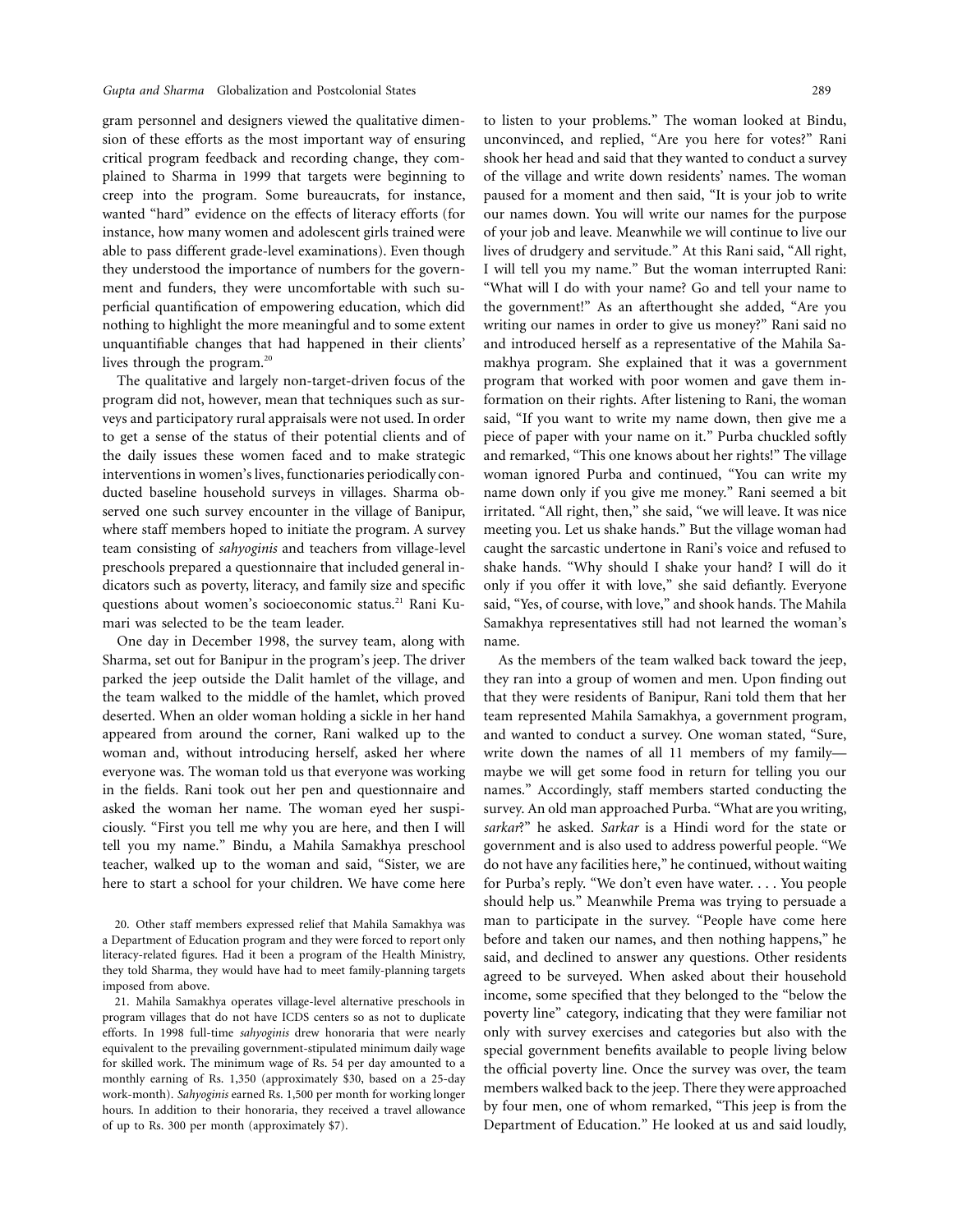"All development programs have failed in this village," and walked on.

The Banipur census encounter illustrates several things about "the state," authority, and subversion. Routine activities of recording such as the census are critical governmental practices that help reproduce the state and its vertical authority. The Mahila Samakhya jeep, Rani's identification of the program as a government one, and her manner were perceived as markers of statist authority by the Banipur villagers, who also associated data-gathering activities with the state. Surveying was a familiar bureaucratic method of intervention in their lives. Government workers had previously surveyed them for development purposes, and party workers had visited Banipur during elections and made promises. But these vote- and development-related data collection exercises had not resulted in any material gains for the residents. Some villagers were therefore wary of a group of urban, officiallooking women who dressed differently, spoke a different dialect of Hindi, arrived in a government vehicle, asked questions, and recorded the answers on paper. They associated all these symbols and practices with statist power, and some of them even referred to staff members as *sarkar*, thus underlining the power inequalities between themselves and the surveyors.

The encounter also illustrates how representations of the state are bound up with both power and material need. It shows the extent to which those who are outside state institutions, such as the purported beneficiaries of government development schemes, challenge the inequalities inherent in everyday state procedures such as information gathering and demand entitlements in exchange. The two residents who refused to be surveyed underscored the fruitlessness of survey efforts. The first woman the Mahila Samakhya team encountered said, "You will write our names for the purpose of your job and leave. Meanwhile we will continue to live our lives of drudgery." This was more than just a bitter comment about unfulfilled promises—it was clearly an attack on the privilege and power of others. This woman also asked for the staff members' names in exchange for revealing hers, thereby attempting to reverse the power equation and demanding accountability where usually none exists

While the governmental practice of data gathering ostensibly allows the state to produce particular kinds of knowledge about targeted populations and regulate these people's lives (Appadurai 1993; Cohn 1987), the Banipur incident shows how disciplining and the reproduction of state power through surveys is neither unproblematic nor complete. While some residents refused to participate, others pointed to the lack of government-provided development facilities in the village. An elderly man, for instance, asked for the team's help in getting development goods, and a woman agreed to participate in the survey in the hope of receiving food for her family. By refusing to be surveyed, lamenting the lack of development, and demanding money and other material benefits in return for answering questions, these villagers contested governmental practices and disrupted their regulatory reach.

By placing its stress on operational similarities, this comparison of ICDS and Mahila Samakhya may give the mistaken impression that there is little to distinguish the two programs. Our point is simply that, given what the two programs symbolize about the state and globalization, an ethnographic examination reveals unexpected and surprising parallels. Looking at practices that materialize the state for employees and beneficiaries and thinking about how employees themselves represent the state and their own role within it helps us to evaluate the changing relation of the state to neoliberal globalization.

# Conclusion: Globalization, Welfare, and Empowerment

We began this paper by arguing that an anthropological approach to the relationship between globalization and the state which pays attention to the cultural and transnational dynamics of state formation yields distinctive insights for several reasons. One powerfully marginalizing view of anthropology among other social sciences and in some policy circles is that the insights provided by anthropologists are merely "local" and cannot be generalized.<sup>22</sup> We contend instead that an ethnographic examination of the state in the context of globalization helps broaden the scope of state theory while underscoring the particularities of specific cases and contexts.<sup>23</sup> One way in which we have demonstrated this broadening is through our focus on the everyday practices of two development bureaucracies of the Indian state. We have shown that analyzing particular state bureaucracies complicates the picture of state reform during the neoliberal era. Clearly the issues of neoliberal government and state reform can be approached through different lenses. Much work on contemporary state reform in India has in fact focused on tracking changes in trade and finance regimes, the deregulation of markets, and the dismantling of subsidies and of the licensepermit raj, etc. Many scholars have commented on the dangers of the retreat of the state for the lives and survival of marginalized populations such as rural women, but few have actually conducted detailed investigations of precisely how neoliberal globalization is transforming the redistributive functions of the Indian state or affecting its legitimacy and identity as an agency of social welfare.

In addition, by juxtaposing the everyday practices of state agencies at different levels with the broad shifts in national

<sup>22.</sup> This criticism comes from a certain obsession with "scaling up" that is itself often dependent on the erasure of history and a gridlike view of space that sees it as homogeneous and empty, hence susceptible to aggregation in this manner.

<sup>23.</sup> By appearing to use the terms "anthropological" and "ethnographic" as synonyms, we do not intend to reduce the former to the latter, recognizing fully that not all anthropological approaches are necessarily ethnographic. However, in this particular case, such a substitution is justified.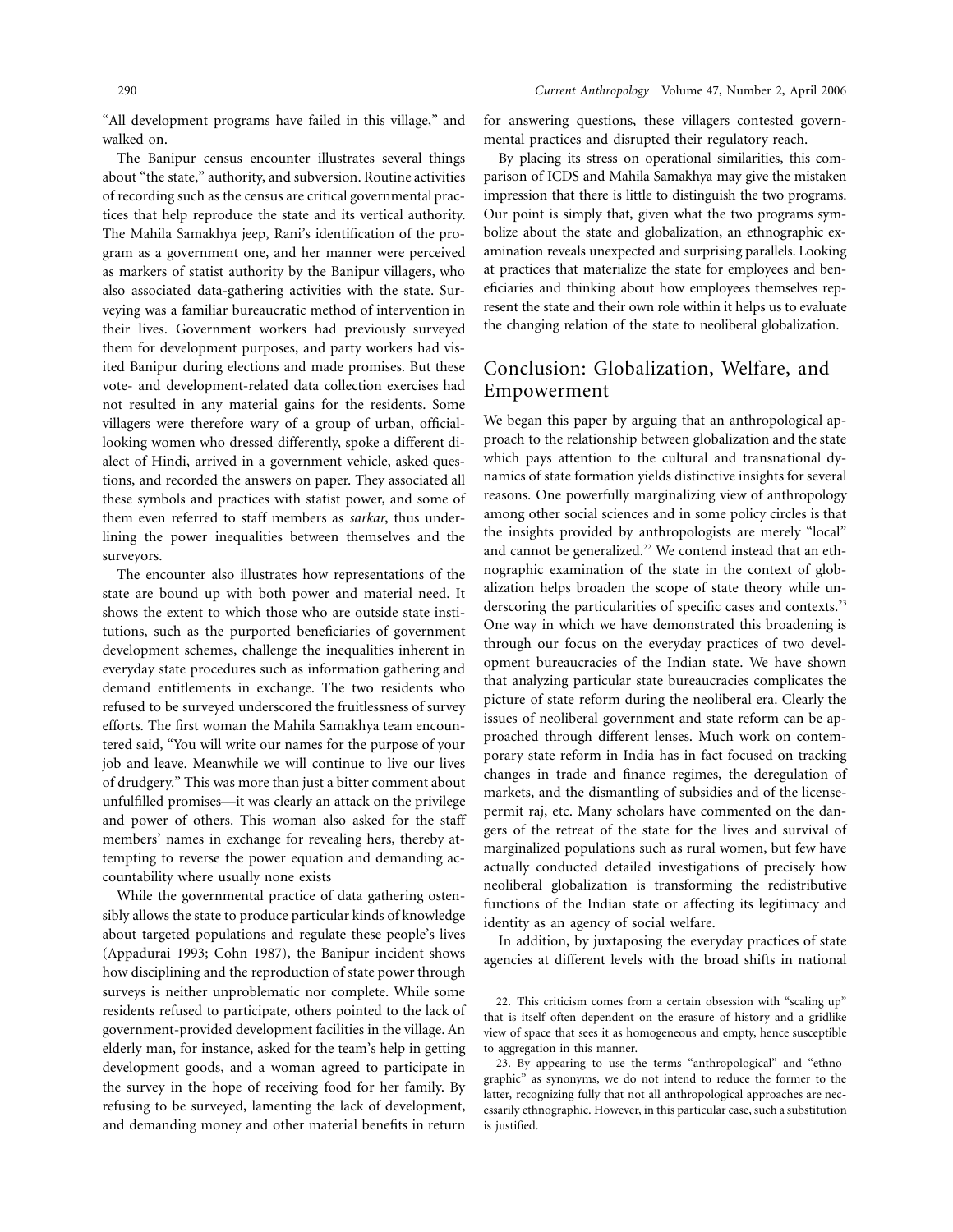policy, we further complicate the notion of state "reform." Changes at the national level may or may not be reflected in the everyday practices of government officials and agencies at the level of the regional state, district, or subdistrict. Our analysis shows that neoliberalism impacts various state sectors and levels differently and thus marks the specificity of global neoliberal processes. Our intention is to complicate overarching notions of state reform that are in fact based largely or exclusively on Western liberal democratic state policies. For example, the commonplace that neoliberalism results in cutbacks to welfare is hard to "generalize" for states that have never been welfare states. We contend that the approach we take to the study of global neoliberalism—which emphasizes the cultural and transnational—is generalizable. This approach, when applied to different contexts, may yield important insights into the nature, extent, spatial location, and contradictions of neoliberal transformation of rule and states. It may help reveal the unevenness of neoliberal transformation and perhaps point to unexpected overlaps across contexts through which a more nuanced picture of global neoliberalism can be achieved.

A cultural and transnational perspective allows one to go beyond the institutions, official policies, and plans that are often placed at the center of the analysis to consider the multiple ways in which such institutions and policies are contested. In the case of the two programs we have examined, a vast gap separated them in terms of institutional design, policy objectives, the ideologies embedded in them, and the global political-economic context in which they were conceived. However much they differed in these important dimensions, they were similar in many of their everyday practices. In the eyes of villagers, these continuities were often more important than the structural and ideological distinctions. If we were to ignore such facets of states, we might well conclude that epochal changes were taking place when they might not have been perceived as such by the targets and beneficiaries of such programs or even by some government officials. For this reason, the articulation of everyday practices and representations with political economy, social structure, and institutional design provides us with a wider lens with which to examine the continuities and discontinuities in states.

Perceptions of the state are critical in mediating the relationship of citizens and officials to the state as an institution. We have argued that to the degree that "the state" is represented *as if* it had coherence and unity, an enormous amount of cultural work has to go into securing that coherence. The legitimacy and authority of the state are critically dependent on the success of this cultural labor, and much of this labor is done without calling attention to itself. In other words, the routine, everyday practices of state bureaucracies perform a critical cultural function in helping to represent the state as coherent and unitary even when (perhaps especially when) they are not overtly seeking to do so. It is through such practices that the state becomes a material force in people's lives and through which domination is legitimized. For example, when ICDS and Mahila Samakhya employees claimed or rejected identification as government workers, they conveyed certain ideas about what it means to work for the state and about the social and economic capital associated with this kind of work. Further, when Mahila Samakhya workers rebuffed demands for entitlements by saying that they were merely an NGO, not a government organization, they were endorsing and perpetuating a belief that it is and should be the government's job to distribute entitlements and to take care of the indigent. In other words, in the very act of distinguishing their own activities from those of state employees, they were creating an image and expectation of legitimate state action.

An anthropological approach highlights the different levels, sites, and scales of the state and the conflicts between and within them. Fieldwork forces anthropologists to situate themselves within the complex organizational structure of "the state." This is not because fieldwork is best carried out at the local level of a bureaucracy; participant-observation can in fact be conducted equally well in cabinet meetings. For example, Sharma conducted fieldwork at several different levels of the Mahila Samakhya program. However, no matter what the site of it, ethnographic fieldwork makes one acutely aware of why the organizational and spatial dispersion of the state matters. Theoretically, a focus on the cultural construction of the state makes its unity a problem to be explained rather than a point of departure for the analysis. Disagreement and dissension characterize these bureaucracies, and there may be systematic tendencies pulling in different directions at each level of the organization or in particular offices and individual locations.<sup>24</sup> For example, some politicians and bureaucrats, across various institutional levels of the state, tended to view the Mahila Samakhya's program's aim of empowering women to challenge social and state hierarchies as a threat. The program's personnel often criticized the ignorance, suspicion, or overt hostility they encountered from block- and district-level officials. Bureaucrats sometimes expressed distrust of a program that threatened their authority and the status quo by questioning the very meaning of women's empowerment, while others went so far as to ask Mahila Samakhya workers if they were trying to break up families. These reactions demonstrate that the state is neither a singular actor nor a perfectly integrated, Weberian ideal-type machine but a multilayered and conflictual ensemble. Policy agendas set at the national level are not necessarily endorsed and understood across the various institutional levels of the state. Some initiatives, in fact, are actively subverted by state representatives and therefore never properly implemented. These inconsistencies, conflicts, and "corruptions," revealed through careful ethnographic analysis, are not incidental but lie at the

<sup>24.</sup> We are not assuming that systematic pulls in one direction or another will be found. We merely posit that this is a possibility that requires empirical study.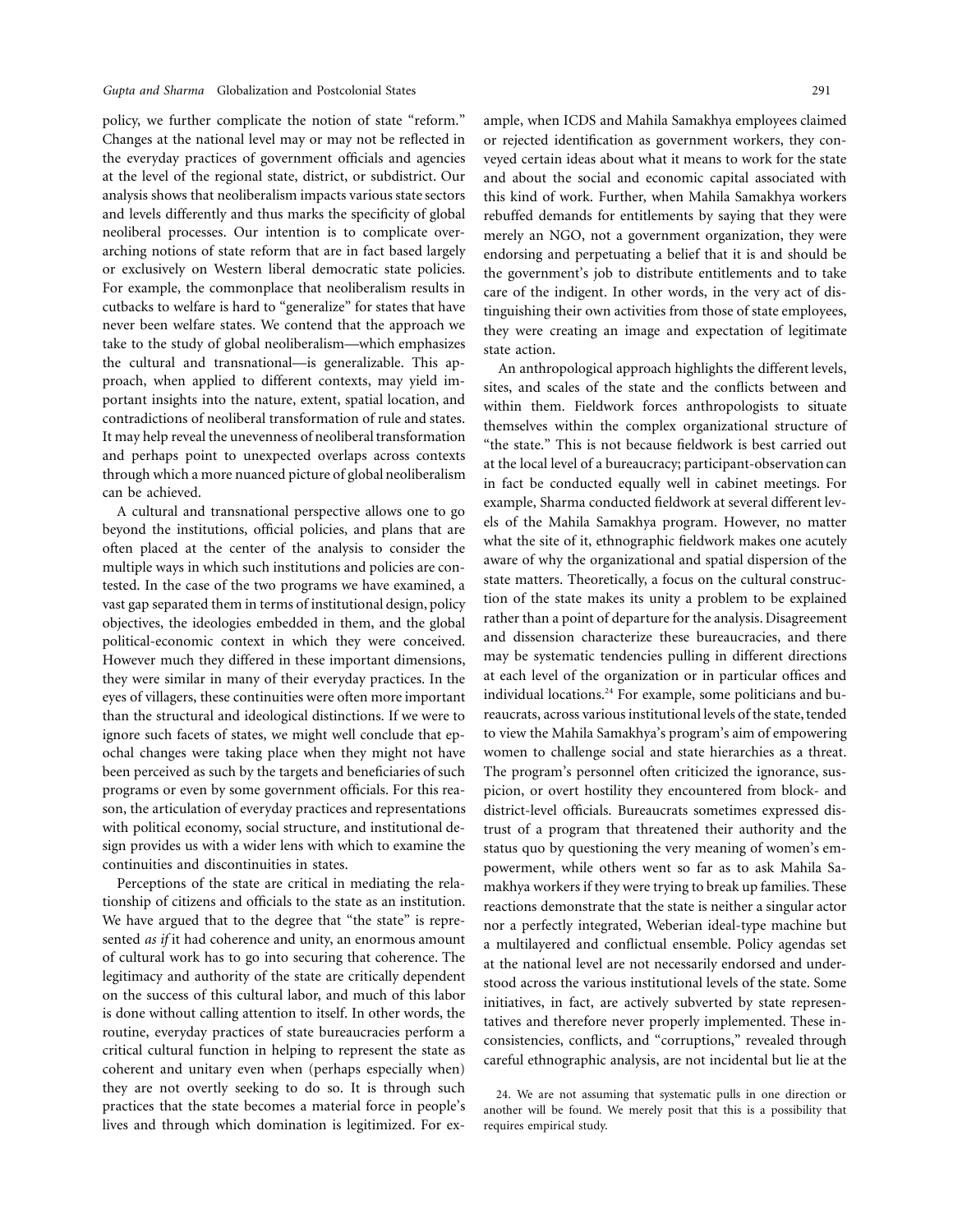very heart of the institutional organization and reproduction of states.

Thinking about the different levels, sites, and scales of the state also directs us to the role of transnational ideologies, institutions, and processes of governance. National policies and programs have historically emerged in articulation with transnational ideologies and the agendas of transnational institutions. For example, one could ask to what degree support for the rapid expansion of the ICDS program was dependent on the emergence of the Cairo consensus on population policy. Similarly, what is one to make of the coincidence of the timing of the start of the Mahila Samakhya program with the global promotion of neoliberal ideologies by multilateral institutions that are dominated by powerful Western states such as the United States and the UK?

Even as one examines the articulation of transitional ideologies with national policy-making processes, however, one should be wary of arguments that appear to "read off" trends in India from dominant global processes. Despite the influence of transnational institutions and ideologies on the Indian experience, it would be a mistake to assume that welfare or empowerment programs in India are simply a reflection of global trends. The two programs we have looked at almost stereotypically represent two different moments of globalization and modes of government. ICDS is a "classic" (albeit not in the Western sense) welfare program in which a paternalist state promises to look after indigent women; by contrast, Mahila Samakhya seems to exemplify the neoliberal emphasis on self-government and self-actualization. And yet a closer look reveals paradoxical and contradictory processes at work within each program and across them. For example, embedded within the Mahila Samakhya program are not just ideas about the self promoted by neoliberal capitalism but concepts from transnational feminist movements for social change and from methods of radical pedagogy. The program explicitly draws upon the ideas of the Brazilian educator Paulo Freire as well as on national and transnational feminist movements which problematized the view of women as passive recipients of charity. Empowerment as a goal is thus the result of specific historical conjunctures with many different and unlikely partners. One outcome of this is that instead of a purely neoliberal emphasis on individual agency and responsibility, Mahila Samakhya exhibits a contradictory commitment to empowerment as a *collective* goal. This points to the need for greater attention to the historical and conjunctural nature of neoliberal governmentality and "the end of welfare" in different places and times.<sup>25</sup>

An argument that is often proposed to explain the rise of empowerment programs under neoliberalism is that they serve the important purpose of transforming the state. Neoliberal thought sees large-scale redistributive programs as unproductive because they increase recipients' dependency on

the state rather than helping to make the state "leaner" and more efficient. By contrast, empowerment programs that do not deliver goods and services to various client groups cost very little. Further, they help reduce social-sector spending and enable the state to shrink. The shift to neoliberal governmentality in the West has seen the dismantling of "welfare as we know it" and its replacement by empowerment programs such as "workfare" (Clarke 2004, 21–25). In this context, neoliberal policies follow and replace welfare programs these constitute modes of governmentality that are sequential.

What we see in the Indian case is that these two modes of governmentality are not sequential but propagated simultaneously. For instance, the empowerment focus of Mahila Samakhya was supposed to have replaced welfare approaches to women's development, but Sharma's work on its employment practices reveals the extent to which welfarist ideologies of women's reproductive work underlie it. Furthermore, the initiation of empowerment programs did not mean an end to welfare programs. In fact, ICDS was not scaled down; on the contrary, it was extended to every one of the 5,380 blocks in the country. In order to understand a move such as this that appears to run contrary to global trends, one has to situate these programs in the political and economic context of contemporary India. In the context of populist democratic politics, the growth of ICDS is attributable to the efforts of ruling coalitions to build and maintain legitimacy after the opening of the economy to global markets. Liberalization in this sense is largely interpreted as a project by urban elites for urban elites. There is an ever more visible and growing gap between participants in global circuits of exchange and employment and those outside it who constitute a majority of the population and who are unable to benefit from liberalization because of a lack of global markets for what they produce or because they lack the appropriate education or familiarity with English.<sup>26</sup> Politically, there are therefore strong democratic pressures on the government to intervene in favor of those being left behind by the market liberalization.<sup>27</sup> Distributive programs contribute in important ways to the legitimacy of governments. Sushil Chakrabarty, a former bureaucrat, told Sharma that while the Indian state should certainly implement more programs like Mahila Samakhya, it "is under a major, major constraint—and that is the constraint of democracy. . . . The state will face a continuous

27. The present government has been especially attentive to these issues, as it is widely perceived that the previous coalition government was defeated at the polls because it did not pay enough attention to distributive concerns. The poster boy for the political cost of neglecting the unwired majority was Chandrababu Naidu, the computer-savvy chief minister of Andhra Pradesh. Naidu achieved a high profile on the national and international stages by championing the information technology sector, the fastest-growing sector of the Indian economy. Despite this, and despite the fact that his state achieved some of the highest growth rates in the country, his party was soundly defeated in the last elections.

<sup>25.</sup> Clarke (2004, 15–19) points out that the end-of-welfare argument is hard to sustain even for the West.

<sup>26.</sup> Even though such people benefit from more rapid growth, the income and wealth gap between them and people such as software engineers and call-center workers is increasing.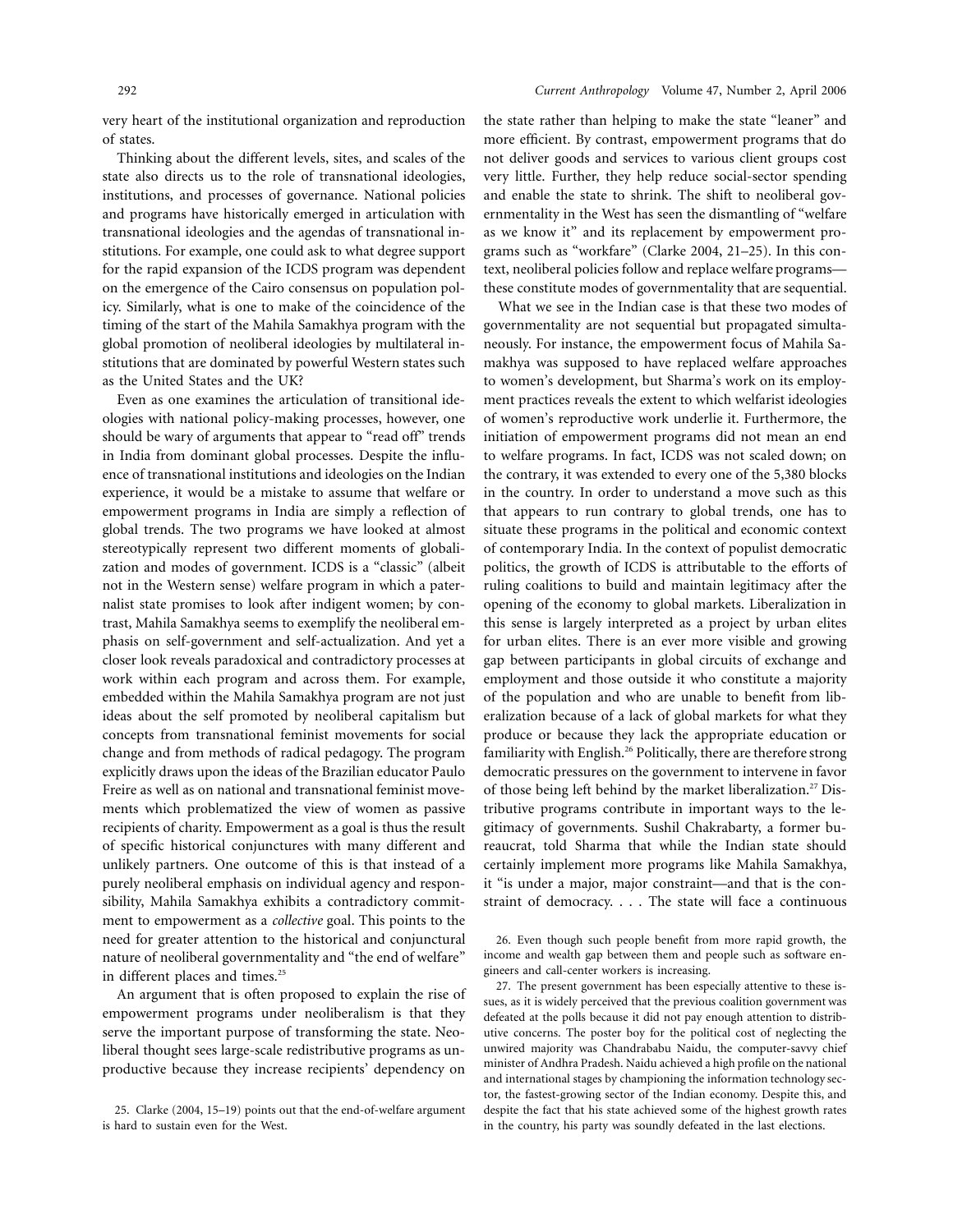demand to expand ICDS, to do more of service delivery, because expansion of service delivery sustains governments and Members of Parliament. So I don't think that the state can ever stop doing programs like ICDS." Another bureaucrat stressed the complementarity of the two programs: "Welfare activities are helpful because they make it possible for women to 'be,"' but they "do not help women acquire a voice, much less a say in the affairs of the family and the social system." This is where empowerment programs that "influence [women's] minds become important."

Large government programs create their own support in political and bureaucratic circles, and this makes them hard to dismantle or replace. Inexpensive empowerment programs are less attractive for some political representatives and bureaucratic functionaries precisely because they do not help their implementers achieve political clout or electoral support. Many senior administrators in the central government in New Delhi, for instance, supported Mahila Samakhya. It was in fact a farsighted civil servant, Anil Bordia, who developed the program with critical input from women's groups and development activists. But Sharma's informants said that as a relatively underfunded "women's" program it was at a disadvantage vis-a`-vis other programs in a context in which the socioeconomic capital and power of state officials is associated with their capacity to distribute material benefits. Anu Chopra, a New Delhi–based development activist, told Sharma that it could never compete with the large-scale government development programs that distributed resources. "If you do not have anything to give, in the government's eyes . . . you are not important. Your mandate . . . is not significant at the government level." The relative lack of authority and significance accorded to a state-initiated program that targets women, employs primarily women, has a relatively small budget, and does not distribute tangibles to its clients also underscores the hierarchical and gendered ideologies congealed in statist structures and policies (see also Brown 1995; Fraser 1989; Menon and Bhasin 1993; Sunder Rajan 2003).

All these issues point to the various reasons that the Indian state has not dismantled its welfarist identity and bureaucracy. Interestingly, the government's continued implementation of welfare interventions such as ICDS might not have been possible without the transformation of the economy after liberalization. Because liberalization has led to higher rates of growth, government revenues have been increasing despite cuts in tariffs and taxes, and this has made more resources available for redistributive purposes. Once again, we see contradictory forces at work to create this particular conjuncture: the ideology of neoliberal governmentality supports cutting back, not increasing, welfare programs, but the pressures of the pursuit of legitimacy in a democratic politics and the growing economic resources that allow for this possibility have resulted in an expansion of ICDS.

Our ethnographic analysis of two Indian governmentsponsored development programs enables us to see how the historically contingent nature of neoliberal governmentality and the "end of welfare" result in a different outcome for a postcolonial state than for welfare states in the West.<sup>28</sup> Neoliberal empowerment programs in India do not follow and displace welfare programs. What we see instead is the rapid expansion of both types of programs. Neoliberalism as a global phenomenon articulates with the specific histories and policies of nation-states to produce outcomes whose meaning and shape can be revealed only by a conjunctural analysis. We have shown that a cultural and transnational approach to the state allows us to see continuities at the level of everyday practices that may cut across ideological and institutional frameworks. What agencies of the state actually do in their daily operations, what such actions signify to the population and to officials, and how all of this cultural work enables the idea of "the state" as a singular object to emerge are essential questions that can be illuminated by an anthropological approach. Such an approach, by integrating political economic, social structural, and institutional approaches with the meanings generated by everyday practices and representations, allows us to understand transformations in states in a complex, historically nuanced, and meaningful way.

### Acknowledgments

We thank Lalaie Ameeriar and Aaron Shaw for research assistance. Gupta thanks Fulbright-Hays for supporting the field research and the Stanford Humanities Center for giving him the time and space to finish the article. Aradhana Sharma thanks everyone at Mahila Samakhya for making her research possible and the National Science Foundation, the Wenner-Gren Foundation for Anthropological Research, and Stanford University for their financial support of her project. We are extremely grateful to five anonymous reviewers and Ben Orlove for their insightful comments.

# Comments

### **Arun Agrawal**

CID, Kennedy School of Government, Harvard University, Cambridge, MA 02138, U.S.A. (arunagra@umich.edu). 21 X 05

Gupta and Sharma's paper is valuable because it focuses on neoliberal governmentality through comparative ethnographic analysis in a non-European context. Both in its comparative focus and in its deployment of a governmental approach for a developing country, the paper occupies ground that is relatively sparsely populated. Because I find so much

<sup>28.</sup> In fact, the current government is now proposing a massive expansion of welfare through the expansion of an employment guarantee scheme under which every rural household, no matter what its economic status, is to receive 100 days of employment a year.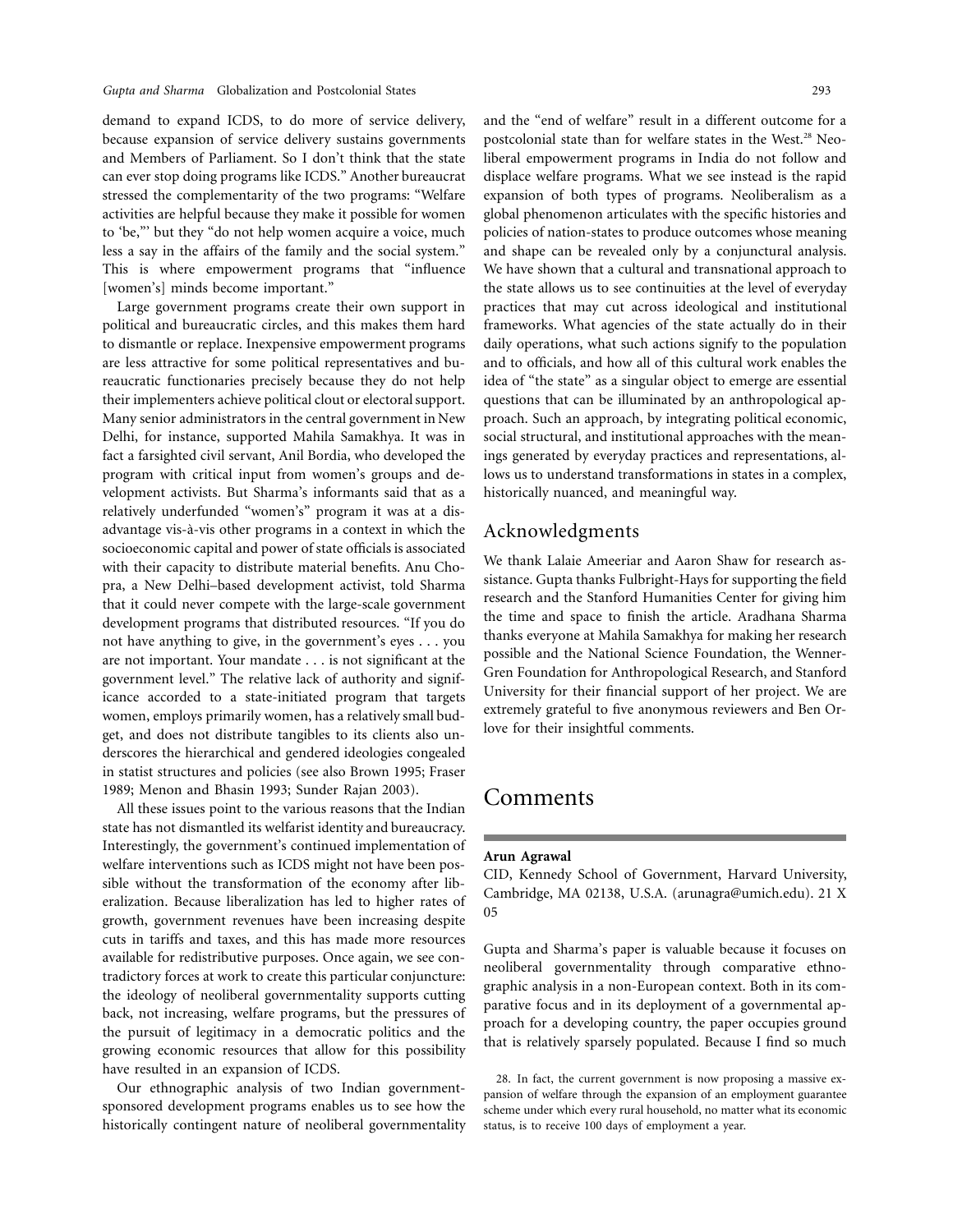to like and admire in the paper (as I suspect will many anthropologists), it is perhaps unnecessary to record the particularities of my admiration. Nor does it seem useful to enumerate specific quibbles with elements of the paper that appear to me less central to its overall argument about neoliberal governmentality and more related to the fact that it is a paper written by anthropologists for (mostly) anthropologists. Instead, let me suggest three ways (there are surely others) in which the important domain of analysis and practice signaled by Gupta and Sharma needs to be and can be further enriched.

The first of these concerns the mechanisms through which government-at-a-distance works. Gupta and Sharma borrow the term from other observers of neoliberal government, probably for its evocative power and analytical possibilities, but the term has important limitations when applied to various forms of government—limitations that were presumably not the concern of those who coined it. In suggesting that government works at a distance by appealing to our general sense, even knowledge, that it often does, the phrase both obscures *how* it works and occludes the instances in which it does not. Therefore, the basic and important mechanisms that either presuppose government-at-a-distance or must be created and cultivated by it need greater and more systematic elaboration. We particularly need to understand better the conditions under which such mechanisms produce their effects and the forces that undermine their effectiveness. Relatedly, we need to be able to trace better not only the filaments of reason that allow the power of government to become part of the social body but also the contingent crystallizations of social practice that are leveraged as projects of government.

A second theme, flowing from the first, concerns the relationship between power and subjectivity. Even if neoliberal government is about shaping the subject's conduct in the light of reason, the emergence of the subject and the workings of reason are never innocent of power. Therefore, an elaboration of the means through which government overcomes obstacles and reconfigures conduct must involve an examination of the processes at play in the constitution of the self. Ethnographic approaches to the workings of government are perhaps uniquely equipped to uncover the development of selves. But although ethnographic work has begun to demonstrate a preoccupation with subject formation, ethnographies of government can usefully focus on this process far more insistently and insightfully. Of course, to do so, ethnography will have to become seriously historical, with all the costs that such seriousness will entail, but what better reason can there be for going not just "native" but also historical?

Finally, the very force of critiques that use the optic of government to create "complex, historically nuanced, and meaningful" understandings of states and their projects leads to a question that scholars of government have grappled with too little. What is the relationship between critique and its object? The question is especially pertinent for studies of government that are concerned with state actions in such fraught fields as development or environmental conservation. Complexity, historical nuance, and meaning are standards that when invoked here have the effect of situating critique perpetually in a relationship of exteriority to its political object. The marginalization of anthropology or ethnography may or may not be about its preoccupation with the local (and, I must confess, I find Gupta and Sharma's defense insufficiently developed on this score), but it is certainly in large measure a result of the terms in which and the objectives toward which ethnographic analysis is rendered. Let me suggest that these terms, "complex, historical, nuanced, and meaningful" are actually code words that serve primarily to maintain a distinction—to set particular kinds of analyses apart from others. Thus, development policy analyses and papers without any interest in governmentality can be as complex, nuanced, historical, and meaningful as those relying on governmentality of course, in very different ways. The question, then, is what exactly scholarship on government accomplishes by situating itself as critique. Without a satisfactory or at least an adequate engagement with this question, the field of governmental studies will certainly fail to influence what happens to those with whom it is presumably most concerned—the subjects of government.

#### **Veronique Benei**

South Asian Studies Council, Yale Center for International and Area Studies, Yale University, P.O. Box 208206, New Haven, CT 06520-8206, U.S.A. (veronique.benei@yale.edu). 26 X 05

Few anthropologists today would disagree with Gupta and Sharma's claim that "by considering everyday practices of bureaucracies and representations of the state, we obtain new insights into states as cultural artifacts." The point has been well established in the past decade. Gupta himself has offered a pioneering example of how to study the state in its mundane and cultural aspects (Gupta 1995). Here, however, Gupta and Sharma go farther, articulating these insights "with the political economy of transnational ideologies, institutions, and processes of governance." Such an articulation indeed provides a "much richer understanding of the emerging nature of states in conditions of neoliberal globalization." Their respective studies of two projects conducted under different auspices and at different moments of economic liberalization in rural India reveal unexpected similarities and, more important, *continuities*—structural and ideological—between welfare-driven assistance programs and neoliberal empowerment ones. This is an important point that they address at length and one that contributes richly to current debates about economic liberalization. Yet there are at least three directions which an anthropological study of "globalization and postcolonial states" might take farther.

First, one could interrogate the very notion of "globalization" and ponder its current neoliberal and even transna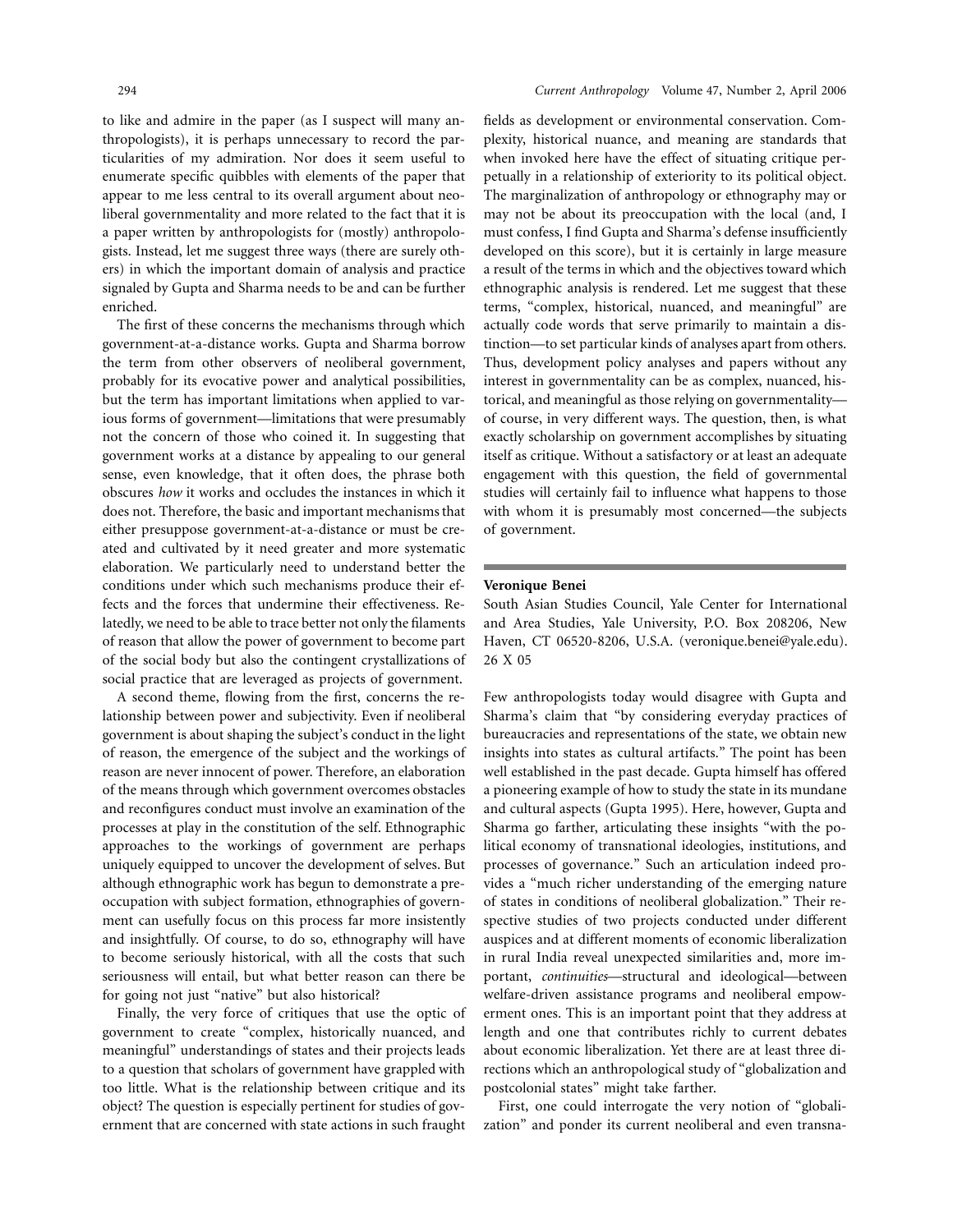tional conceptual framework. Is "globalization" only about economic liberalization and neoliberal governmentality in and across nation-states in the late twentieth and early twentyfirst centuries? Gupta and Sharma seem to suggest so when they say, "The present era is sometimes glossed as one of 'neoliberal governmentality."' Yet envisaging a historical perspective in the *longue durée* questions such a claim to uniqueness. The contributors to Hopkins's (2002) illuminating volume, for instance, show that flows of goods, capital, ideas, and populations are not a recent phenomenon. Rather, the national formations emerging over the past 200 years reconfigured and constrained these already existing—although to varying extents—flows in many parts of the world.

Drawing attention to the historicity of "globalization" renders more salient its factitiousness today. Drawing on Abrams (1988) and Mitchell (1999) and acknowledging, as Gupta and Sharma do, the illusory character and contested nature of the "ensemble" of the state, one might ask whether, just as the state apparatus and institutions are producers of the "state's effects," globalization might be better understood as a "discursive effect" primarily produced by the neoliberal rhetoric of nation-states (Ferguson 2005) and international and transnational institutions (the World Bank, the International Monetary Fund, and others). Consequently, we may want to address "globalization" as the product of an ideological discourse, that of neoliberalism itself. Of course, this discourse is a performative one that produces real effects on people's lives, as Gupta and Sharma show. Yet, by bringing to the fore the unexpected *continuities* existing between the two projects under consideration, they are providing the beginning of an argument about the "effects of globalization" that might be made more explicit.

Secondly, one might emphasize the last four syllables in the phrase "neoliberal governmentality," although the concept of "mentality" has suffered an irrefragable blow since G. E. R. Lloyd's (1990) work. At stake is obviously not a different "mentality" accounting for the working of the state in India. Rather, it is the way bureaucracy—the backbone of "the state"—operates within particular confines that, though situated at the intersection of transnational projects, are culturally produced. Drawing on a recent genealogy of works on "the state," including Steinmetz's (1999) seminal volume, Gupta and Sharma rightly draw attention to the "enormous amount of cultural work" that has to be undertaken "to construct 'the state' as a singular object." Regardless of what goes on within the state pyramid, what most social actors experience is the *fragmentary* nature of the nation-state's project in the production of the nation, the region, or the locality. The latter fragmentary and protean production gets entangled in webs of cultural meaning and quotidian interactions with local social and historical actors as much as mass media and other forms of public culture. Yet for all the theoretical emphasis on the cultural dimension of these processes, they remain in need of fuller documentation. It is unclear how the surveillance practices described (surprise checks, etc.) or the

continuities uncovered are "culturally specific," as the phrase goes. Similar kinds of continuities and surveillance practices have been documented across the subcontinent and elsewhere, which would rather suggest a structural similarity of state practices. What is therefore needed is a documenting of how these practices form part and parcel of local, cultural understandings of hierarchy, power and authority, gender, caste, and class.

Congruently, an anthropological study of "globalization and postcolonial states" would benefit from documenting what the notion of "globalization" means for social actors locally reconstructing the state and governance in India. To what extent do understandings of "the state" and of "globalization" differ, oppose, or complement one another? For instance, for Marathi-speaking actors in western India, the notion of "globalization" encapsulates complex bundles of ideas about socioeconomic opportunities and technological progress coupled with anxieties about cultural and linguistic loss which "the state" is called upon to enable and placate respectively (Benei 2005). Finding out more about the cultural and other registers that villagers' and development workers' understandings play into would again illuminate the "cultural work" that Gupta and Sharma seek to document.

#### **John Clarke**

Department of Social Policy, The Open University, Milton Keynes, MK7 6AA, UK (john.clarke@open.ac.uk). 25 X 05

This article makes an important contribution to analyses of the state in three critical ways. First, it provides an approach to disaggregating the state in empirical and theoretical ways, breaking up the monolithic conception of the state that has dominated the social sciences. Secondly, it decentres the state in analytical terms, placing it in a more processual and relational frame of analysis. Thirdly, it challenges the conventional temporal and spatial models or typologies of statecentred studies. Any one of these would be a worthwhile contribution. To discover all three in one article is a rare pleasure.

In this comment I want to touch on the significance of these three breaks with convention for studies of the state beyond anthropology. Within anthropology, it is possible to trace the lineage of the arguments here in the authors' own works and in many of the studies cited. Elsewhere—in politics, sociology, and my own field of social policy—state-centred scholarship has struggled to break out of a structuralist conception of the state and to escape from the typologies of time (periodization) and space (normative comparison) that frame studies of states and welfare states. In this context, the disaggregation of the state proposed here opens up the relationship between ideas of the state and their enactment in multiple institutions and practices. The ethnographic examples examined show how this approach might be productive for studies of the idea and enactment of the "welfare state" in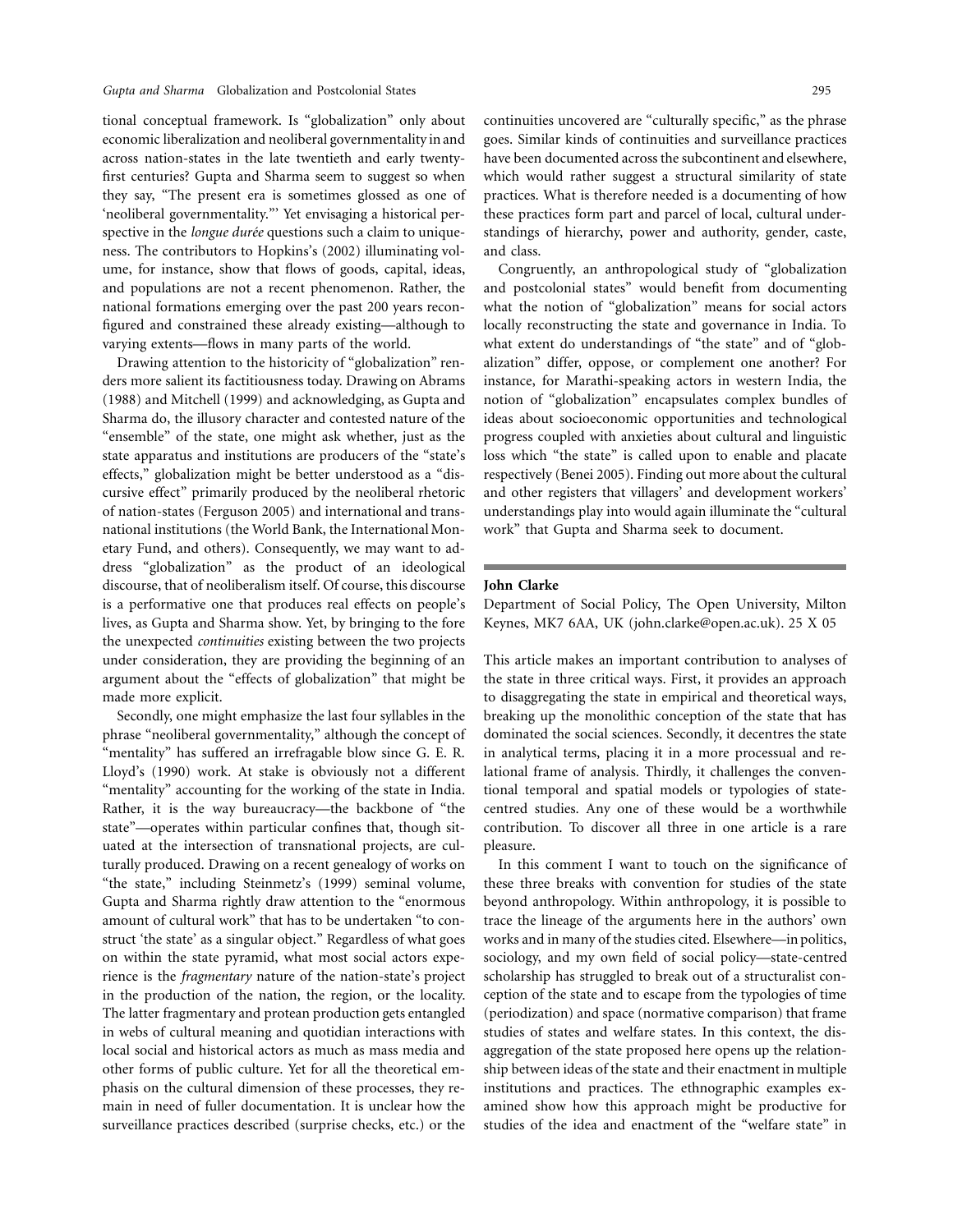European and other settings. The idea of the "welfare state" has been mobilized in different institutional forms and practices, but it has rarely been interrogated as an idea or "keyword" in Raymond Williams's sense. The analytic frame offered might provide a more insightful approach to the multiple, shifting, and contested ideas of the "welfare state" (or how the ideas of welfare and state have been combined) in place of the formalized typologies of comparison.

Secondly, the ethnographic foundation for Gupta and Sharma's approach moves us out of a narrowly institutionalist conception of the state. This institutionalism delivers strangely disembodied and inert visions of states set apart from society or the economy. Here we are invited to think of states processually (in motion, in action, and in practice) and relationally. One of the telling points of the article is the encounter between a Mahila Samakhya survey team and Banipur residents. Here are subjects negotiating their relationships with the state—materializing its habitual practices, its reach, and its limits in the encounter—and the state's "arm's-length" agents in the programme are not the only knowledgeable or expert actors. On the contrary, the residents appear highly capable of deploying expertise about "the state" and its categories. So, too, in studies of welfare states we might build on more ethnographic approaches that reveal how "policy" is constructed in the encounters between state agents and different sorts of citizens. At the same time, the problems of enacting and embodying the idea of the state in more ambiguous organizational forms such as the Mahila Samakhya programme raise difficult questions about how to theorize new formations that are constructed as more dispersed or disaggregated. An "arm's length" is a difficult distance over which to exercise authority.

Finally, Gupta and Sharma's insistence on making visible the transnational conditions that underpin different formations of the nation-state offers the chance to escape from the stranglehold of the global-versus-national binary. For the study of Western welfare states, such a viewpoint reveals the colonial relations that made possible the imagined territorial, cultural, and political unity of the nation-state. We might also overcome the logic of sociological time which splits the world into a past of coherent, stable, and integral nation-states and a present of globalized, open, and dynamic/unstable postnational systems. Reworking both time and space in these ways is profoundly exciting and poses new analytical problems. I look forward to the challenges of thinking "aggregatively" about these disaggregated state formations. What sorts of ensembles are these, strained by different institutional and practice tendencies, containing (often uncomfortably) different political strategies and governmental logics, and combining different temporalities? What sorts of ideas of the state are being enacted, challenged, and resisted in the process of "reform"? What sorts of relationships are being put into place and practised in these processes? Gupta and Sharma's work may enable some of us outside of anthropology to pursue such questions and to escape from the exhausted categories, binary systems, and classificatory typologies that have dominated studies of welfare states.

### **John Echeverri-Gent**

Department of Politics, University of Virginia, Charlottesville, VA 22904, U.S.A. (jee8p@virginia.edu). 20 XI 05

Gupta and Sharma's investigation of the everyday practices of India's state bureaucracy challenges conventional analysis of the state in the era of neoliberal globalization. Gupta and Sharma problematize the unity of the state, highlight the cultural work involved in constructing the legitimacy and authority of a unified state, and argue that analysis of everyday practices and representations promotes a properly nuanced understanding of the complex transformations of states that have occurred in the era of globalization. I would like to assess these claims from the standpoint of a political scientist. The growing appreciation of ontological complexity in political science has renewed political scientists' interest in "thick description" and spurred them to develop methodological approaches that may enhance the analytical rigor of anthropological studies.

Gupta and Sharma are right to point out that anthropologists have much to contribute to studies by political scientists, who until now have paid little attention to the cultural dimensions of the state. Their contention that the global ideology of neoliberalism has given rise to new social welfare programs that promote values of individual empowerment and self-actualization rather than being designed for resource transfer is an insightful observation that is made eminently plausible by the elective affinities between the global ideology of neoliberalism and the cultural values that underpin the new programs. However, also plausible is the contention that neoliberalism curbs state intervention or that, despite the spread of neoliberalism, globalization creates incentives for productivity-enhancing state interventions such as investment in human capital and infrastructure. There is too much causal space between global neoliberalism and programs like the Mahila Samakhya to allow Gupta and Sharma's observation to be more than a provocative hypothesis.

Many political scientists urge the development of more rigorous arguments focusing on causal mechanisms that illuminate the microfoundations of causation and more closely link *explanans* and *explanandum*. In doing so, they attempt to strike a middle ground between positivist social science, with its deductive-nomological covering laws, and postmodern hermeneutical approaches that disdain causal arguments. The new "qualitative" methodology in political science advocates "middle-range" causal explanations that highlight the contingency and contextual limits of their application (Brady and Collier 2004).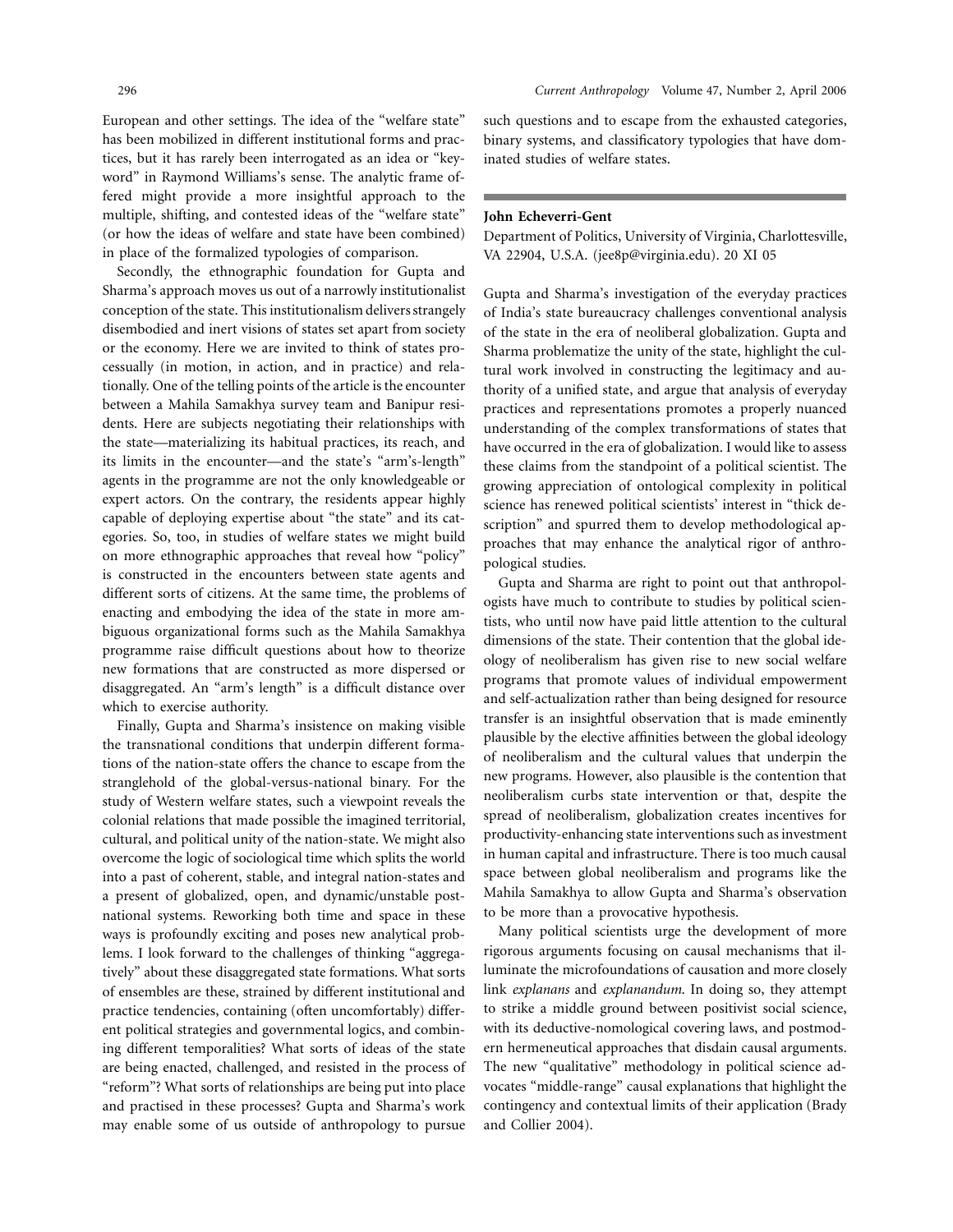Process tracing is one method that political scientists employ to identify the intervening causal process linking independent and dependent variables (George and Bennett 2005). It differs from the rich, inclusive accounts associated with ethnography in that its analysis is structured by the search for the microfoundations of causation. Process tracing is especially adept at improving the internal validity of causal claims by revealing excluded causes, eliminating spurious variables, and accounting for the specificity and complexity of causal processes. It enables rigorous testing of rival explanations and is especially well-suited to the generation of new causal hypotheses.

Gupta and Sharma endeavor to generalize about the impact of globalization on the postcolonial state, but their success in demonstrating the specificity of the impact of global neoliberalism on Indian welfare programs highlights the inadequacy of their efforts to situate it in the broader realm of neoliberal globalization. Qualitative methodologists, while recognizing the complementarity between the capacity for generalization provided by quantitative methods and the capacity for specific, detailed knowledge-generation offered by case studies, are not ready to concede authority for theoretical generalization to quantitative studies. They argue that understanding the general implications of a particular case requires that the case be properly situated in relevant empirical and theoretical bodies of knowledge.

To understand the broader implications of the Indian case for the impact of global neoliberalism on postcolonial societies we need to know about the relative distinctiveness of the case. To what extent is India typical of postcolonial societies, and to what extent might it constitute a theoretically seminal deviant case? We would also want to know whether India presents a "most-likely" or "least-likely" case in which its empirical traits would incite strong expectations that a given theory would be confirmed or refuted (Eckstein 1975). Recently, political scientists have argued for using typological theory to locate their cases in the universe of relevant cases (George and Bennett 2005).

Gupta and Sharma's theoretical insights about the complex and historically nuanced transformations of postcolonial states in an era of globalization should be sharpened by locating them in the broader theoretical literature. Alternative arguments should be explored, if only to highlight the scope of their theoretical contributions. Especially relevant is the recent work on institutional change, since its concepts of "institutional layering" (Thelen 2004; Schickler 2001) and "path dependence" (Pierson 2004) simultaneously complement and contradict Gupta and Sharma's observations.

Gupta and Sharma's illuminating study makes a valuable contribution by inviting the engagement of social scientists from other disciplines. Advancing this engagement will prove richly beneficial for all.

### **John Gledhill**

Social Anthropology, School of Social Sciences, University of Manchester, Roscoe Building, Oxford Rd., Manchester M13 9PL, UK (john.gledhill@manchester.ac.uk). 17 X 05

This lucid and engaging analysis builds on an established and fertile approach to challenge North-Atlantic-centered perspectives on neoliberal governmentality and the charge that anthropology can provide only localized ethnographic insights. Yet I did find lacunae in its efforts to explore "the integral connections between political economy, social structure, institutional design, everyday practice, and representation."

Despite their account of the difficulties Mahila Samakhya workers faced as a result of others' expectations about what state agents should be doing (and paying), here Gupta and Sharma's "anthropological moves to enculture states" focus mainly on constructing the state *to* people, with emphasis on the production of state or statelike effects through bureaucratic practices short-circuiting ethnographic insights into the life-worlds and subjectivities of the actors. We learn that *anganwadi* workers tried to professionalize themselves (to escape the "motherist" construction of their role) by claiming the status of teachers while Mahila Samakhya "functionaries" identified themselves as NGO activists to escape the negative image of state officials and construct spaces from which they might continue to challenge government. Yet the workers not only resorted to the jeep as a coercive move against their own "clients" in the (tactfully related) example of Leela Vati but seemed as much in need of surveillance to keep them on the job as the ICDS personnel. A more sociologically rich account, not to mention consideration of what any of us might do faced with the same combination of salary and aspirations, could further understanding of how professionalization and "self-development" projects lead activists-turned-GONGOfunctionaries along these contradictory paths, reinforcing rather than undermining the systems of social distinction that separate them from their "clients." On the other side of the interface, when we get to the moment of refusal in the context of the team's visit to the Dalit village, the ethnography neither reports their response to these reverses (beyond the joke supercilious or nervous?—that "this one knows about her rights") nor pursues the deeper implications of Dalit efforts to reverse the power relations and demand accountability. Doesn't the focus on disruption of regulatory projects through negation here just leave the abject in their abjectness, trapped in an image of supplication to a state that fails them? The account shows that they know their entitlements and have no illusions about their political value, but it does not tell us what they are doing at the everyday level in response to these understandings. Looking at that may take us into the realm of "resistance," but it can also reveal less attractive social "unintended consequences" that may powerfully assist the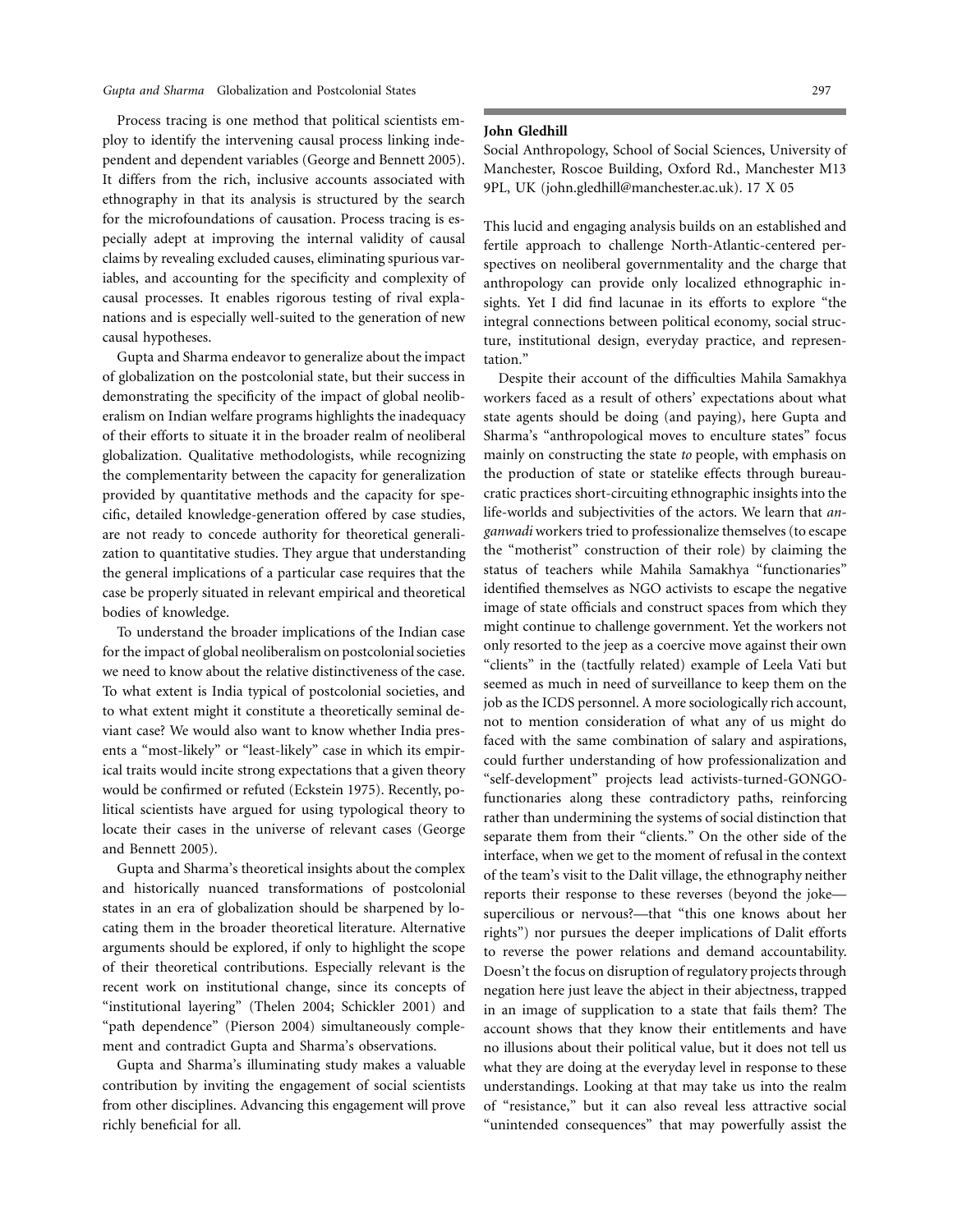reproduction of chronic inequality and injustice even where regulatory projects appear to be "failing."

Emphasis on the way in which everyday bureaucratic practices make the state a material force in people's lives "through which domination is legitimized" also seems limiting. The up-scaling of ICDS alongside the development of empowerment-focused programs is explained by the need to preserve legitimacy in a democratic polity which enjoys enough economic growth to fund redistributive programs. I prefer the alternative perspective offered, which focuses on the advantages of big-budget service delivery programs for the political class. Brazil is another democratic country with a very large economy in which a more extensive embrace of the neoliberal empowerment model is nevertheless accompanied by a residual emphasis on state regulation and redistribution: here too the state's patterns of "inconsistencies, conflicts, and 'corruptions'" become far more intelligible if one understands how the party political system works and its changing articulations with elite and corporate power in a transnational frame.

The argument that the "high sovereign" national state was always already "transnational" offers a useful way of rethinking what difference states can still make in the era of neoliberal globalization, though the history of India's political "left" in regional government could have been another topic worth exploring here, and I am uncomfortable with the analytically indecisive description of the Indian government's move into empowerment territory as "coincident" with global trends. In other contexts, the embrace of "empowerment" and "participation" generally followed extensive social mobilization, the emergence of "new actors" (also linked to transnational developments), and the socially catastrophic effects of the Washington Consensus. The paper shows why and how rightsbased models remain more marginalized in India than in some other countries but only partially explores their implications. As Charles Hale (2002) has observed, the incorporation of this kind of agenda draws a line between acceptable "rights" and excessively radical "demands." Yet such containment soon comes to be contested from below, even if, as happens with essentializing brands of indigenous politics, this generates further contradictions. By focusing principally on refusals of the practices through which centralized or dispersed agencies seek to construct government, we risk missing the more subterranean processes of social change that will shape future state transformations.

### **Mary Hancock**

Departments of Anthropology and History, University of California, Santa Barbara, CA 93106-3210, U.S.A. (hancock@ anth.ucsb.edu). 30 X 05

How one makes sense of the state depends as much on disciplinary lexicons and protocols as on what manner of thing "the state" is taken to be. Throughout much of its history,

cultural anthropology has conflated the *space* of fieldwork with the *subject* of inquiry and, except among practitioners specializing in political economy, largely deferred serious consideration of the state. Only recently, spurred by questions about the aftermath of colonialism and the impacts of globalization on statecraft and territoriality, have cultural anthropologists imagined the state as a site of ethnographic inquiry and theorization. Indeed, it is now clear, as Gupta and Sharma ably document, that ethnography, especially in conversation with the cultural turn in political science, can offer significant insights about how the state is constituted both as system and as idea.

The article's conceptual clarity, nuanced ethnography, and insistence on the historicity of so-called global institutions and processes invite a host of questions, and my comments are organized around two. The first concerns decentralization; the second focuses on citizenship. In assessing the impact of neoliberal globalization in India, Gupta and Sharma are most attentive to deregulation, using case materials that document the effects of enrolling of private, nongovernmental bodies in distributive welfare programs. They demonstrate the articulation of competing modes of governmentality, neoliberal and liberal, in the wake of deregulation. Their materials also reveal continuities in the ways in which the state is imagined and engaged on the ground despite the ongoing reorganization of its territoriality and sovereignty under globalization.

The "state" whose cultural formation most concerns them is the nation-state and the central government associated with it. The privatization and deregulation of central government institutions have reworked the context within which the state is now imagined. In a federal system such as India's, however, the territoriality of subnational units, also called "states," imposes other administrative maps on the nation-state's territory. The spaces of statecraft thus delimited are often produced with different and competing sets of signifiers and practices inflected by subnational ethnic and linguistic idioms. (This is especially important because many of these subnational states are linguistic states.) These are relevant matters in any discussion of the effects of neoliberal globalization because, in tandem with the liberalization that has swept across much of the postcolonial, postsocialist (and socialist) world, political decentralization has occurred and, with it, the devolution of regulatory authority from national to subnational governments. Moreover, in a separate but partially articulated process which has unfolded over the past three decades, regional populist parties, often defined as oppositional with respect to the central government, have gained political power. They now control several states, including several of those most deeply enmeshed in market "reforms." How does "the state" as imagined by and enacted through the bureaucratic apparatus of individual states compare and intersect with that which is engaged in the space of central administrative projects? And what of party activities, images, and cadres? Particularly relevant for India and for other postcolonial nation-states organized as federal systems is the cultural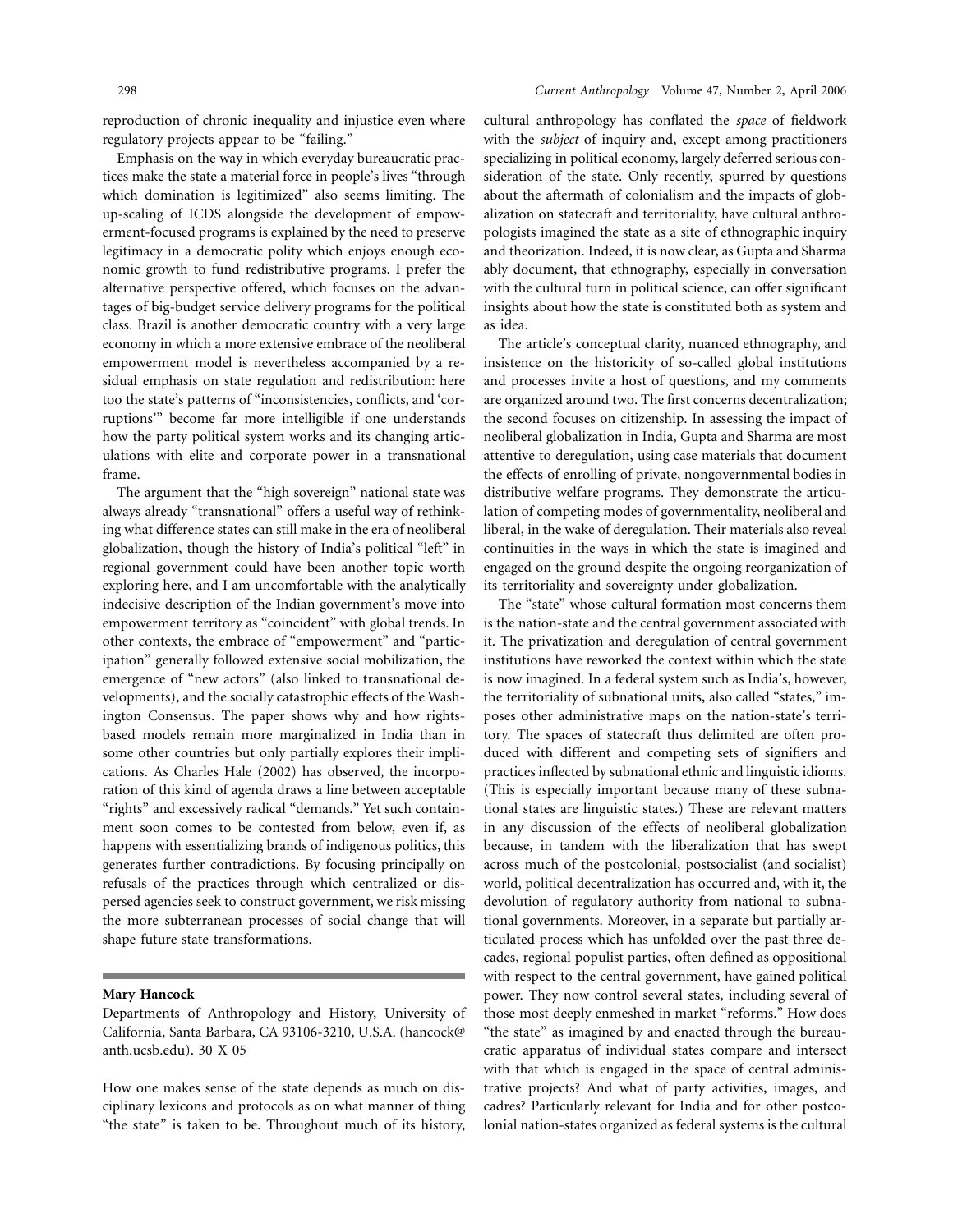work associated with political party membership and activity. Parties, crucial units in the formal apparatus of democratic states, are also spaces of informal participation and of practices framed by tropes of kinship and corruption. In short, along with the transnational analytic that Gupta and Sharma have introduced it may be necessary to consider a subnational analytic in dealing with the cultural constitution of the postcolonial state.

I finished the article wanting a richer sense of what rural subalterns imagined the state to be and how they imagined themselves as "citizens." Granted, Gupta and Sharma have not specifically problematized "citizenship." I would argue, though, that any consideration of neoliberal governmentality entails attention to citizenship, particularly if, as Mitchell (1999) argues, the sites of popular engagement with state actors are also theorized as contexts for imagining the "exterior"—be it society, economy, or religion—against which the "state" coheres. In what ways does the cultural labor of state formation involve actors' self-recognition as "citizens," and what does citizenship mean, particularly in the context of the class differentiation enacted in welfare? Gupta and Sharma relate the overlaps and continuities between different distributive programs, in part, to the pressure on governments to intervene in favor of those being left behind by market liberalization. At same time, the programs enact the very class differences that neoliberalization has widened—simply consider the different cultural capital associated with being a "beneficiary," an "activist," or a "teacher."

My comments touch on but two of the issues with Gupta and Sharma wrestle in their article. Ambitious in scope and concise in execution, their work is instructive and important both for its demonstration of how the state might be "encultured" and for its thought-provoking analysis of the implications of global capitalism and neoliberal governmentality for the postcolonial state.

### **Michael Herzfeld**

Department of Anthropology, Harvard University, Peabody Museum, 11 Divinity Ave., Cambridge, MA 02138, U.S.A (herzfeld@wjh.harvard.edu). 28 X 05

The call to approach the state ethnographically, although not new, remains timely and will be so as long as the study of the state retains its preponderantly top-down focus on institutional structures rather than on the practices that they engender and that in turn modify their operations. Gupta and Sharma have provided an illuminating comparative analysis that also illustrates the unclear separation between the state and organizational arrangements that coexist with it. By contrasting cases across a notional divide that is both chronological and ideological—from welfarism to neoliberalism they also underscore how misleading its apparent clarity can be, especially inasmuch as it occludes the elements that the two ideological traditions share.

They are less critical, however, in addressing another binary opposition in that they posit a surprisingly essentialist contrast between the Third World and the West. A reading of Zabusky's (1995, 204) fine ethnographic study of the vicissitudes of "cooperation" in the European Space Agency or of Shore's (2000, 200–203) whimsical tales of mutual bafflement among the constituent national groups within the European Union's economic policy-making apparatus would quickly dispel the illusion of a well-defined West. In fact, the negotiable balance of entrenched forms of clientelist civility against the modalities of civic participation in Italy, among other European states, invites the further comparative enrichment of the very important points teased out from the Indian data presented here.

That modification would be consistent with Gupta and Sharma's wise insistence on the heterogeneity of social experience. It is this cultural messiness that bureaucratic regulation so often seeks to conceal or undo (see Scott 1998, 328). Gupta and Sharma illustrate ethnographically the variability of the responses elicited by the demands of visiting officials, seen as representing a hostile state, for "data." Yet this variability is itself part of the problem; state and even NGO power seizes on such apparent evidence of disarray. Moreover, the hostility—the lack of civility—of those who do openly dare to challenge authority directly locks them into the marginality they are presumably trying to challenge no less than the too-obvious venality (sometimes in the same individuals) of those who emphasize expectations of monetary rewards.

That venality suggests a commodification of "data" that recalls what puristic religions sometimes recognize as the fetishization of discourse (see Keane 2003, 157). Modernist rationalization reaches its apogee in neoliberal policy: "audit culture" (Strathern 2000) requires a positivistic understanding of "data," and therefore struggles over the ownership of these increasingly objectified "goods" implicate all the social actors concerned, from the bureaucrats to the most recalcitrant of marginal citizens. Statistics serves both the state and its critics (e.g., Urla 1993), but it thereby also enmeshes both in a reductionist enterprise that ultimately serves to reinforce the phenomenon with which Gupta and Sharma begin but to which they do not return as strongly: the international (or global) entailments of the so-called nation-state. While they are right to reject the rhetoric whereby the nation-state defines itself as an ideologically irreducible monad, they do not then, except in very general terms, connect the contest between citizens and state over the control of data with the superordinate logic of neoliberal economics.

That connection is, however, a key social component of the processes they recognize as governmentality. In tussling over the control of data, NGO activists and local residents alike confirm that data have become the coin of the new economic realm. As Gupta and Sharma note, "empowerment," however benignly intended by some of the actors concerned, often has the effect of increasing rather than reducing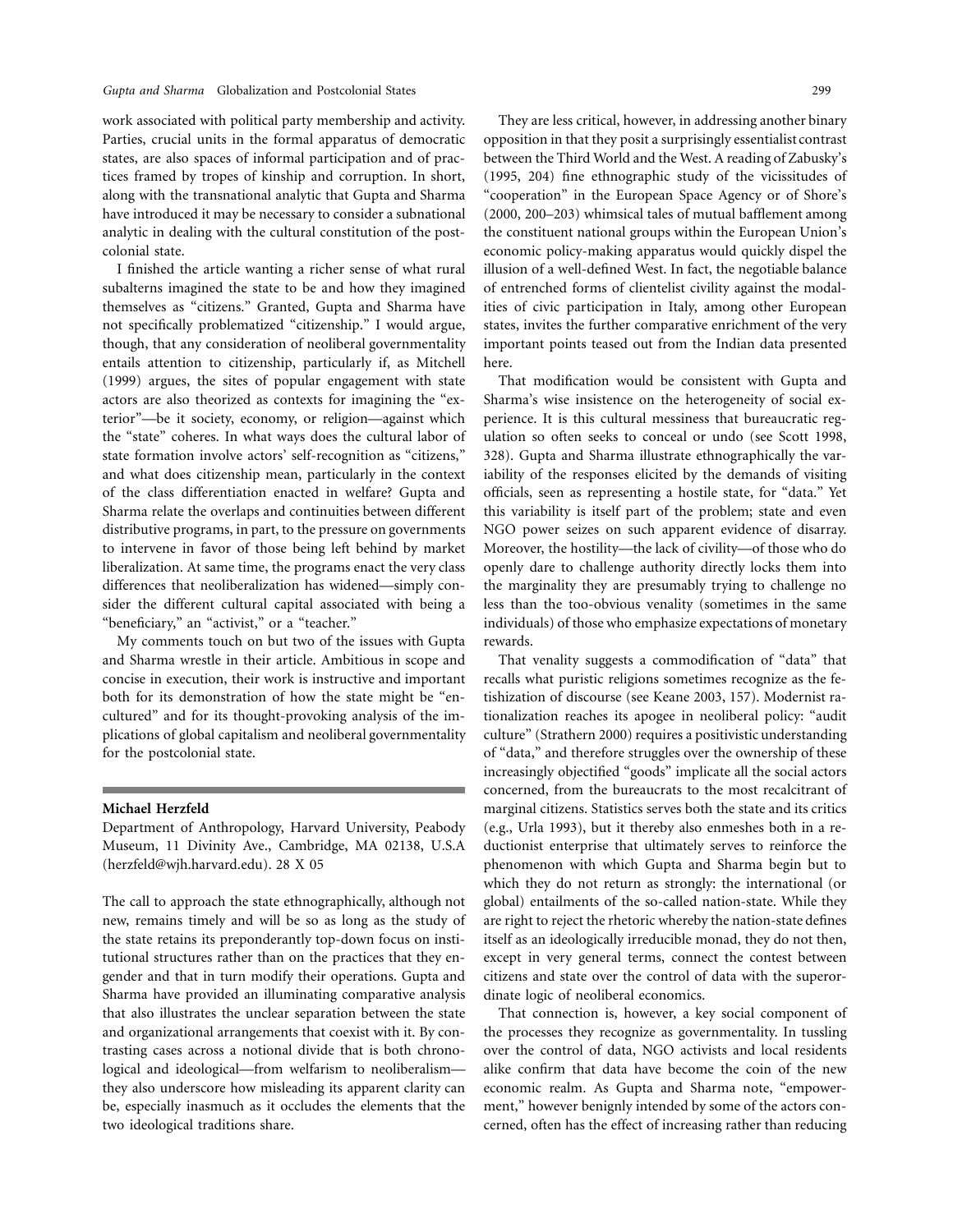the socioeconomic disparities of the new, technologically dominated order. Thus, villagers who cling to the ownership of data marginalize themselves from a world defined by idioms of civic participation, while those who surrender control thereby lose the power to affect the ways in which the data will be instrumentally reified and deployed. Neoliberalism offers them choice: here, the choice between uncompromising punishment and compromising reward.

Gupta and Sharma nicely expose activists' and bureaucrats' professional intimacy with each other and with local actors and show that this cultural and administrative familiarity is also a trap. Collusion that resists global forces, while it confers partial solidarity, also marks players as potentially incapable of playing a central role in the new economy because their interests are too parochial. Conversely, globalization does not affect the cultural specificities of particular states. Instead, it further strengthens locally inflected patterns of dependence that hide behind but do not easily dissolve in the new rhetoric of empowerment and agency.

### **Susana Narotzky**

Department d'Antropologia Social, Facultat de Geografia i Història, Universitat de Barcelona, c/Baldiri i Reixac s/n, 08028 Barcelona, Spain (narotzky@jamillan.com). 25 X 05

Gupta and Sharma's important article builds upon the seminal insights of Abrams (1988) about the "difficulty of studying the state." Their research highlights the concrete historical processes that contribute to the production of particular ideas of the state, including the diverse forces—transnational, national, and local—that intervene as they can be observed at different levels in practice. In addition to this the article tackles a specific object: the transformation of forms of government in the context of expanding neoliberal ideologies. The authors seek to explore the shifts in responsibility between citizens, states, supranational regulatory bodies, and NGOs that develop with a "postterritorial concept of sovereignty and a postsovereign version of territoriality." The two aid programs that they compare are superficially similar in that they both target poor rural women. On closer examination they are quite distinct in their general ideological backgrounds: ICDS is supported by a welfare idea of the state's responsibility to deliver entitlements while Mahila Samakhya hinges on the idea of empowering women through education. Other differences appear in the implementation of the programs: ICDS is directly run through government agents while Mahila Samakhya has a hybrid GONGO structure. Gupta and Sharma are careful to highlight the continuities present in the everyday practices of state bureaucracies involved in the two programs, however. After they have masterfully exposed the nuanced field of forces at play in the production of the state in these two programs, an issue of theoretical import is left unresolved. Is the coincidence in time between the empowerment-oriented development program and the global neoliberal agenda part of a new kind of transnational governmentality project? And, more important, what do these shifts represent in terms of the real capacity to earn a livelihood for the poor rural women targeted by the different (welfare/ empowerment) aid programs?

In my opinion, the rise of "empowerment" as a development strategy is tied to similar concepts such as "social capital" or "civic community" (World Bank 2001; Putnam 1993) and to the structuring of a post-Washington consensus (Fine 2001). Critiques of these concepts have shown that these new development strategies need the support of public policies and structures to enhance the economic well-being and civic participation of those deprived of material and political resources (Putzel 1997; Portes and Landolt 1996; Lopez and Stack 2001; Fox 1997). At the same time, anthropologists and other social scientists have attempted to describe this ubiquitous process of decentralization of distributive and regulatory practices as an emerging political structure that represents a major political-economic organizational change (Lovering 1999; Humphrey 1991; Supiot 2000). Some propose that we shift our perspective from one that emphasizes the demise or destructuring of the nation-state in the new globalized context to one that underlines the emergent structural qualities of the fragmented polities of multifarious power holders that Duffield (1998) calls "post-adjustment states." But what does this mean in terms of the livelihood capabilities and legal rights that citizens of nominal states can now claim?

Gupta and Sharma's article could have provided an answer to this question, but it lacks a comparison of the two programs in terms of "hard facts" that would allow an assessment of how the different structural models of the state (liberal, neoliberal, postcolonial, or postadjustment) deliver access to a livelihood and enforcement of claims to formal entitlements. If, as the authors say, the empowerment development strategy is low-cost because it does not deliver goods or services and shifts the responsibility of getting hold of the actual goods and services through competitive market strategies to the empowered "agents," then we need to know how this second part of the story proceeds. What is the structure of the labor market, of the credit market, of state provisioning? What are the movements of capital and labor as they affect people locally and nationally? If the Indian state has shifted from a function of provider to a function of facilitator but retained its function as welfare provider because this aspect legitimates the national project and secures electoral power, then we need to get a clearer idea of how the articulation of empowerment strategies and classical welfare development strategies takes place locally.

The study of the practices that contribute to the cultural unity of the state cannot be dissociated from the material forces at play. Gupta and Sharma point to this repeatedly in their theoretical and methodological sections, but the ethnographic material that is presented is essentially focused on the cultural production of the state. This leaves the reader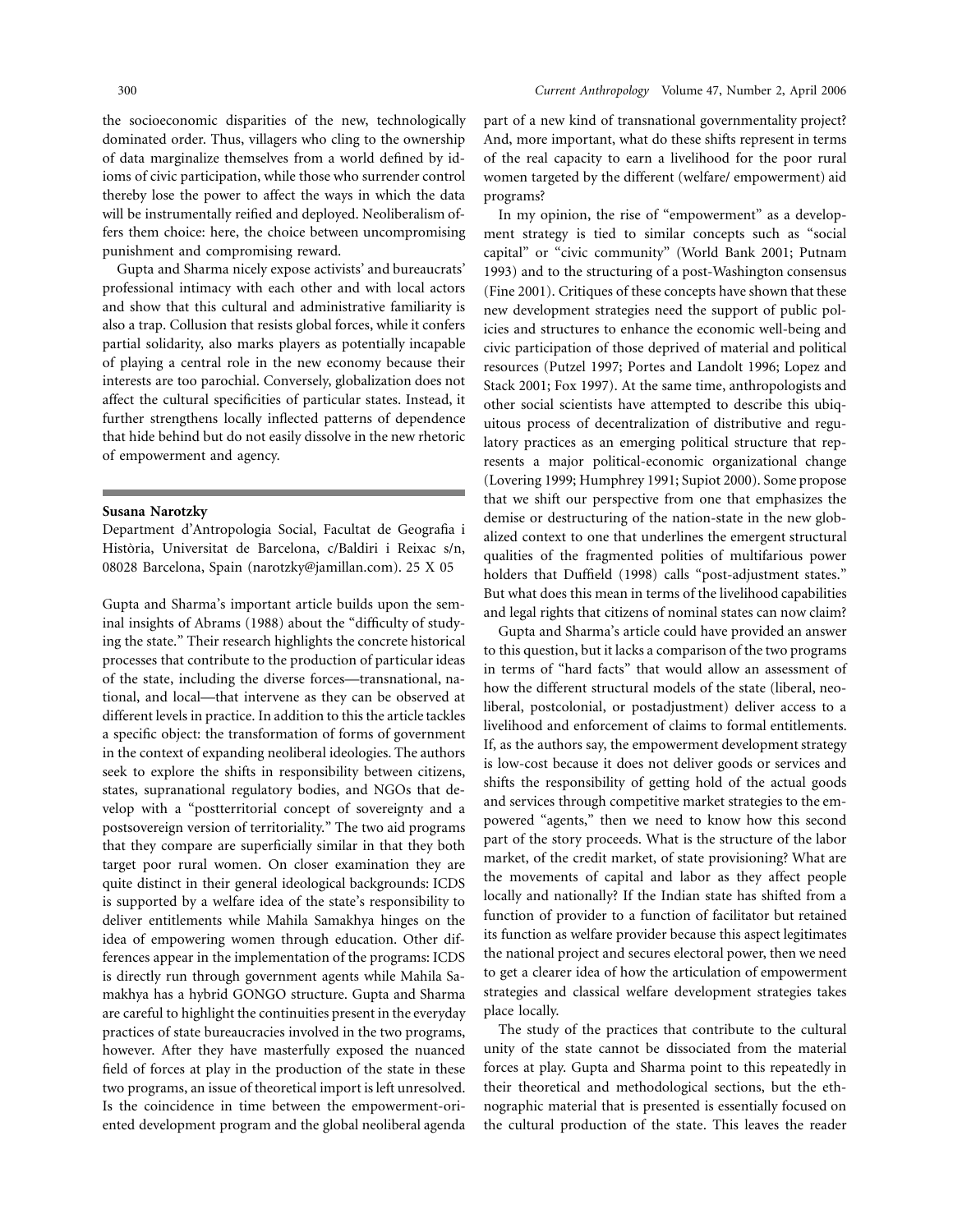wanting to know more about "the changing nature of the state under conditions of globalization."

### **David Nugent**

Department of Anthropology, Colby College, 4709 Mayflower Hill, Waterville, ME 04901, U.S.A (dnugent@colby.edu). 31 X 05

The authors of this article have done a masterful job of showing why both cultural and institutional approaches to the state matter and how close attention to everyday practices and representations "can add something valuable to the institutional and political-economic perspectives that have dominated state theory." Gupta and Sharma encourage us to examine the ways in which people's everyday encounters with bureaucracies and with government and popular representations may produce a "state effect"—the illusion that the state is a real, concrete entity that has not only autonomy but also agency and will. They emphasize the complexity and contingency of the bureaucratic and representational fields referred to as "the state" and urge us to focus on the enormous cultural labor involved in reducing this complexity to an "it." The state, they suggest, is a peculiar kind of fetish.

Gupta and Sharma thus engage in a far-reaching and original effort to rethink the state as a category of analysis. In addition to representing a major contribution in its own right, the analysis presented here raises fascinating comparative questions. For example, it would be very interesting to extend it to contexts in which "globalization" has taken other forms. In some parts of the world historical change in politicaleconomic configurations has resulted in major shifts in the organization and control of armed force that have been highly disruptive to the everyday operation of government bureaucracies. In some cases bureaucracies have collapsed completely, while in other cases alternative organizations—from shadow states to cross-border activist organizations to NGO networks—have emerged alongside "the state," complicating the process of state formation by claiming the right to govern, attempting to order society on their own distinctive terms, and projecting their own "state effects."

The variable effects of contemporary translocal power arrangements on bureaucracy highlight the fact that the ability to engage in everyday bureaucratic practice is *itself* an expression and result of power relations. Bureaucracies are not simply there. They must be brought into being in particular forms by concrete activity and reflect a precarious and contingent balance of unequal forces among actors with divergent interests located in regional, national, and transnational arenas. Further, bureaucracies are created with particular goals in mind—military conscription, land titling, taxation, distribution of birth control devices, etc. While it is important to distinguish between the purposes for which bureaucracies are ostensibly created, their rules of operation, and their impact, these dimensions of bureaucracy are not entirely unrelated.

How people experience "the state" as they interact with bureaucracies is partly a function of what the bureaucracy wants of them and vice versa. Similarly, potential disconnects between representations of "the state" and people's experience with bureaucracies stem in part from what bureaucracies attempt to do. The efforts of national police to force minorities from their homes at the point of a bayonet to provide corvée labor for "the state" while other citizens remain exempt, for example, clearly offer different kinds of potential for disconnect from the attempts of bank personnel to distribute leaflets to wealthy farmers about the availability of loans from a state agrarian bank. One of the great virtues of Gupta and Sharma's article is that it focuses our attention on the contingent nature of particular bureaucracies and on the complex field of local and global forces involved in enabling or disabling particular forms of everyday bureaucratic practice.

It is striking that the processes that create a state effect in postcolonial India are so secular and bureaucratic in nature involving, for example, the everyday production, circulation, and consumption of fetish objects (currency, certificates, official seals) that are nonetheless represented and regarded as neutral, objective markers of state office, rank, and authority. As Gupta and Sharma put it, the legitimacy and authority of "the state" is critically dependent on representational labor that "goes without saying." They suggest that everyday practices are often most effective in representing the state as coherent and unitary when they are not overtly seeking to do so. What makes this so interesting is that in many other contexts the political and cultural work involved in producing the illusion of the state is effective only to the extent that it *does* draw attention to itself. Rather than being based on the mundane and routine, states are often constructed by drawing explicit attention to things out of the ordinary—to the seemingly magical, inhuman, or superhuman abilities of particular persons, places, and processes. In such contexts, it could be argued, power is not so naturalized, and the processes that breathe life into the thing referred to as "the state" involve *some* form of agency. In other words, there appears to be a variety of "state effects" that are produced by different kinds of everyday practices and representational strategies. This is a problem that the discipline has yet to explore systematically, but Gupta and Sharma's analysis opens a window onto this important area of research.

# Reply

We feel very fortunate to have had such a diverse group of distinguished commentators engage our article so productively. The article represents an ongoing engagement with ethnographic approaches to the state that pay attention to institutional, structural, and political economic processes. We examined the shifts and continuities between liberal and neo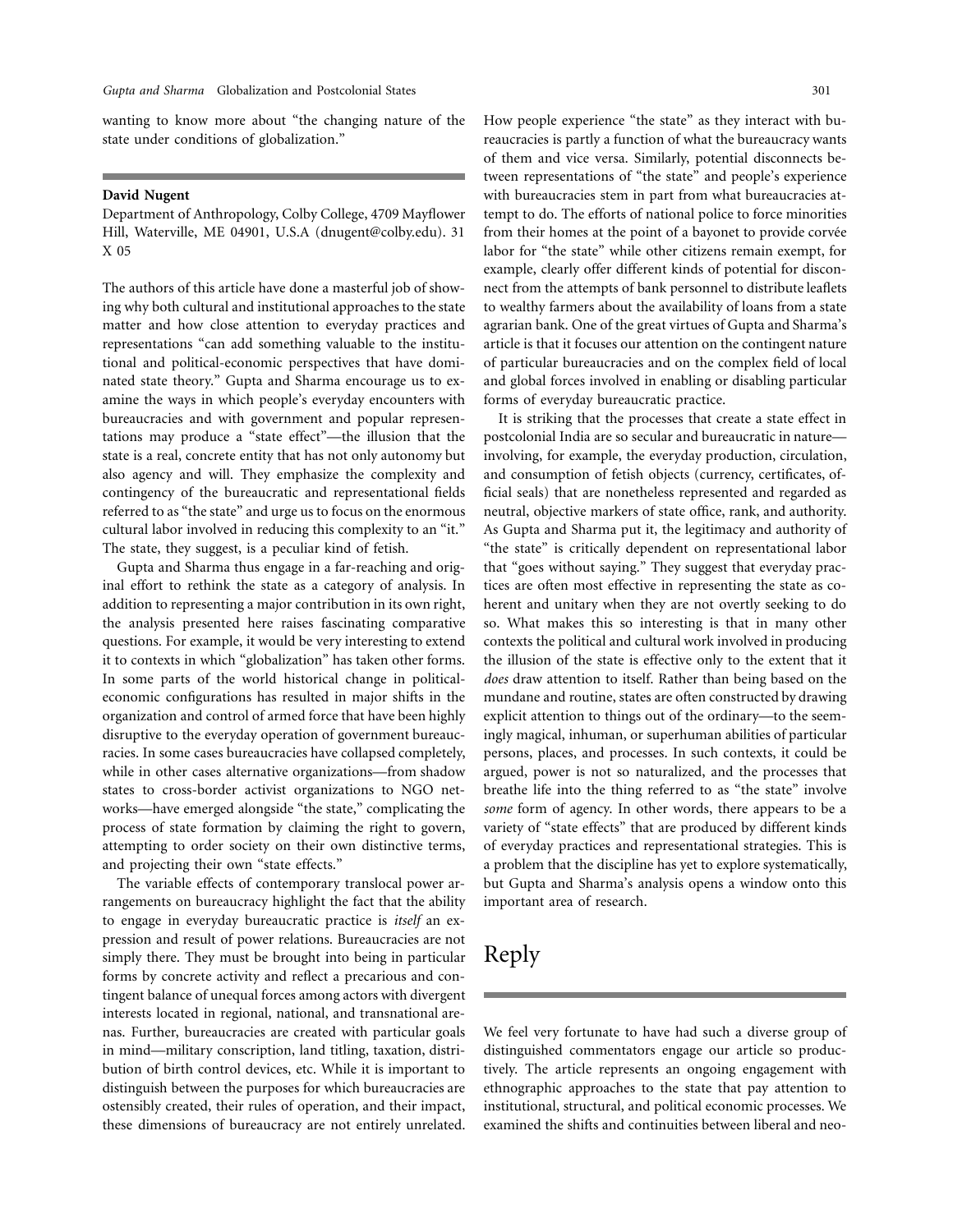liberal forms of governmentality through two development programs undertaken by the postcolonial Indian state that target marginalized women. We situated these programs in the context of efforts at liberalization being made by the Indian state and transnational discourses on population and development. We were careful to indicate that these two programs should not be read as paradigmatic examples of welfare-state projects and neoliberal dismantling of the state respectively. Neither ICDS nor Mahila Samakhya simply reflects trends in Britain, France, or the United States. We showed, for example, that a complex history of events led the Indian government to establish the ICDS program before such an approach to population had achieved global consensus. Similarly, Mahila Samakhya was the overdetermined result of national and local histories and processes of engagement with state agencies led by movements of women, students, left parties, and peasants, the growth of NGO-based politics in India after the sixties, the transnational feminist rethinking of development, and radical translocal pedagogical projects inspired by the work of Paolo Freire (see Sharma 2006). Gledhill is troubled by our characterization of the emergence of Mahila Samakhya as "coincident" with the current regime of neoliberal state restructuring. Yet our employment of that term is far from wishy-washy in that we do not erase these other local, national, and translocal histories but analyze their contingent articulation and examine the connotations that state-initiated projects of grassroots empowerment assume in the context of neoliberal restructuring. If we leave open the question how determistically the relation between neoliberalism and Mahila Samakhya is to be interpreted, it is because we do not think the current state of scholarship on neoliberalism allows for a definitive answer.

Furthermore, in focusing on two central-government programs we do not wish to occlude the devolution of authority to subnational levels of bureaucracy and regional political parties that has been a critical part of India's liberalization in India (Hancock). In fact, it is important to analyze the conflicting agendas and points of tension that arise across various levels of the bureaucratic apparatus where the everyday workings of the ICDS and Mahila Samakhya programs are concerned. Mahila Samakhya representatives, for instance, often used their program's affiliation with the national government to establish their legitimacy and authority vis-à-vis local (district and block-level) bureaucrats who were either hostile or apathetic toward a women's empowerment program, but they were not always successful in their efforts. The extent to which regional political parties affect the workings of these programs is not as readily apparent because relatively large and wellknown centrally administered programs like these are largely shielded from electoral changes in and power realignments between political parties at the central and state levels. Mahila Samakhya staff members, for example, were careful to dissociate themselves from national and local party representatives. In 1999 some senior staff members expressed concern that the ruling Bharatiya Janata Party might try to co-opt the

agenda of women's empowerment into its Hindutva-style politics. They worked hard to prevent political intervention in the program through such measures as carefully planned national- and state-level program advisory bodies. At the field level, too, staff members did not overtly align themselves with any particular party platform, although they worked in a context of heightened mobilization of "backward" castes and dalits (especially in the plains areas of Uttar Pradesh, where we conducted our respective ethnographies) and trained their clients to participate in local elected bodies (such as village panchayats, which reserved 33% of their seats for women). The elected political apparatus remains an important variable that overdetermines the context in which bureaucratic programs operate, and the articulation between the mobilizations of subaltern political society (Chatterjee 2004) that such programs engender and formal political processes needs further exploration.

The argument that we have pursued in this paper points to some other themes which we were not able to develop or which await future work. Of the many fascinating observations contained in the responses, we wish to comment on a few in particular.

A number of the discussants would have liked us to do more with subject formation and citizenship (Agrawal, Benei, Gledhill, Hancock, Herzfeld, Narotzky, Nugent). They remind us that governmentality is not simply a way of studying practices of government but also a way of analyzing the modes of subjectivity that these practices enable. Admittedly, we have focused primarily on the first axis of this problematic. Our analysis of state formation in liberal and neoliberal regimes of governance does, however, point to the ways in which subaltern women, both as program representatives and as participants, are constituted as subjects and negotiate their subjectivity. Their counteridentifications, shifting positioning, refusals, critiques of state failures, and rights-based demands illustrate how citizenship is rearticulated vis-à-vis a reimagined state (see also Gupta 1995, n.d.; Sharma 2001). We fully accept Hancock's suggestion that the ideas of citizenship that are implicit in our paper need further elaboration and development.

More space would have enabled us to delineate subject formation better, but our discussants may be pointing to a methodological dilemma as well. Fieldwork on bureaucracies forces one to make choices as to how intensively one studies different aspects of the relation between bureaucrats and their clients. Agrawal, Benei, and Gledhill might have preferred us to shift the emphasis toward the subjectivities of subaltern people positioned as clients by bureaucrats to uncover "how these practices form part and parcel of local, cultural understandings of hierarchy, power and authority, gender, caste, and class" (Benei) in order to achieve a sociologically richer account in which subaltern resistance could be seen as shaping the state (Gledhill). Given that any choice of where to focus participant-observation brings particular insights but also reveals areas of blindness, our choice was influenced by the fact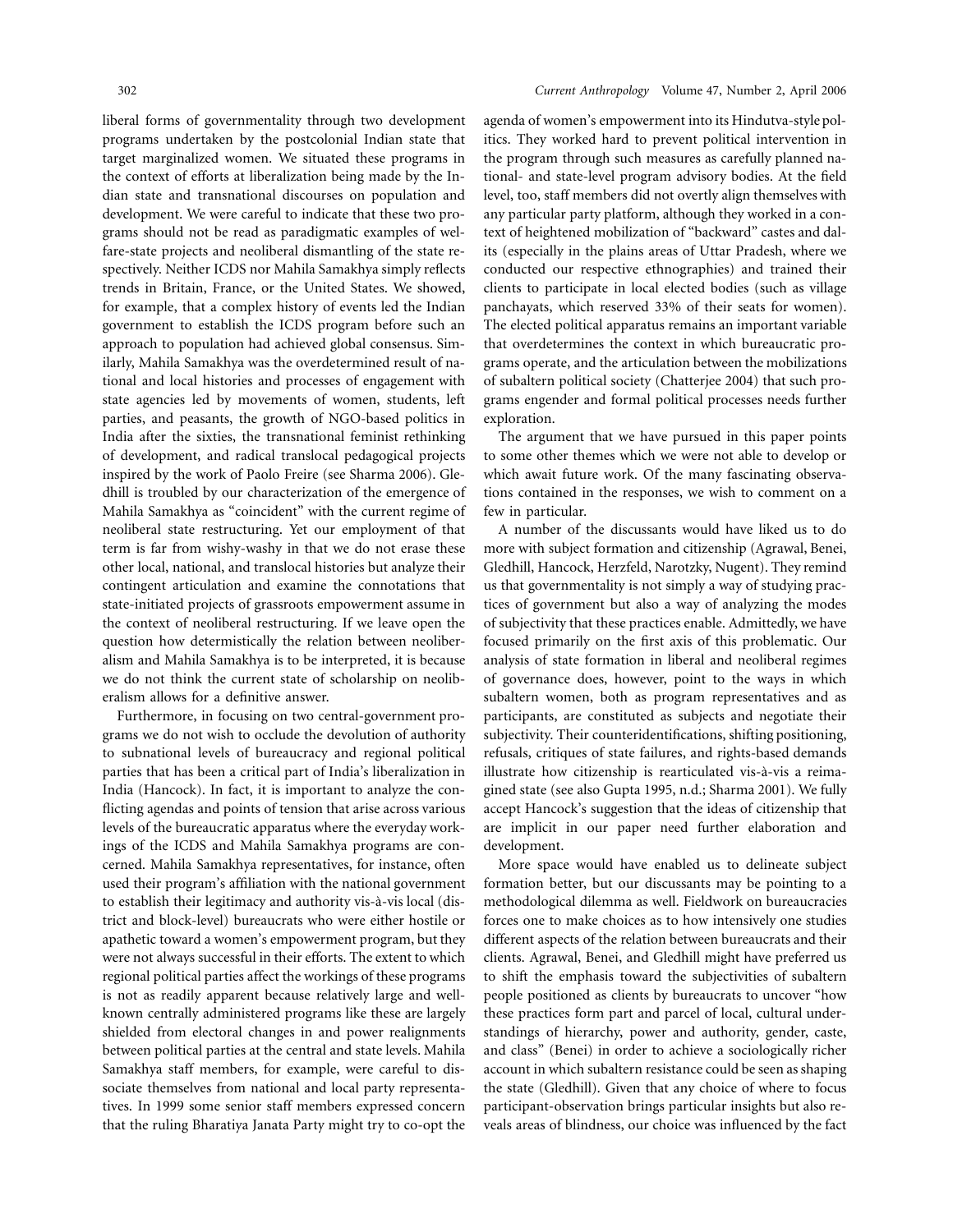that anthropologists have been rather better observers of subaltern subjectivity (as Agrawal notes) than of state institutions and of the subjectivity of bureaucrats. The distinctive contribution of this particular article lies in this choice of subject matter.

Elsewhere Sharma (2001, 2006) has contended that the project of broad-based social transformation through empowerment programs must entail a rethinking of the state, of governmental structures and practices, of rights (as entitlements), and thus of citizenship. Mahila Samakhya has mobilized subaltern women to struggle against entrenched local power nexuses that implicate, for instance, development bureaucrats, upper-caste landowners, and the police and to demand citizenship-based entitlements from the state; such programs have, perhaps, increased the interfaces between subaltern women and state officials. Furthermore, women's demands for entitlements and material benefits from the state have to be made in particular "governmental" idioms, which requires that they learn bureaucratic languages and practices. Subaltern women's participation in programs like Mahila Samakhya enables them to gain knowledge of and deploy bureaucratic proceduralism as a strategic practice. The occasional use of these very procedures by staff members to discipline their clients also engenders hierarchies between program representatives and participants. One way to interpret these processes is to argue that the deployment by the state of empowerment as a category and strategy of governance and its professionalization are subverting empowerment's potentially radical agenda (Gledhill; see also Nagar and Raju 2003). The other way to look at it is to examine the unintended politicization that ends up happening in the context of state-initiated empowerment (Sharma 2006). Subaltern women's struggles, in the context of programs like Mahila Samakhya, in fact point to the critical ways in which subaltern women redefine empowerment; they also illustrate how the state and power hierarchies must be altered for any kind of meaningful empowerment and social change to occur. The effort by poor women to reposition the state as a vehicle for the delivery of material benefits in a neoliberal context in which states are redefining themselves as "facilitators," for example, contains a critique of the state and the possibility of reimagining it (Sharma 2006). Grassroots empowerment must therefore entail a transformation of the conduct of government itself (Gupta n.d.). It needs, as Narotzky suggests, the support of public policies and structures to enhance the economic well-being and civic participation of subaltern subjects.

The two political scientists, Agrawal and Echeverri-Gent, raise important questions about the political utility and generalizability of the analysis. Our discussion of these issues was far too brief and therefore may bear elaboration here. A skeptical position on such work is the one that Agrawal points to, namely, that such critiques have little impact on the political object being studied—the state. One of the implications of our analysis is that if one begins to see policy not simply

as something formulated by bureaucratic and political elites but as something that emerges at the interface between planners and subaltern people (who shape the meaning of policies and their interpretation), then an exercise such as this may well be politically useful. The hegemonic model of policy as "advice to the prince" constrains our political imagination by suppressing the problem of meaning in the interpretation and application of policy—precisely what a study that emphasizes everyday practices and representations helps us to excavate. Similarly, Echeverri-Gent voices skepticism about generalization from one case study. Some of what he suggests as being explicitly thematized in political science, such as process-tracing, is already implicit in much of the finest work in anthropology: it has never been true that anthropology consists of the piling up of description until it forms a thick and dense layer as an end in itself (Geertz's own work is exemplary in this respect of being argument-driven). We might think more carefully about the construction of the series that enables "the case study" to emerge as an object of knowledge. Does asking a question, as Echeverri-Gent does, about the relative distinctiveness of a case such as postcolonial India necessarily bracket the question of meaning that we have identified as being central to the comparison of states?

Rather than consider whether or not India serves as a typical or paradigmatic example of the kinds of shifts that are being engendered by neoliberal forms of globalization in postcolonial contexts and the liberal continuities that remain, we compared two bureaucratic programs targeting marginalized women in India to suggest how contextually specific analyses might broaden the scope of state and governmentality studies. Clearly, the two programs that we examined operate in a particular political and historical context—one that is shaped by transnational discourses of development, nation-level politics, and subnational regional histories of political mobilizations. The extent to which our situated analysis of the restructuring of state and rule in contemporary India constitutes a representative case of neoliberal reform in the postcolonial world is a conclusion that can only be reached through comparative studies of neoliberal state reconfiguration and the meanings attributed to it in other contexts. While part of our motivation in writing this article was to complicate the generalizability of analyses of neoliberal governmentality based in the West (itself a complex term, as Herzfeld points out), the other part was to make a case for more located studies of postcolonial state reformation under neoliberalism. We hope that the cultural and transnational approach we take to the study of states, when applied elsewhere, will yield important insights about the unevenness of the processes of neoliberal transformation and perhaps reveal surprising overlaps across contexts through which a more nuanced picture of global neoliberalism can emerge.

—Akhil Gupta and Aradhana Sharma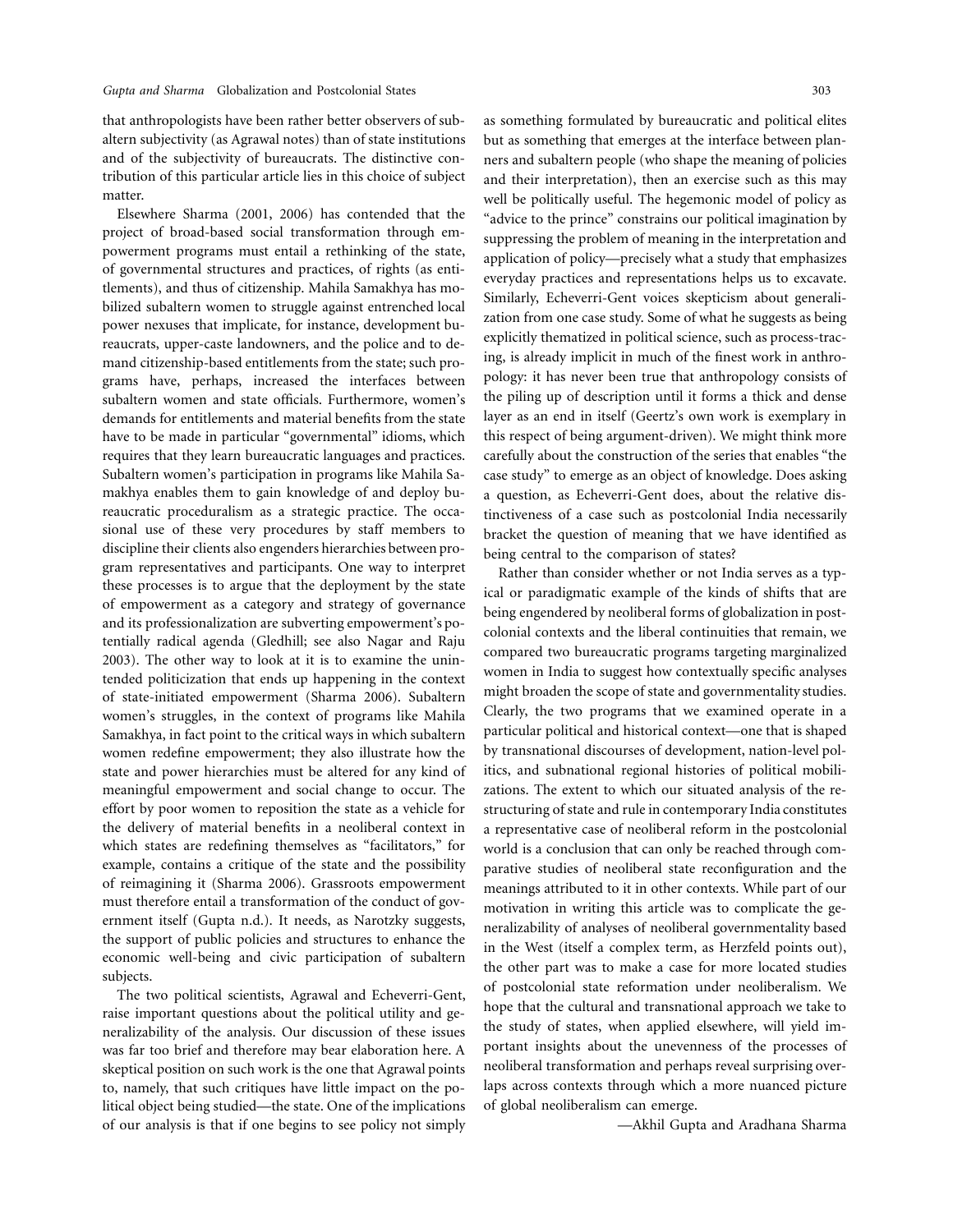### References Cited

- Abrams, Philip. 1988. Notes on the difficulty of studying the state. *Journal of Historical Sociology* 1(1):58–89.
- Agnihotri, Indu, and Vina Mazumdar. 1995. Changing terms of political discourse: Women's movement in India, 1970s–1990s. *Economic and Political Weekly* 30:1869–78.
- Almond, Gabriel A., Taylor Cole, and Roy C. Macridis. 1955. A suggested research strategy in Western European government and politics. *American Political Science Review* 49: 1042–44.
- Almond, Gabriel A., and James Coleman. 1960. *The politics of the developing areas*. Princeton: Princeton University Press.
- Anagnost, Ann. 1995. A surfeit of bodies: Population and the rationality of the state in post-Mao China. In *Conceiving the New World Order: The global politics of reproduction*, ed. F. Ginsburg and R. Rapp, 22–41. Berkeley: University of California Press.
- Appadurai, Arjun. 1993. Number in the colonial imagination. In *Orientalism and the postcolonial predicament*, ed. C. A. Breckenridge and P. v. d. Veer, 314–39. Philadelphia: University of Pennsylvania Press.
- Barry, Andrew, Thomas Osborne, and Nikolas Rose. 1996. Introduction. In *Foucault and political reason: Liberalism, neo-liberalism, and rationalities of government*, ed. A. Barry, T. Osborne, and N. Rose, 1–18. Chicago: University of Chicago Press.
- Basch, Linda, Nina Glick Schiller, and Cristina Szanton Blanc, eds. 1994. *Nations unbound: Transnational projects, postcolonial predicaments, and deterritorialized nation-states*. Langhorne, PA: Gordon and Breach.
- Batliwala, Srilatha. 1997. What is female empowerment? Paper presented in Stockholm, April 25. http://www.qweb. kvinnoforum.se/papers/FRSU1.htm (accessed August 3, 2005).
- Benei, Veronique. 2005. Of languages, passions, and interests: Education, regionalism, and globalization in Maharashtra, 1800–2000. In *Globalizing India: Locality, nation, and the world,* ed. Jackie Assayag and Chris Fuller, 141–62. London: Anthem Press. [VB]
- Bourdieu, Pierre. 1999. Rethinking the state: Genesis and structure of the bureaucratic field. In *State/culture: State formation after the cultural turn*, ed. G. Steinmetz, trans. Loïc Wacquant and Samar Farage, 53-75. Ithaca: Cornell University Press.
- Brady, Henry E., and David Collier. 2004. *Rethinking social inquiry*. Lanham, Md.: Rowman and Littlefield. [JE]
- Brahmbhatt, Milan, T. G. Srinivasan, and Kim Murrell. 1996. *India in the global economy*. World Bank Policy Research Working Paper Series 1681.
- Brow, James. 1996. *Demons and development: The struggle for community in a Sri Lankan village*. Tucson: University of Arizona Press.
- Brown, Wendy. 1995. Finding the man in the state. In *States*

*of inquiry: Power and freedom in late modernity*, 166–96. Princeton: Princeton University Press.

- Burchell, Graham. 1996. Liberal government and the techniques of the self. In *Foucault and political reason: Liberalism, neo-liberalism, and rationalities of government*, eds. A. Barry, T. Osborne, and N. Rose, 19–36. Chicago: University of Chicago Press.
- Burchell, Graham, Colin Gordon, and Peter Miller, eds. 1991. *The Foucault effect: Studies in governmentality*. Chicago: University of Chicago Press.
- Chaitanya, Krishna V. 2004. Growth of foreign direct investment in India. *Economic Research* 17(1):74–97.
- Chatterjee, Partha. 2004. *The politics of the governed*: *Reflections on popular politics in most of the world*. New York: Columbia University Press.
- Clarke, John. 2004. *Changing welfare, changing states: New directions in social policy*. London: Sage.
- Cohn, Bernard S. 1987. The census, social structure, and objectification in South Asia. In *An anthropologist among the historians and other essays*, 224–54. Delhi: Oxford University Press.
- Corbridge, Stuart, and John Harriss. 2000. *Reinventing India: Liberalization, Hindu nationalism, and popular democracy*. Malden, MA: Blackwell.
- Coronil, Fernando. 1997. *The magical state: Nature, money, and modernity in Venezuela*. Chicago: University of Chicago Press.
- Corrigan, Philip, and Derek Sayer. 1985. *The great arch: English state formation as cultural revolution*. Oxford: Blackwell.
- Coutin, Susan Bibler. 2003. Cultural logics of belonging and movement: Transnationalism, naturalization, and U.S. immigration politics. *American Ethnologist* 30:508–26.
- Das, Veena, and Deborah Poole, eds. 2004. *Anthropology in the margins of the state*. Santa Fe: School of American Research Press.
- Dean, Mitchell. 1999. *Governmentality: Power and rule in modern society*. London: Sage.
- Duffield, M. 1998. Post-modern conflict: Warlords, post-adjustment states, and private protection. *Civil Wars* 1(1): 65–102. [SN]
- Easton, David. 1953. *The political system: An inquiry into the state of political science*. New York: Knopf.
- ———. 1957. An approach to the analysis of political systems. *World Politics* 9:383–400.
- Eckstein, Harry. 1975. Case studies and theory in political science. In *Handbook of political science*, vol. 7, ed. Fred Greenstein and Nelson Polsby, 79–138. Reading, Mass.: Addison-Wesley. [JE]
- Evans, Peter, Dietrich Rueschemeyer, and Theda Skocpol, eds. 1985. *Bringing the state back in*. Cambridge: Cambridge University Press.
- Ferguson, James. 2005. The charisma of informality: Thinking about social assistance in neoliberal South Africa. Paper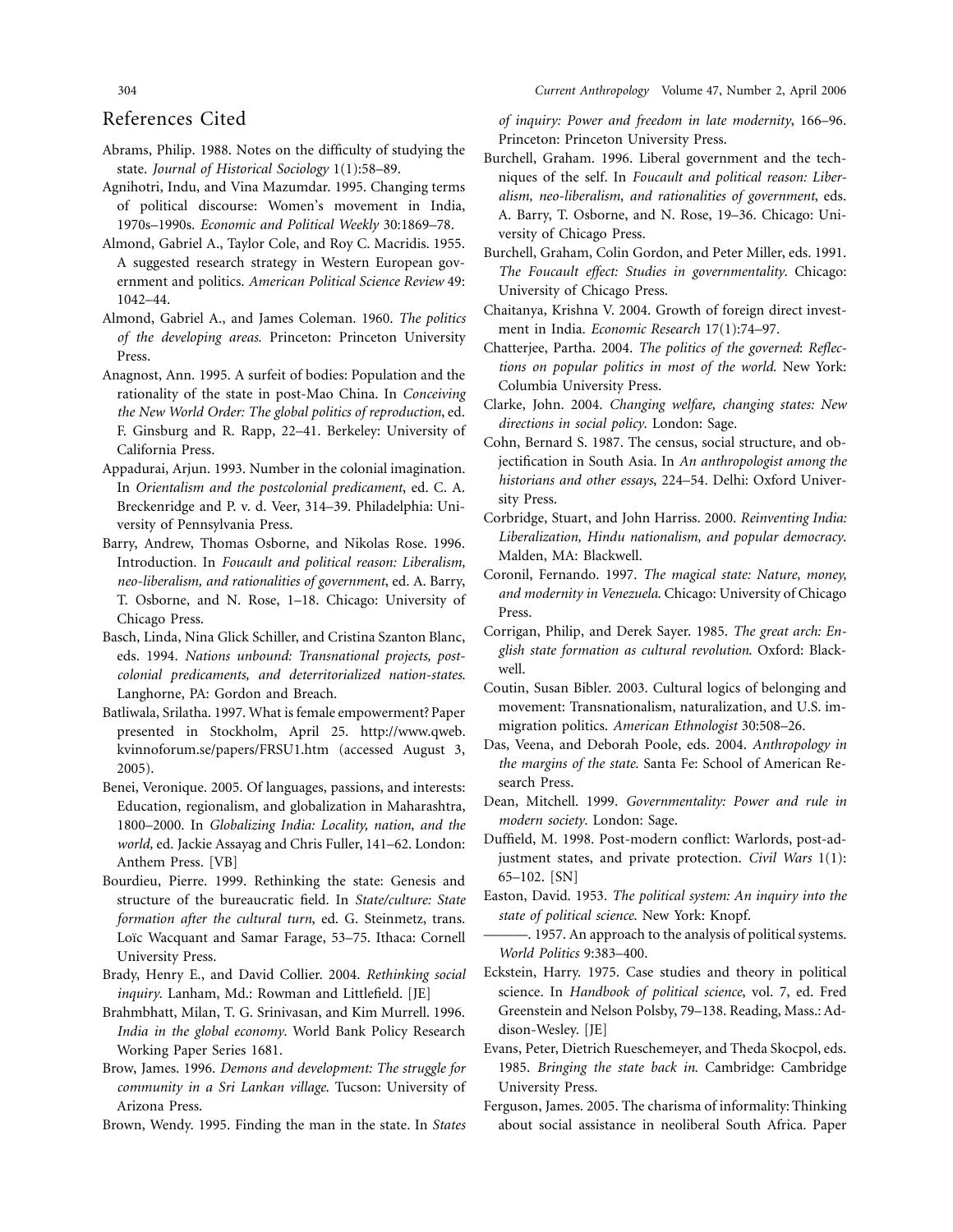*Gupta and Sharma* Globalization and Postcolonial States 305

presented at the conference "Urban Charisma," New Haven, September 23–24. [VB]

- Ferguson, James, and Akhil Gupta. 2002. Spatializing states: Toward an ethnography of neoliberal governmentality. *American Ethnologist* 29:981–1002.
- Fine, B. 2001. *Social capital versus social theory*. London: Routledge. [SN]
- Foucault, Michel. 1991. Governmentality. In *The Foucault effect: Studies in governmentality*, eds. G. Burchell, C. Gordon, and P. Miller, 87–104. London: Harvester/Wheatsheaf.
- Fox, J. 1997. The World Bank and social capital: Contesting the concept in practice. *Journal of International Development* 9:963–71. [SN]
- Frank, David John. 1994. Global environmentalism: International treaties in world society. Ph.D. diss., Stanford University.
- -. 1997. Science, nature, and the globalization of the environment, 1870–1990. *Social Forces* 76:409–35.
- Fraser, Nancy. 1989. Women, welfare, and the politics of need interpretation. In *Unruly practices: Power, discourse, and gender in contemporary social theory*, 144–60. Minneapolis: University of Minnesota Press.
- Freire, Paulo. 1970. *Pedagogy of the oppressed*. Trans M. B. Ramos. London: Penguin Books.
- Fuller, C. J., and Veronique Benei, eds. 2000. *The everyday state and society in modern India*. New Delhi: Social Science Press.
- Fuller, C. J., and John Harriss. 2000. For an anthropology of the modern Indian state. In *The everyday state and society in modern India*, ed. C. J. Fuller and Veronique Benei, 1–30. New Delhi: Social Science Press.
- Gandhi, Nandita, and Nandita Shah. 1992. *The issues at stake: Theory and practice in the contemporary women's movement in India*. New Delhi: Kali for Women.
- Geertz, Clifford. 1980. *Negara: The theatre state in nineteenthcentury Bali*. Princeton: Princeton University Press.
- George, Alexander L., and Andrew Bennett. 2005. *Case studies and theory development in the social sciences*. Cambridge: MIT Press. [JE]
- Government of India. 1974. *Towards equality: Report of the Committee on the Status of Women in India.* Delhi: Department of Social Welfare.
- ———. 1985. *A decade of ICDS: Integrated Child Development Services*. New Delhi: Minsistry of Human Resources Development (Department of Women's Welfare).
- ———. 1997. *Mahila Samakhya (Education for Women's Equality): Ninth plan document 1997–2002*. New Delhi: Ministry of Human Resource Development, Department of Education.
- ———. 2005. *Annual report 2004–2005*. New Delhi: Ministry of Human Resource Development, Department of Women and Child Development.
- Gupta, Akhil. 1995. Blurred boundaries: The discourse of corruption, the culture of politics, and the imagined state. *American Ethnologist* 22:375–402.

———. n.d. Red tape: Corruption, inscription, and governmentality in rural India. MS.

- Hale, Charles. 2002. Does multiculturalism menace? Governance, cultural rights, and the politics of identity in Guatemala. *Journal of Latin American Studies* 34:485–524. [JG]
- Hall, Stuart. 1986. Popular culture and the state. In *Popular culture and social relations*, ed. T. Bennett, C. Mercer, and J. Woollacott, 22–49. Milton Keynes: Open University Press.
- Hansen, Thomas Blom. 2000. Governance and myths of state in Mumbai. In *The everyday state and society in modern India*, ed. C. J. Fuller and Veronique Benei, 31–67. New Delhi: Social Science Press.
- Hansen, Thomas Blom, and Finn Stepputat, eds. 2001. *States of imagination: Ethnographic explorations of the postcolonial state*. Durham: Duke University Press.
- Herzfeld, Michael. 1992. *The social production of indifference: Exploring the symbolic roots of Western bureaucracy*. Chicago: University of Chicago Press.
- Hindess, Barry. 2004. Liberalism—What's in a name? In *Global governmentality: Governing international spaces*, ed. W. Larner and W. Walters, 23–39. London: Routledge.
- Hopkins, Anthony G., ed. 2002. *Globalization in world history*. London: Pimlico. [VB]
- Humphrey, C. 1991. "Icebergs," barter, and the Mafia in provincial Russia. *Anthropology Today* 7(2):8–13. [SN]
- Jandhyala, Kameshwari. n.d. Empowering education: The Mahila Samakhya experience. http://portal.unesco.org/education/en/file\_download.php (accessed August 2, 2005).
- Joseph, Gilbert M., and Daniel Nugent, eds. 1994. *Everyday forms of state formation: Revolution and the negotiation of rule in rural Mexico*. Durham: Duke University Press.
- Kabeer, Naila. 1994. *Reversed realities: Gender hierarchies in development thought*. New York: Verso.
- Keane, Webb. 2003. Second language, national language, modern language, and post-colonial voice: On Indonesian. In *Translating culture: Perspectives on translation and anthropology*, ed. Paula G. Rubel and Abraham Rosman, 153–75. Oxford: Berg. [MH]
- Keck, Margaret, and Kathryn Sikkink. 1998. *Activists beyond borders: Advocacy networks in international politics*. Ithaca: Cornell University Press.
- Khagram, Sanjeev, and Peggy Levitt. n.d. Constructing transnational studies. MS.
- Khilnani, Sunil. 1999. *The idea of India*. New York: Farrar, Straus and Giroux.
- Krasner, Stephen D. 1978. *Defending the national interest: Raw materials investments and U.S. foreign policy*. Princeton: Princeton University Press.
- Larner, Wendy, and William Walters, eds. 2004. *Global governmentality: Governing international spaces*. New York: Routledge.
- Lenin, V. I. 1943. *State and revolution*. New York: International Publishers.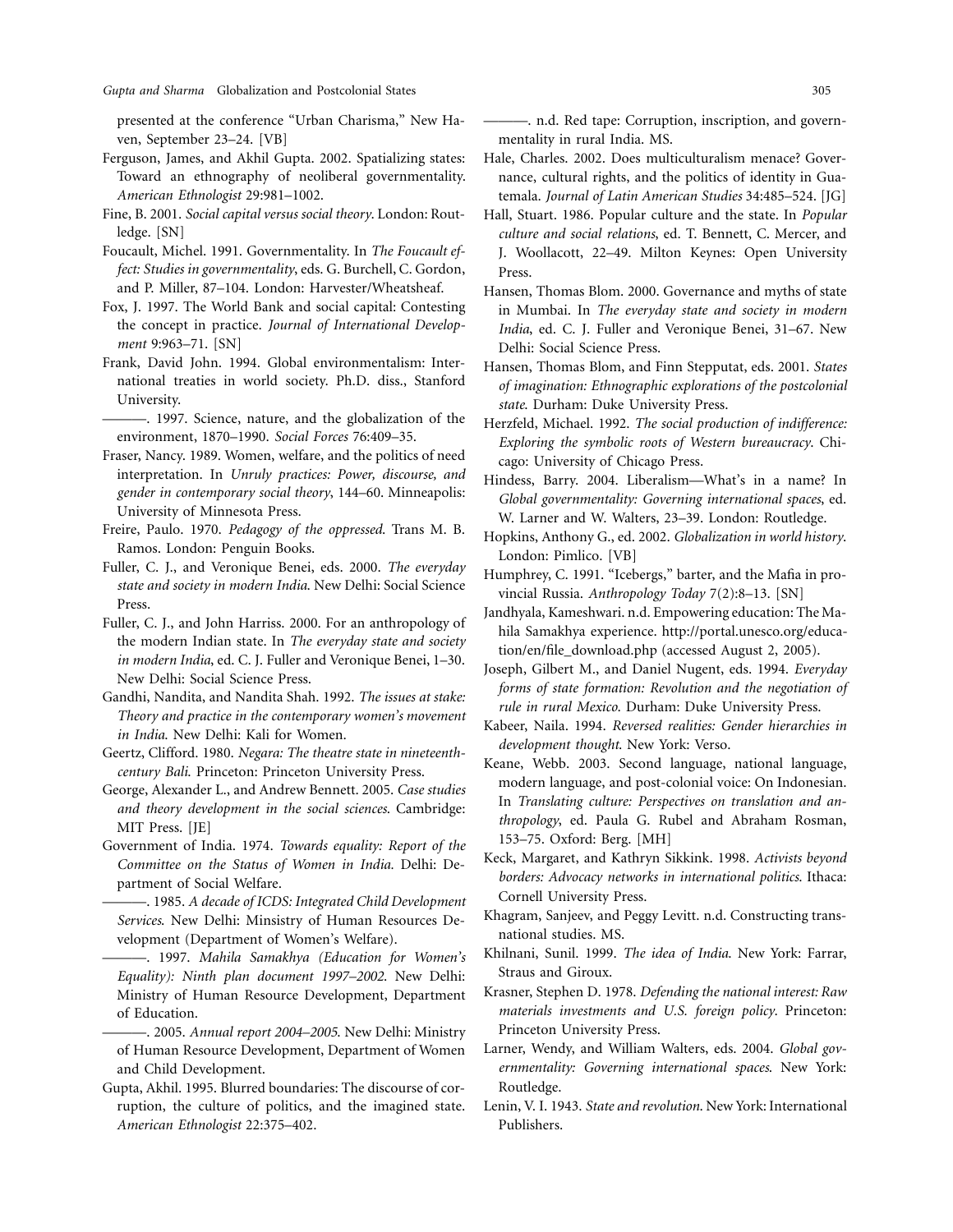- Lloyd, G. E. R. 1990. *Demystifying mentalities*. Cambridge: Cambridge University Press. [VB]
- Lopez, M. L., and C. Stack. 2001. Social capital and the culture of power: Lessons from the field. In *Social capital and poor communities*, ed. S. Saegert, J. P. Thompson, and M. R. Warren. New York: Russell Sage Foundation. [SN]
- Lovering, J. 1999. Theory led by policy: The inadequacies of the "new regionalism" (illustrated from the case of Wales). *International Journal of Urban and Regional Research*, no. 23, 379–95. [SN]
- Lutz, Catherine. 2002. Making war at home in the United States: Militarization and the current crisis. *American Anthropologist* 104:723–35
- Mbembe, Achille. 1992. The banality of power and the aesthetics of vulgarity in the postcolony. *Public Culture* 4(2): 1–30.
- Menon, Ritu, and Kamla Bhasin. 1993. Recovery, rupture, resistance: Indian state and abduction of women during partition. *Economic and Political Weekly of India* 28(17): WS2–WS11.
- Miliband, Ralph. 1969. *The state in capitalist society*. New York: Basic Books.
- Mitchell, Timothy. 1999. Society, economy, and the state effect. In *State/culture: State formation after the cultural turn*, ed. G. Steinmetz, 76–97. Ithaca: Cornell University Press.
- Nagar, Richa, and Saraswati Raju. 2003. Women, NGOs, and the contradictions of empowerment and disempowerment: A conversation. *Antipode* 35:1–13.
- Navaro-Yashin, Yael. 2002. *Faces of the state: Secularism and public life in Turkey*. Princeton: Princeton University Press.
- NIPCCD (National Institute of Public Cooperation and Child Development). 1997. *National evaluation of Integrated Child Development Services*. New Delhi.
- O'Brien, Robert, Anne Marie Goetz, Jan Aart Scholte, and Marc Williams. 2000. *Contesting global governance: Multilateral economic institutions and global social movements.* Cambridge: Cambridge University Press.
- Ong, Aihwa. 1999. *Flexible citizenship: The cultural logics of transnationality*. Durham: Duke University Press.
- Patnaik, Utsa. 2003. Global capitalism, deflation, and agrarian crisis in developing countries. *Journal of Agrarian Change*  $3(1-2):33-66.$
- Pierson, Paul. 2004. *Politics in time*. Princeton: Princeton University Press. [JE]
- Portes, Alejandro, and Patricia Landolt. 1996. Unsolved mysteries: The Tocqueville Files #2. *American Prospect* 7(26).  $[SN]$
- Poulantzas, Nikos. 1973. *Political power and social classes*. London: New Left Books.
- Putnam, R. 1993. *Making democracy work: Civic traditions in modern Italy*, Princeton: Princeton University Press. [SN]
- Putzel, J. 1997. Accounting for the "dark side" of social capital: Reading Robert Putnam on democracy. *Journal of International Development* 9:939–49. [SN]

Ramachandran, Vimala. 1995. En-gendering development:

Lessons from some efforts to address gender concerns in mainstream programmes and institutions in India. MS.

- Rose, Nikolas. 1996. Governing "advanced" liberal democracies. In *Foucault and political reason: Liberalism, neo-liberalism, and rationalities of government*. ed. A. Barry, T. Osborne, and N. Rose, 37–64. Chicago: University of Chicago Press.
- Rose, Nikolas, and Peter Miller. 1992. Political power beyond the state: Problematics of government. *British Journal of Sociology* 43:173–205.
- Sassen, Saskia. 1998. *Globalization and its discontents*. New York: New Press.
- Schickler, Eric. 2001. *Disjointed pluralism: Institutional innovation and the development of the U.S. Congress*. Princeton: Princeton University Press. [JE]
- Schiller, Nina Glick. 1998. Transnational lives and national identities: The identity politics of Haitian immigrants. In *Transnationalism from below,* ed. Michael Peter Smith and Luis Eduardo Guarnizo, 130–61. New Brunswick: Transaction Publishers.
- Scott, David. 1999. Colonial governmentality. In *Refashioning futures: Criticism after postcoloniality*, 23–52. Princeton: Princeton University Press.
- Scott, James C. 1998. *Seeing like a state: How certain schemes to improve the human condition have failed*. New Haven: Yale University Press.
- Sen, Gita, and Caren Grown. 1988. *Development, crises, and alternative visions*. London: Earthscan Publications.
- Sharma, Aradhana. 2001. Women's development through "empowerment": The gender of the state and the state of gender in India. Ph.D. diss., Stanford University.
- -. 2006. Crossbreeding institutions, breeding struggle: Women's "empowerment," neoliberal governmentality,and state (re)formation in India. *Cultural Anthropology* 21(1). In press.
- Sharma, Aradhana, and Akhil Gupta. 2006. Rethinking theories of the state in an age of globalization. In *The anthropology of the state: A reader*. Malden, MA: Blackwell.
- Shore, Cris. 2000. *Building Europe: The cultural politics of European integration*. London: Routledge. [MH]
- Sinha, Aseema. 2005. *The regional roots of developmental politics in India: A divided Leviathan*. Bloomington: Indiana University Press.
- Skocpol, Theda. 1979. *States and social revolutions: A comparative analysis of France, Russia, and China*. Cambridge: Cambridge University Press.
- Steinmetz, George, ed. 1999. *State/culture: State formation after the cultural turn*. Ithaca: Cornell University Press.
- Stoler, Ann L. 1995. *Race and the education of desire: Foucault's history of sexuality and the colonial order of things*. Durham: Duke University Press.
- ———. 2004. Affective states. In *A companion to the anthropology of politics,* ed. David Nugent and Joan Vincent, 4–20. Malden, MA: Blackwell.
- Strathern, Marilyn, ed. 2000. *Audit cultures: Anthropological*